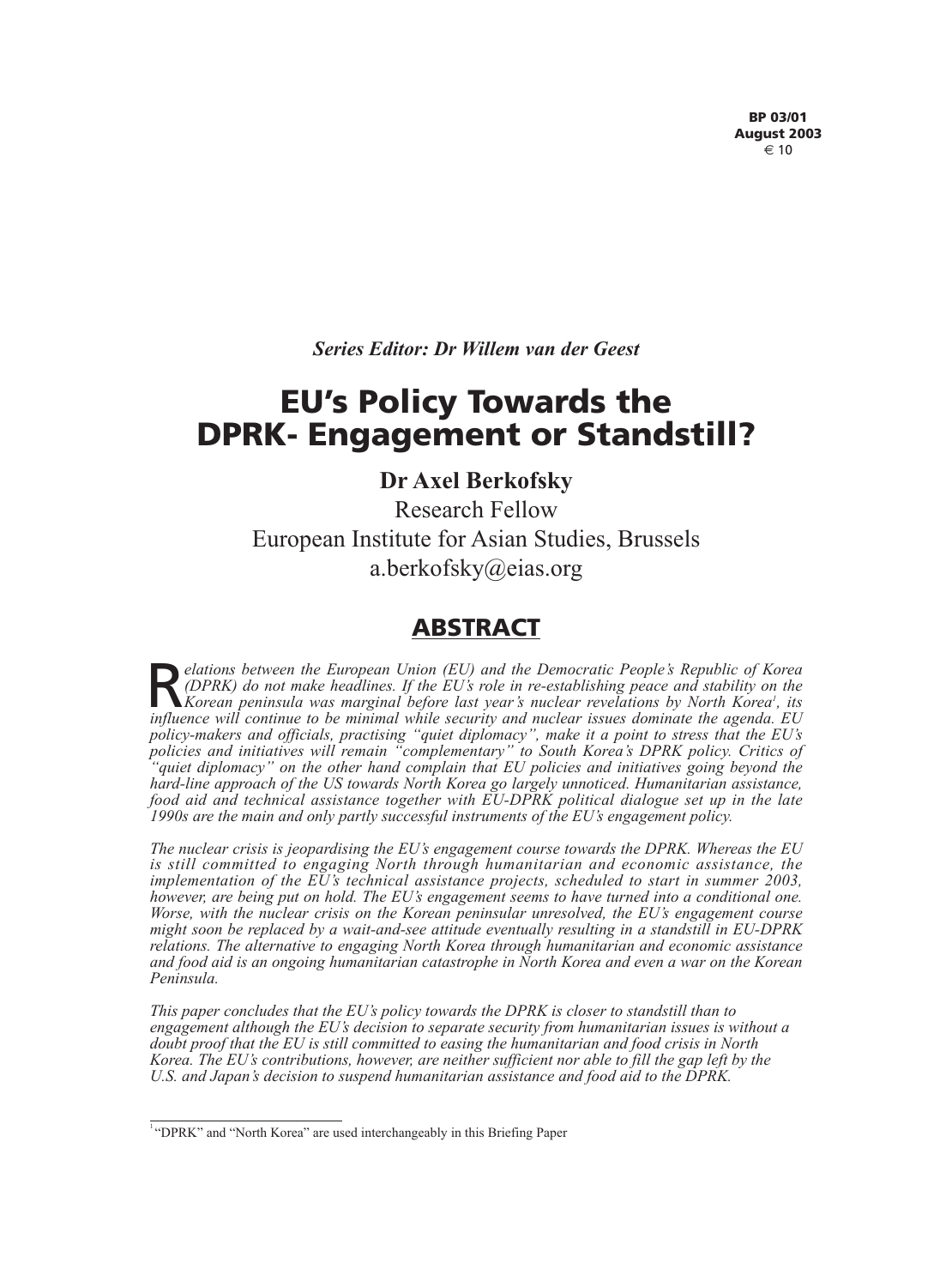#### *ACKNOWLEDGEMENTS*

The author would like to thank EU Commission officials for providing him with information on and insight into EU-DPRK relations. Thanks also to a number of South Korean academics and journalists for their insight and information. He would also like to thank Dr. Willem van der Geest, Director of the European Institute for Asian Studies (EIAS) for his valuable advice on the contents of the paper.

**NOTE:** The results of this briefing paper are entirely based on the information on EU-DPRK relations available to the public.<br>Those working on relations with the DPRK on a daily basis might not agree with the observation course towards North Korea is currently "on hold" although the data and information on EU-DPRK relations available to the public does not necessarily prove the opposite.

#### *ABOUT THE AUTHOR*

Dr. Axel Berkofsky is Research Fellow at the European Institute for Asian Studies. He studied Japanese Studies and Political Sciences in Hamburg and Tokyo and received his doctorate from Hamburg University in December 2002. He conducted the research for his Ph.D. dissertation on the US-Japan security alliance in Tokyo, where he also worked as a freelance journalist for the Tokyo-based Japanese daily newspaper The Asahi Shimbun. Dr. Berkofsky has published on Japanese and East Asian security issues for several magazines in Europe and Asia including the Hong Kong based Asia Times. He joined EIAS in January 2003.

#### *CONTENTS*

| 1. Introduction                                                         | p. 3         |
|-------------------------------------------------------------------------|--------------|
| 2. Origins of EU Engagement-The Agreed Framework                        | p. 5         |
| 2.1. The Agreed Framework and KEDO-The EU's Involvement                 | p. 7         |
| 3. EU-DPRK Relations-EU Objectives                                      | p. 9         |
| 3.1. Engagement and the EU's Common Foreign and Security Policy (CFSP)  | p.10         |
| 3.2. The EU as Mediator?                                                | p.11         |
| 4. EU-DPRK Relations-DPRK Interests                                     | p.12         |
| 4.1. The EU as DPRK's "Trump Card"?                                     | p.14         |
| 4.2. Relations with the EU-Securing the Regime?                         | p.14         |
| 4.3. EU Engagement Course-Threat to Pyongyang?                          | p.15         |
| 5. Security on the Korean Peninsula and the EU-Watching from a Distance | p.16         |
| 5.1. A Lost Opportunity?                                                | p.16         |
| 6. EU-DPRK Political Dialogue                                           | p.17         |
| 6.1. Human Rights-Off the Agenda<br>6.2. EU-DPRK Diplomatic Relations   | p.17<br>p.18 |
| 6.3. The May 2001 Visit to the DPRK                                     | p.19         |
| 6.4. Obstacles                                                          | p.20         |
| 6.5. Impact                                                             | p.20         |
| 7. EU Assistance to the DPRK                                            | p.21         |
| 7.1. EU Technical Assistance                                            | p.13         |
| 7.1.1. EU Technical Assistance Pilot Projects                           | p.25         |
| 7.1.2. Impact                                                           | p.26         |
| 7.2. EU Humanitarian Assistance to the DPRK                             | p.26         |
| 7.3. EU Food Aid to the DPRK                                            | p.28         |
| 7.4. EU Food Aid and Humanitarian Assistance-Impact                     | p.30         |
| 8. Conclusions and Future Outlook                                       | p.31         |
| <b>Tables</b>                                                           |              |
| Table 1 EU-DPRK Trade-Relevance for North Korea                         |              |
| Table 2 DPRK's Largest Trade Partners                                   |              |
| Table 3 EU-DPRK Trade-Relevance                                         |              |
| Table 4 DPRK-EU Trade in 2001/2002                                      |              |
| Table 5 EU Assistance to the DPRK 1995-2002                             |              |
| Table 6 NIP Technical Assistance Projects (2002-2004)                   |              |
| Table 7 EU Food Aid to the DPRK 1997-2000                               |              |
| Annex I                                                                 |              |
| Table 8 The DPRK-Country Data                                           |              |
| Table 9 North Korea's Industrial Structure (2000)                       |              |
| Tablo 10 Intra Koroan Trado                                             |              |

Intra-Korean Trade

Table 11 North Korea and South Korea in Comparison (Selection)

- Table 12 North Korea's Overall Foreign Trade
- Table 13 Assistance to the DPRK by Sector (1995-2000) (Selection) Annex II
- Chronology of EU-DPRK Relations

The views in this paper are those of the author and do not necessarily reflect the views of EIAS and its supporting institutions

# ©

# Copyright 2003, European Institute for Asian Studies (EIAS)<br>ISBN 90-74-104-69-X

All rights reserved

No parts of this publication may be reproduced, stored in a retrieval system or transmitted in any form or by any means, electronic, mechanical, photocopying, and recording or otherwise, without the permission of the EIAS

## *THE EUROPEAN INSTITUTE FOR ASIAN STUDIES (EIAS)*

is a Brussels-based policy and research think-tank supported by the European Union (EU) which aims to promote understanding and cooperation between the EU and Asia. Its activities include undertaking research studies, organising briefings, seminars and conferences, inhouse publishing of research and briefing papers and a bi-monthly bulletin, supporting Europe-Asia networks and facilitating Internet exchanges. It seeks to provide information and expert advice to decision-makers at the European level as well to disseminate information on contemporary Asian affairs to a wider public. Thus EIAS acts as a forum for political economic and social issues concerning Asia and Europe.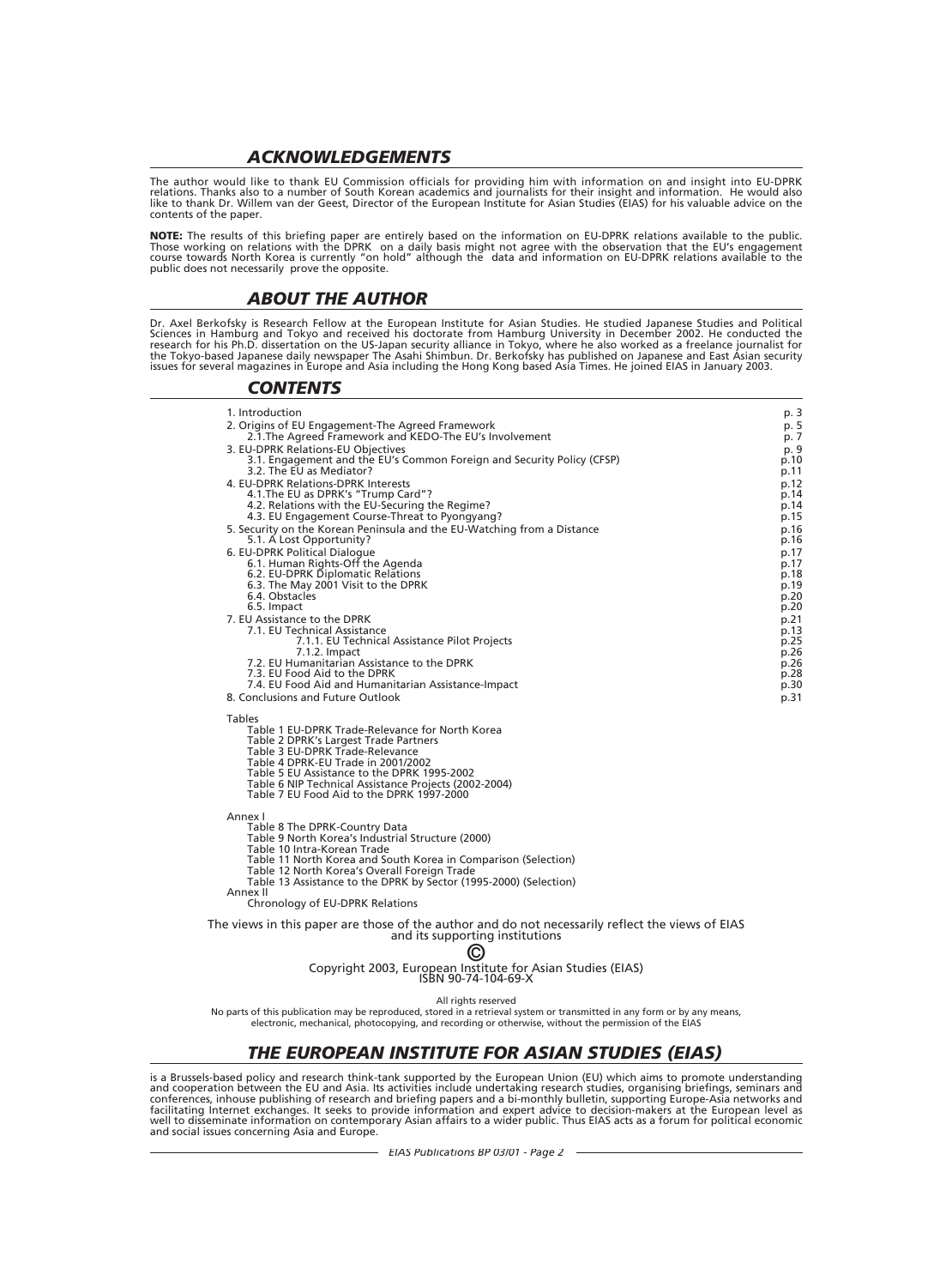# **1. Introduction**

As far the EU's influence on security on the Korean Peninsula is concerned, the EU is not considered to be a major player and hardly gets mentioned at all.<sup>1</sup> When reporting on North Korea these days, the international media usually refer to Washington's efforts continuing to seek a diplomatic solution with the help of South Korea, Japan and China.<sup>2</sup> Initial hopes that the EU's engagement course could facilitate and encourage a reunification of the two Koreas turned out to be overly optimistic. The prospects for a peaceful German-style reunification too seem non-existent as far as South Korea is concerned.<sup>3</sup> Other commentators are more optimistic suggesting that the costs of Korean unification would be relatively low compared to the costs that a nuclear-armed North Korea could cause.<sup>4</sup> However, as North Korea's current socio-economic indicators show, its economy is in a significantly worse state than East Germany's a decade ago, taking a reunification with the North off the agenda as far as South Korea is concerned.<sup>5</sup> North Korea's concerns that it might be the next victim of a pre-emptive attack by the US aside, policy-makers in Brussels and Washington seem to agree that Pyongyang is to blame for the current diplomatic deadlock. The EU Council of Ministers followed the U.S. strategy announcing at its meeting in November 2002 that "failure to resolve the nuclear issue would jeopardise the future development of EU-DPRK relations."6 Indeed, EU policy-makers claim that whether the EU can continue to seek to engage the DPRK entirely depends on Pyongyang, and its willingness to negotiate security and nuclear issues multilaterally. Pessimism aside, the EU insists that it remains a strong supporter of South Korea's so-called "sunshine policy", seeking North Korea's engagement through economic assistance while displaying the ability to ignore North Korean propaganda and its belligerent rhetoric.

The EU's engagement course through economic and political support<sup>7</sup> was believed to successful and welcomed by the DPRK leadership because the EU:

- is a "distant power" with no strategic interests in the region
- has, unlike Japan, no colonial legacy on the Korean Peninsula
- is prepared to play the role as mediator and is prepared to leave "sensitive" issues undiscussed if necessary
- maintains diplomatic relations with the DPRK
- is a supporter of South Korea's "sunshine policy "
- is an important trading partner for the DPRK (above all textile imports from the DPRK)
- is "generous" with regards to humanitarian and food aid

As recent months, however, have shown, the EU's engagement course is not as successful or welcome as EU policy-makers initially believed.

<sup>1</sup> Only China was successful bringing North Korea back to the negotiation table when it set up the U.S.-DPRK talks in Beijing in April 2003. Before the talks took place, it was reported that China put significant diplomatic pressure on Pyongyang to get North Korea back to the negotiation table. At the end of February, China temporarily stopped its oil deliveries to North Korea due to "technical problems" as it was reported; see When bluffs turn deadly; in: The Economist May 3rd, 2003

<sup>2</sup> See Ward, Andrew, North Korea Claims it has Nuclear Bomb; in: The Financial Times 16 July 2003 3 Interview with a senior South Korean diplomat in Brussels February 2003; South Korea does not have the economic

capacity and the capital to cover the costs of a German-style reunification, the diplomat maintained 4 Furthermore, a recent study by Marcus Noland at the Institute of International Economics reveals, that if advantage is taken of efficiency gains through North Korean marketisation , a relatively young North Korean (significantly younger than the East Germany's workforce a decade ago) and well co-ordinated movements of labour, reunification would result in only a mild slowing of South Korea's economic growth rates.

<sup>5</sup> See Cha, Victor D., Korean Unification is Affordable; in: The Far Eastern Economic Review March 27, 2003, p.23 6 See http://europa.eu.int/comm/external\_relations/north\_korea/intro/index.htm

<sup>7</sup> EU relations with the DPRK are based on the EU Council Conclusions of October 9 and November 20 2000 endorsing the Commission's decision to expand its assistance to the DPRK; The EC-Democratic People's Republic of Korea (DPRK) Country Strategy Report 2001-2004;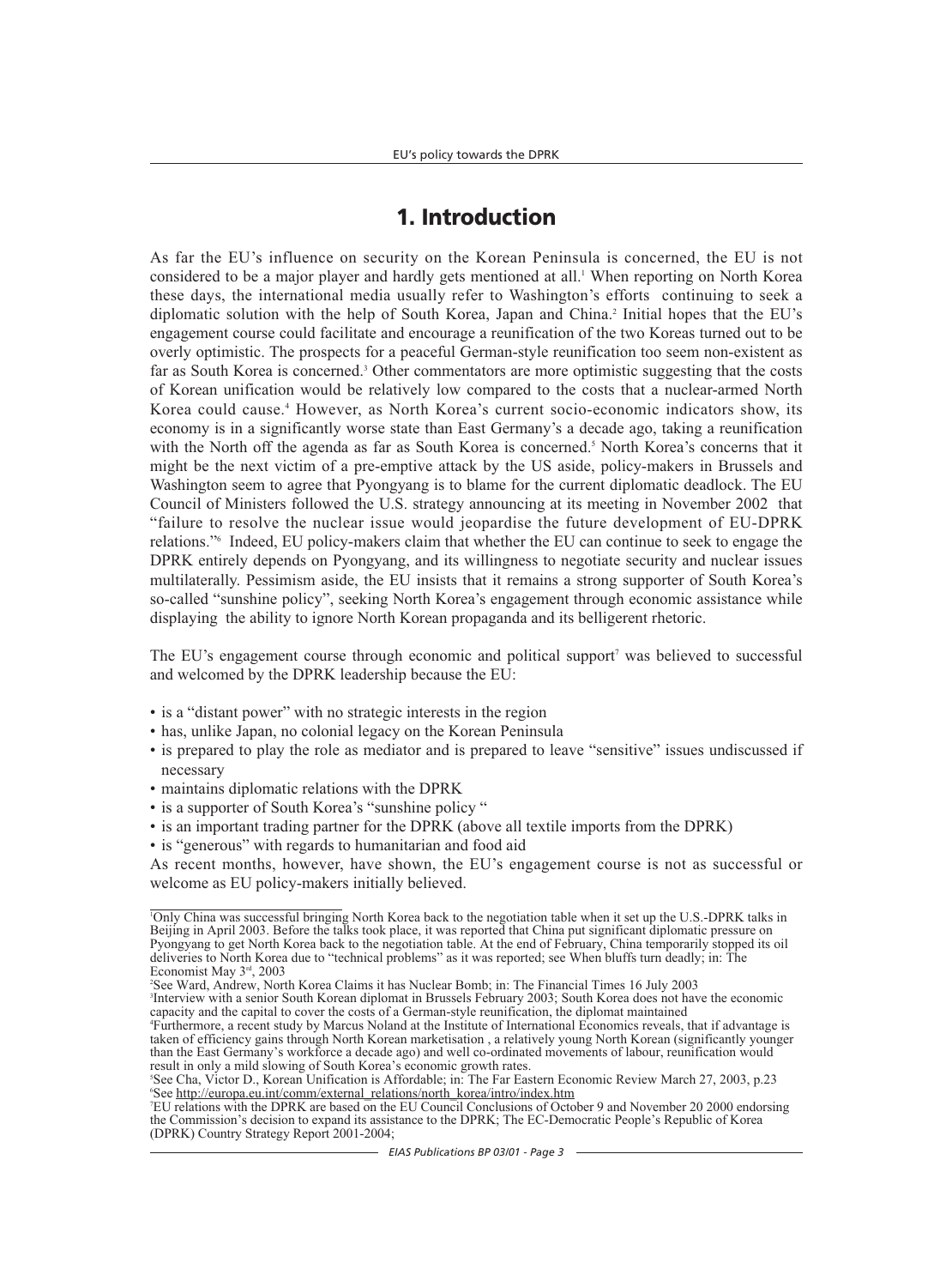The EU's official engagement towards the DPRK is based on:

- a. The DPRK Country Report 2001-20018 and
- b. The National Indicative Programme 2002-20049

The agenda of the EU policy toward the DPRK is ambitious:

- EU commitment to the inter-Korean reconciliation process
- Increasing assistance to the DPRK in response to progress by the country in addressing EU concerns such as human rights, non-proliferation, security issues, economic structural reform, progress in inter-Korean reconciliation
- Expanding assistance to the DPRK also: a.providing additional market access possibilities for DPRK exports b. launching a technical assistance programme
	- c. humanitarian and food assistance
	- d. support for the Korean Peninsula Energy Development Organization (KEDO)
- Support of South Korea's "sunshine policy"
- Wide-ranging engagement toward the DPRK (regular political dialogue, humanitarian assistance and food aid, EU contribution to KEDO, trade opening, establishment of diplomatic relations, technical assistance)

To achieve its policy goals, the EU is following an approach of "quiet diplomacy" seeking to concentrate on policies and initiatives that do necessarily centre around security issues. Since October 2002 and the suspicions that North Korea is secretively producing nuclear weapons , the DPRK has restarted a mothballed nuclear reactor, expelled UN weapons inspectors, quit the Nuclear Non-Proliferation Treaty and has threatened to resume missile tests. These developments seemed to have put the EU's engagement course on hold diminishing the success of EU "quiet diplomacy" tactics.

Nevertheless, the EU's engagement strategy towards the DPRK is generally considered by South Korea and Japan, although to a lesser extent by the U.S., to be positive and constructive and the EU is indeed regarded as an important player as far as humanitarian and food aid are concerned.<sup>10</sup>

Whereas literature and materials on U.S. relations with the DPRK is numerous and accessible, literature and analysis of EU-DPRK relations is very limited. Since the beginning of the nuclear crisis October 2002, the vast majority of the current literature deals with U.S. strategies towards the DPRK and the U.S.-North Korea confrontation over security and nuclear issues. Analysis on EU-DPRK relations going beyond the description of current or planned EU contributions to the economic and social development in North is even harder to find. The EU's information published on EU-DPRK relations on the EU Commission's website does usually not reveal information beyond official declarations either.

http://europa.eu.int/comm/external\_relations/north\_korea/csp/01\_04\_en.pdf

<sup>8</sup> The EC-Democratic People's Republic of Korea (DPRK) Country Strategy Report 2001-2004;

http://europa.eu.int/comm/external\_relations/north\_korea/csp/01\_04\_en.pdf

<sup>9</sup> See The European Commission; National Indicative Programme 2002-2004 Democratic People's Republic of Korea (DPRK)

<sup>&</sup>lt;sup>10</sup>Japan supports the U.S. hard-line towards practically unconditionally; see The Ministry of Foreign Affairs Japan; Statement by the Press Secretary/Director-General for Press and Public Relations, Ministry of Foreign Affairs, on the Resolution concerning North Korea at the January Meeting of the IAEA Board of Governors;

http://www.mofa.go.jp/announce/announce/2003/1/0106-3.html; for reasons why Japan should support the U.S. strategy of containing North Korea see Gupta, Vipin, Wilkening, Dean, Korea: A Case for Containment; in: The San Diego Union Tribune February 11, 2003; http://iis.stanford.edu/newsarticles/koreagupta.pdf; critical on Japan's intention to follow the U.S. strategy of containment see Funabashi Yoichi, Japan's Diplomacy in Critical Test; in: The Asahi Shimbun 7 January, 2003; http://www.asahi.com/column/funabashi/eng/TKY200302070197.html (downloaded June 2003)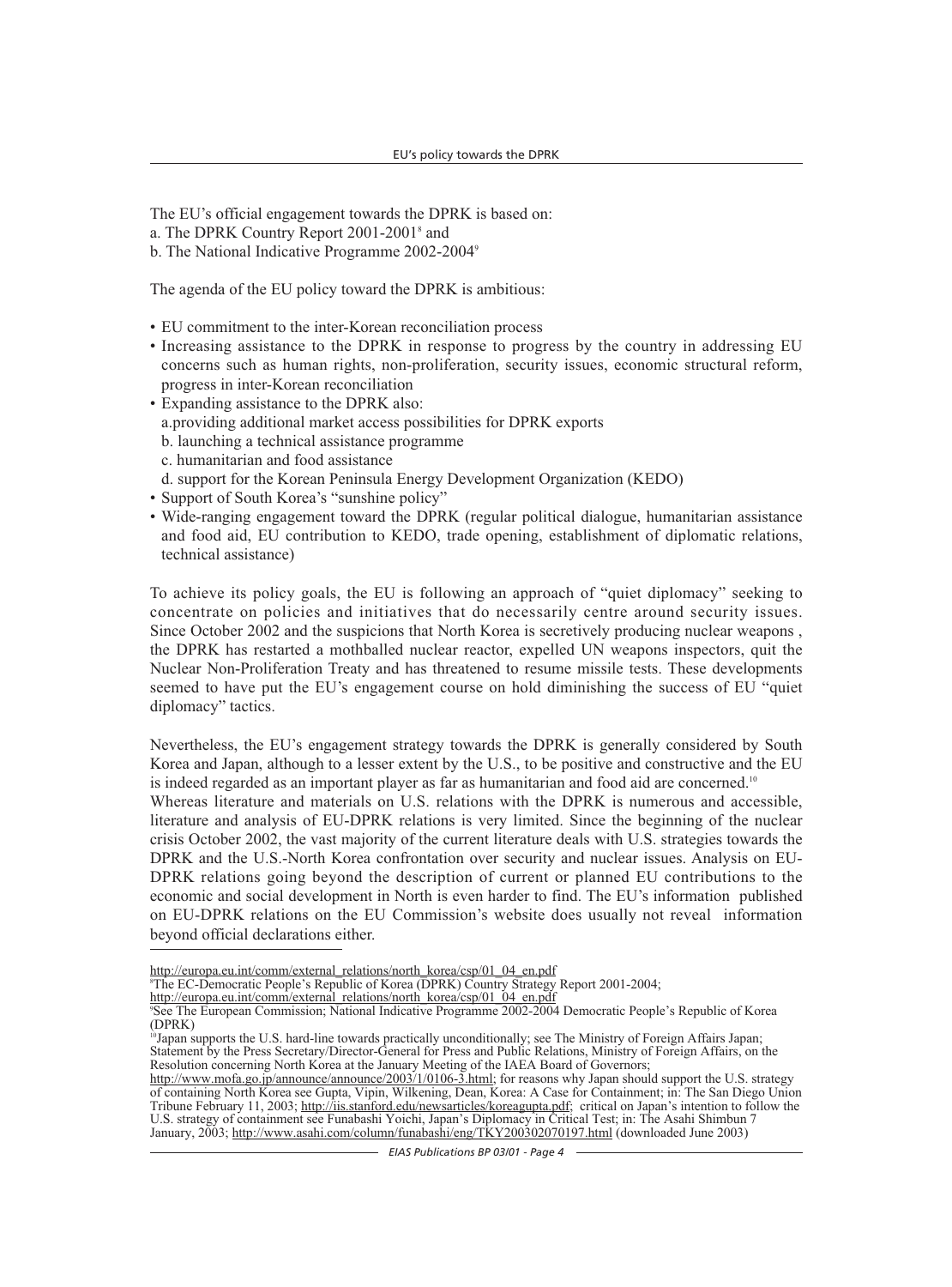Press coverage on EU-DPRK relations is equally rare and the EU's policy towards the DPRK usually only makes it to the news when an EU high-level delegation travels to Pyongyang or the EU Commission decides to provide North Korea with humanitarian aid and food assistance when nobody else does. The lack of literature and press coverage, however, do not necessarily mean that the EU is an irrelevant actor on the Korean peninsula although the nuclear crisis and the absence of the EU in talks on security and nuclear issues limit the EU's role significantly.

This Briefing Paper is seeking to fill the gap of literature and analysis of EU-DPRK relations assessing the impact of the EU's engagement course towards the DPRK.

# **2. Origins of EU Engagement-The Agreed Framework**

After a series of International Atomic Energy Agency (IAEA) inspections in the DPRK in 1992 and 1993, the IAEA claimed that there were significant discrepancies in the data provided by North Korea. In February 1993, it demanded to undertake inspections at two plutonium storage facilities at the Yongbyon nuclear complex. This request was followed by North Korea's announcement to withdraw from the Non-Proliferation Treaty (NPT) one month later. The U.S administration under President Clinton in 1994 reacted and reportedly considered bombing the Yongbyon nuclear facility. Former U.S. president Jimmy Carter visited Pyongyang in June 1994 and eventually convinced Pyongyang to get back to the negotiation table.

In the course of the U.S.-DPRK negotiations, North Korea's Kim Il Sung (who died in July 1994) agreed to freeze North Korea's nuclear facilities in return for new U.S.-DPRK talks. These talks eventually lead to the Agreed Framework in October 1994.<sup>11</sup> Apart from offering the prospects of economic and political relations, the U.S. agreed to establish the Korean Peninsula Energy Development Organization (KEDO) which would oversee the construction of two 1000-megawatt light-water reactors (LWRs) replacing North Korea's existing and planned graphite-moderated reactors capable of producing nuclear weapons-grade plutonium.<sup>12</sup>

Negotiations eventually resulted in the Agreed Framework between the U.S. and the DPRK. The Agreed Framework is *de jure* a bilateral agreement although *de facto* it is a multilateral agreement also addressing the interests of South Korea and Japan. It is however not a legally binding treaty but only a set of guidelines.13 The Agreed Framework froze North Korea's activities at the Yongbyon nuclear complex, including the operation of plutonium reprocessing facility.<sup>14</sup>

<sup>11</sup>For details see e.g. Carter, Ashton B., Perry, William J., Back to the Brink; in: The Washington Post, Outlook Section, October 22, 2002

 $12$ The CIA estimated that a 50-megawatt reactor under construction in 1994 in Yongbyon and a 200-megawatt reactor under construction in Taechon would be able to produce 275 kilograms of weapons-grade plutonium each year (when and if fully operational). This according to the CIA would be enabled North Korea to produce up to 40 nuclear weapons per year; for details see also Albright, David, North Korea's Current and Future Plutonium and Nuclear Weapons Stocks; Institute for Science and International Security (ISIS) Issue Brief, January 15, 2003

<sup>13</sup>Von Hippel, David, Hayes, Peter, Nakata, Masami, Savage, Timothy, Greacen, Chris, Modernizing the Agreed Framework: The Energy Imperative; The Nautilus Institute February 2001;

www.nautilus.org/papers/energy/Modernizing AF.pdf (downloaded April 2003)<br><sup>14</sup>See Pinkston, Daniel A., Implementing the Agreed Framework and Potential Obstacles; Paper for the 12<sup>th</sup> Pacific Basin Nuclear Conference in Seoul, Korea, 29 October 2002; Monterey Institute of International Studies, Center for Non-proliferation Studies; The reprocessing facility would have enabled North Korea to separate quantities of weaponsgrade plutonium from the spent fuel taken from its operational graphite-moderated reactor; see Pollack, Jonathan D., The United States, North Korea, and the End of the  $\overline{A}$  greed

Framework; to be published in the Naval War College Review (NWCR) Summer 2003, Vol. LVI, No.3; preview can be downloaded at www.nwc.navy.mil/press/Review/2003/Summer/art1-adv-su3.htm (downloaded June 2003)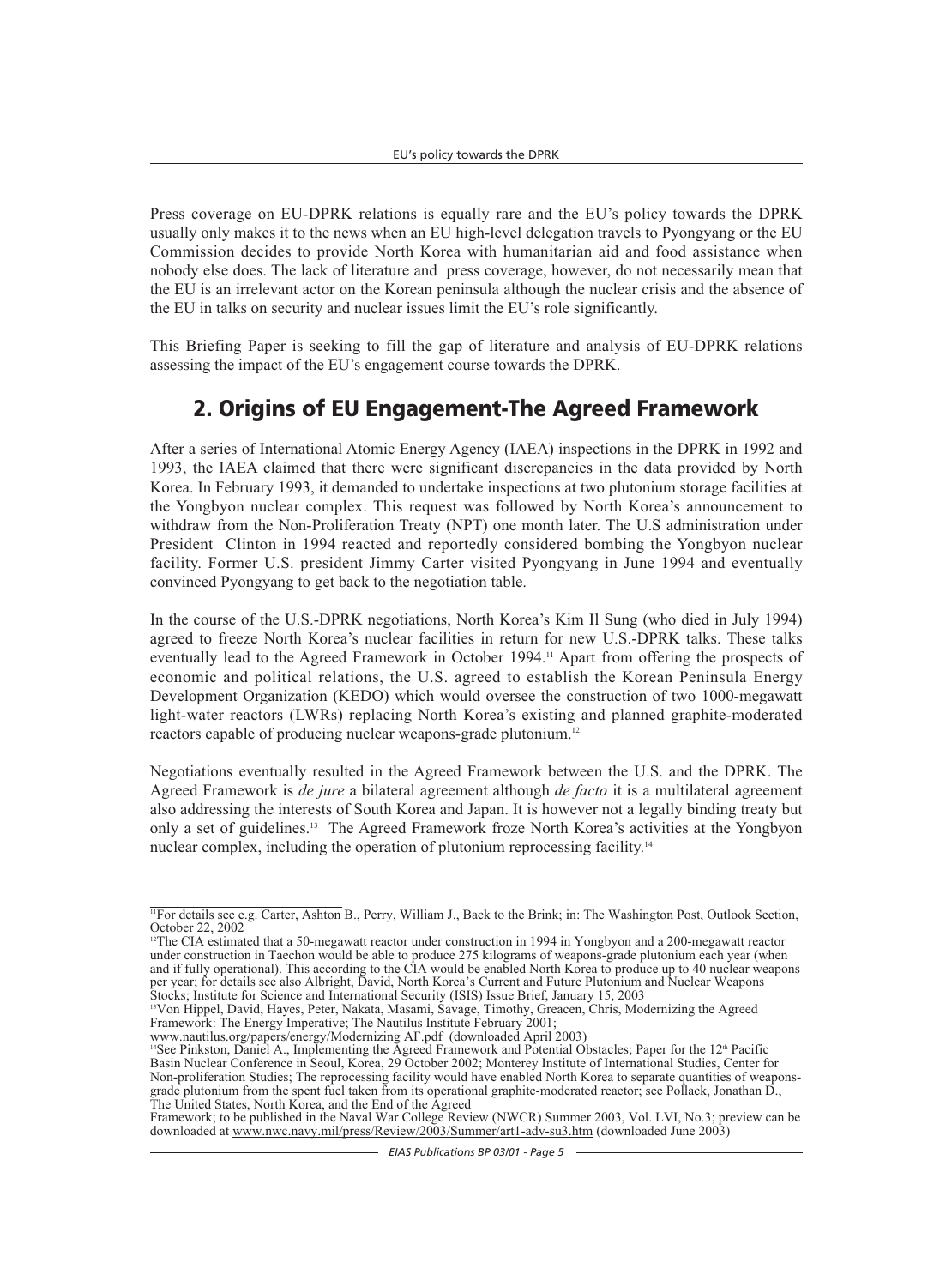Contrary to some commentators in the U.S. who claimed that energy gained through light-water reactors could also be used for military purposes, the EU has always appropriately pointed out that extracting material from the light-water reactors for the production of nuclear weapons is practically impossible for the DPRK. EU KEDO officials have repeatedly stated that extracting material from the LWR requires enormous amounts of money, sophisticated technology and the complete absence of any monitoring regime and activity.15 The EU called the claim that the LWRs could be exploited for the production of nuclear weapons "completely nonsensical."

Under the Agreed Framework, the U.S. was to provide the DPRK with 500.000 tons of heavy fuel oil yearly.16 North Korea in return agreed to suspend its withdrawal from the Non-Proliferation Treaty (NPT), to freeze and dismantle its graphite-moderated reactors at Yongbyon and Taechon and to come into compliance with its safeguard commitments under the NPT. Heavy fuel oil was chosen as fuel to be delivered to the DPRK since it was considered to be of no use to North Korea's military.17 Instead, heavy fuel oil is intended for use in electricity generation and heating plants although the DPRK never had the infrastructure to receive large shipments of this oil.<sup>18</sup> The heavy fuel is equal to the thermal value of the fuel that would have fired a thermal power plant of the same size of North Korea's nuclear power reactors which were suspected to be producing plutonium.<sup>19</sup> Under the Agreed Framework, however, the DPRK is not required to come into full compliance with its IAEA safeguards agreement until a significant portion of the first LWR is completed. <sup>20</sup> This was not the case at the time of the nuclear revelations in October 2002.

The Korean Peninsula Energy Development Organization (KEDO) was founded in 1995 in order to replace North Korea's nuclear facilities where weapons-grade fissile material was produced, with safer Light-Water Reactors (LWRs) under the Supervision of the International Atomic Energy Agency (IAEA).<sup>21</sup> Light Water Reactors (LWRs) were considered to be necessary since the majority of North Korea's mines were flooded and the country's hydroelectric plants were badly damaged.<sup>22</sup>

<sup>&</sup>lt;sup>15</sup>See The European Union's Role on the Korean Peninsula and Implications for U.S. Policy; The Atlantic Council of the United States April 200; the U.S., however, was responsible for numerous delays in heavy fuel oil shipments to the DPRK. Negotiating the heavy fuel supply demands took two years instead of the scheduled six months. The so-called "Taepodong incident" when North Korea test-fired a Taepodong missile over Japanese territory in August 1998 as well as almost regular intrusions by North Korean submarines and warships into South Korean territorial waters (also in 1998) delayed the reactors' construction for at least another two years.

<sup>16</sup>See Agreed Framework between the United States of America and the Democratic People's Republic of Korea; http://www.kedo.org/Agreements/agreedframework.htm; the amount of heavy fuel oil was calculated according to the amount that would be used by the Sonbong Thermal power plant, which was considered to be equivalent in output to the nuclear power plants frozen under the AF. (Sonbong however is only operating at about 40% of its capacity)

<sup>&</sup>lt;sup>17</sup> Heavy fuel oil, however, is merely significant in winter in thermal power production leading analysts to believe that the impact of the absence of heavy fuel oil will not influence North Korea's political decision-makers. In fact, as Peter Hayes from the Nautilus asserts, "the delivery of heavy fuel was never more than a sub-optimized, politically driven way for the DPRK and the United States to come to a working agreement."

<sup>&</sup>lt;sup>18</sup>United States General Accounting Office, Status of Heavy Fuel Oil Delivered to North Korea Under the Agreed Framework; Washington D.C., USGAO September 1999

<sup>&</sup>lt;sup>19</sup>For a suggestion on how to use heavy fuel oil deliveries to make progress on North Korean disarmament and nuclear transparency see Modernizing the Agreed Framework: The Energy Imperative; The Nautilus Institute; www.nautilus.org/papers/energy/Modernizing AF.pdf

<sup>20</sup>U.S. Department of State, Fact Sheet, Bureau of Non-proliferation Washington D.C. February 15, 2001 U.S.-DPRK Agreed Framework; http://www.state.gov/t/np/rls/fs/2001/5284.htm

<sup>&</sup>lt;sup>21</sup>See Cheon, Seongwhun, The KEDO Process at the Crossroads, Session VII; www.fes.or.kr/K\_Unification/U-<br>paper7.htm (downloaded March 2003)

 $\frac{25}{22}$ For details see Von Hippel, David, Hayes, Peter, Nakata, Masami, Savage, Timothy, Greacen, Chris, Modernizing the Agreed Framework: The Energy Imperative; The Nautilus Institute February 2001; furthermore and for details of the DPRK's energy sector see Von Hippel, David, Hayes, Peter, The Prospects for Energy Efficiency Improvements in the Democratic People's Republic of Korea: Evaluating and Exploring the Options; Nautilus Institute Report, December 1995; see also Von Hippel, David, Hayes, Peter, Demand and Supply of Electricity and other Fuels in the Democratic Peoples' Republic of Korea; Nautilus Institute 1997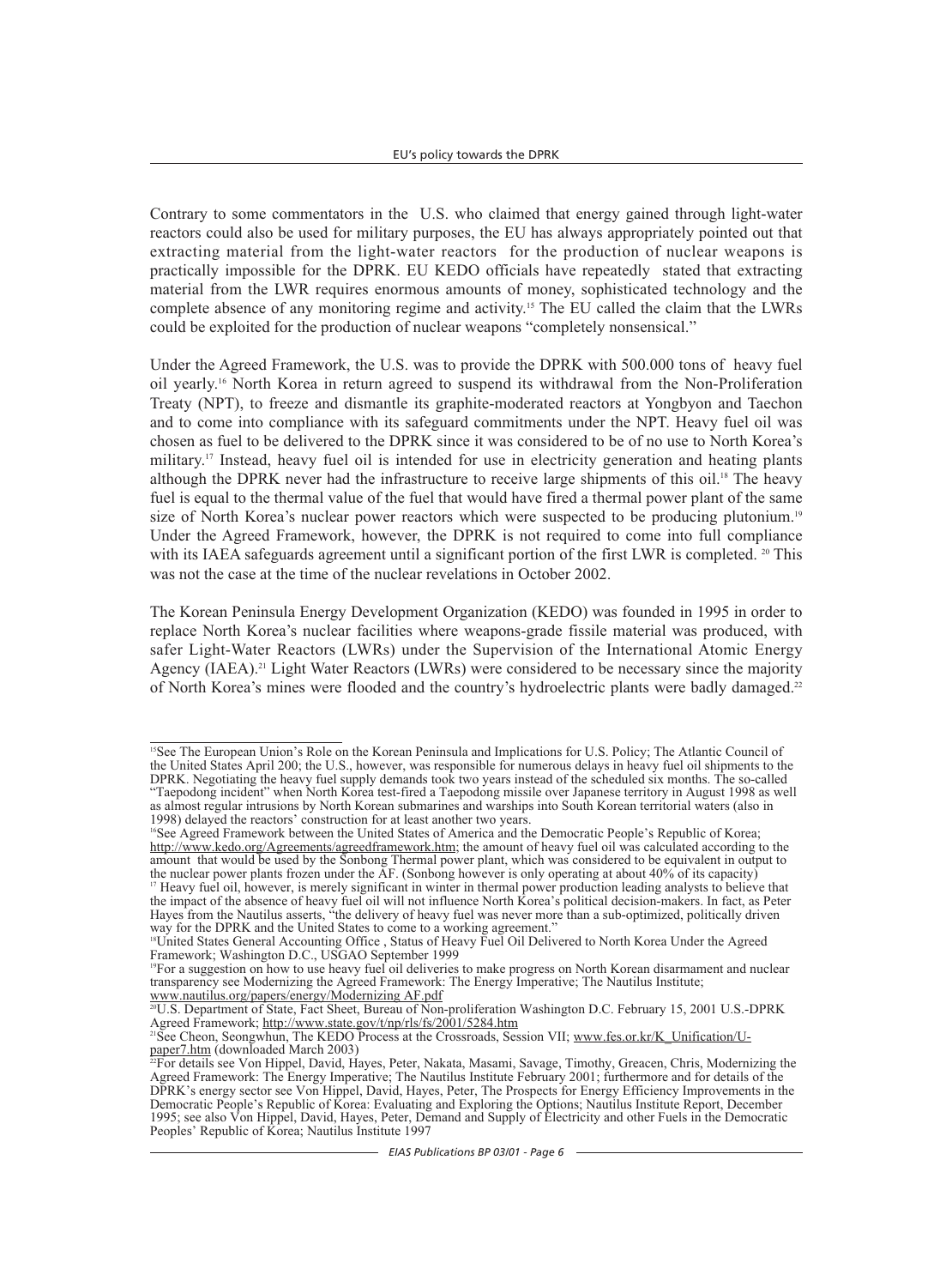In October 2002 then, the Agreed Framework has become de-facto obsolete due to North Korea's admitting that it maintains a nuclear weapons programme. <sup>23</sup> North Korea has finalised its break with the Agreed Framework with its withdrawal from the NPT on January 10, 2003.<sup>24</sup> North Korea became the first nation ever to quit the NPT and at the same time unilaterally cancelling all nuclear arrangements under the auspices of the International Atomic Energy Agency (IAEA).<sup>25</sup> Although the majority of commentators agree that mainly DPRK is to blame for the breakdown of the Agreed Framework, Selig Harrison, director of the Asia Program at the Center for International Policy, Washington, D.C. points out that the U.S. is at least partly responsible for its collapse. The Agreed Framework was violated by the U.S., he argues, when the Bush administration introduced a new U.S. national security doctrine announcing the possibility of pre-emptive military strikes, including against North Korea.<sup>26</sup>

### *2.1. The Agreed Framework and KEDO-The EU's Involvement*

Following the signature of the Agreed Framework, the EU recognised the role KEDO could play to secure peace and stability on the Korean peninsula.<sup>27</sup> To stress the EU's interest and commitment to KEDO, it became a member of the KEDO Executive Board in September 1997.<sup>28</sup> While KEDO was created as a political organisation designed primarily to achieve nuclear non-proliferation objectives, the light-water reactor project was meant to address practical issues facing the energy sector in the DPRK. KEDO always had a political agenda for the EU too which claimed that the EU is especially "welcome because it is unencumbered by the private agendas that some other representatives have."29 EU engagement in KEDO has, according to EU policy-makers, helped to make KEDO more credible confirming to North Korea that the Agreed Framework enjoys international backing.

<sup>24</sup>The U.S., already suspected back in 2001 that North Korea has produced enough plutonium for at least one nuclear weapon; see Unclassified Report to the Congress on the Acquisition of Technology Relating to Weapons of Mass Destruction and Advanced Conventional Munitions, 1 January through June 2001; Washington D.C., Central Intelligence Agency , January 2002; see also Foreign Missile Developments and the Ballistic Missile Threat Through 2015; National Intelligence Council (NIC), Washington D.C., December 2001; the wording of U.S. intelligence reports were ambiguous and at times contradictory leaving it open whether North Korea has already fabricated and deployed nuclear weapons; see also Cox, Christopher, Clinton-Gore Aid to North Korea Supports Kim Jong-Il's Million-Man Army: Enough Plutonium to Build 65 Bombs a Year; US House of Representatives Policy Committee July 27, 2000; reading the U.S. intelligence documents, however, it did not become clear whether the U.S. believes that North Korea has "only" enough plutonium to produce nuclear weapons or whether North Korea has in fact already fabricated the nuclear weapons. Although the Bush administration claimed at the beginning of 2001 that North Korea has already fabricated nuclear weapons, CIA intelligence reporting was more cautious claiming that "North Korea has probably produced enough plutonium for at least one, and possibly two, nuclear weapons."

 $\frac{23}{25}$ See Larkin, John, Up to the Same Old Tricks; in: The Far Economic Review Nov. 21, 2002, p.16-20

<sup>&</sup>lt;sup>25</sup>See Pollack, Jonathan D., The United States, North Korea, and the End of the Agreed Framework; to be published in the Naval War College Review (NWCR) Summer 2003, Vol. LVI, No.3; preview to be

downloaded at<br>www.nwc.navy.mil/press/Review/2003/Summer/art1-adv-su3.htm (downloaded June 2003)

www.nwc.navy.mil/press/Review/2003/Summer/art1-adv-su3.htm (downloaded June 2003)<br><sup>26</sup>See Online News Hour October 17, 2002-Going Nuclear; <u>http://www.pbs.org/newshour/bb/asia/july</u>

dec02/nuclear\_10-17.html; (downloaded May 2003); see also Agreed Framework between the United States of America and the Democratic People's Republic of Korea; http://www.kedo.org/Agreements/agreedframework.htm : "The U.S. will provide formal assurances to the DPRK, against the threat or use of nuclear weapons by the U.S.

<sup>27</sup>See Leng, Jean-Pierre, The European Perspectives of KEDO; LNCV-Korean Peninsula: Enhancing Stability and International Dialogue; Istituto Nazionale di Fisica Nucleare Rome June 2000;<br>http://www.mi.infn.it/~landnet/corea/proc/030.pdf (downloaded May 2003)

 $\frac{1}{28}$ For the Agreed Framework see http://www.kedo.org/pdfs/AgreedFramework.pdf

<sup>&</sup>lt;sup>29</sup>See The European Union's Role on the Korean Peninsula and Implications for U.S. Policy; The Atlantic Council of the United States April 2001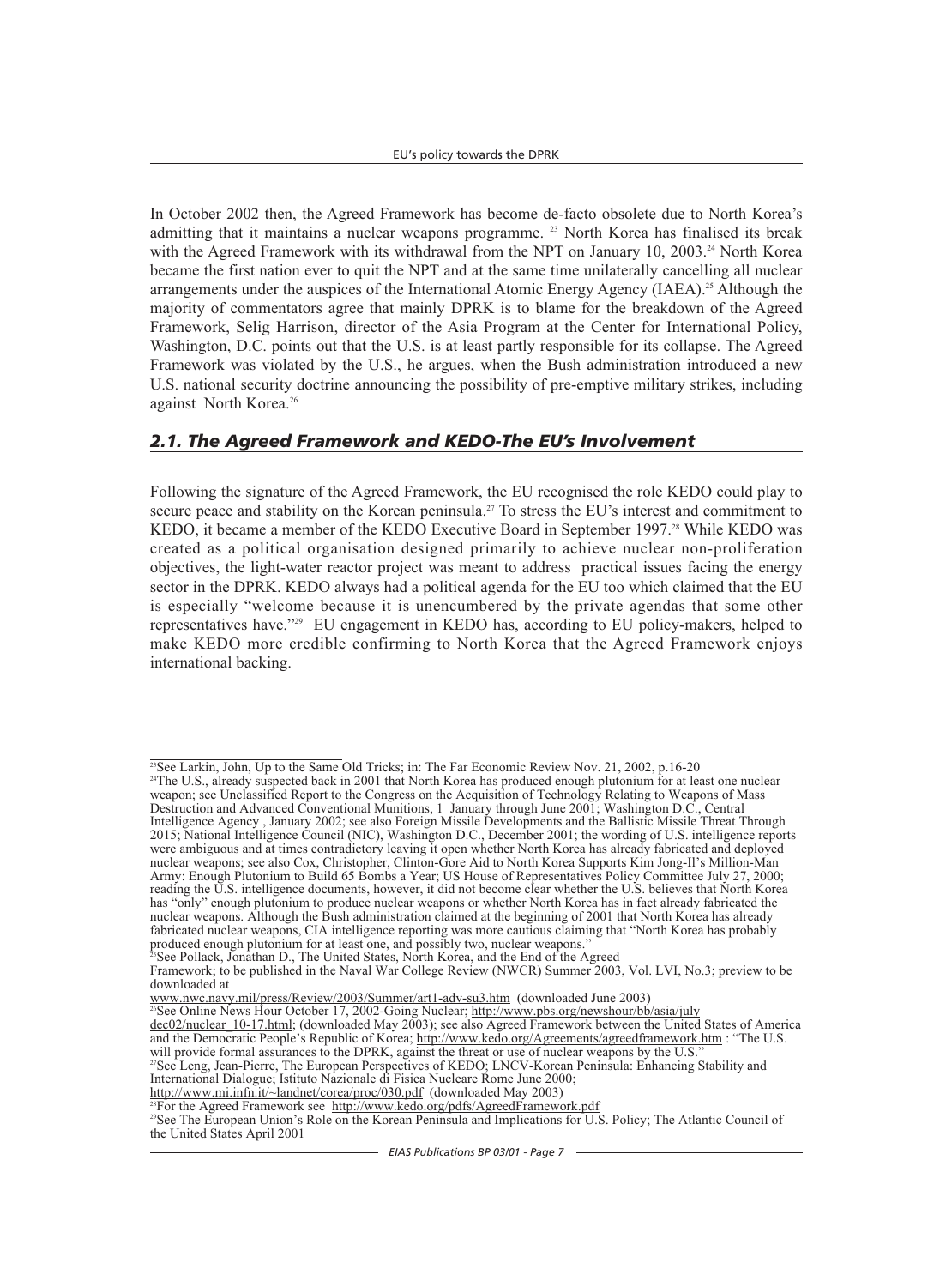The EU for its part has always insisted that the Agreed Framework and KEDO do not provide a framework for EU policy towards North Korea and do not replace a comprehensive EU policy towards the DPRK.<sup>30</sup> Since 1996, the EU has provided a total of  $\epsilon$ 115 million in funding for KEDO, excluding additional bilateral contributions of a number of EU Member States.<sup>31</sup> However, the EU's financial contribution to KEDO is very modest amounting to only 2% of the overall costs (90% of the costs are covered by South Korea and Japan) of KEDO. Some commentators identify a contradiction of EU policy towards the DPRK: Whereas the EU is holding a seat on KEDO's Executive Board, the EU's financial contribution is very small compared to South Korea's and Japan's. On November 14, 2002, one month after the nuclear revelations in North Korea, KEDO with the support of the EU, decided to suspend the delivery of heavy fuel oil until the DPRK convinces the KEDO members that it has "taken concrete and credible actions to dismantle completely its highly-enriched uranium programme."<sup>32</sup> At the end of 2002, the EU's General Affairs & External Relations Council discussed KEDO and the admission by North Korea of its development of a allegedly clandestine nuclear weapon programme. Despite the nuclear revelations, the EU Council back then also agreed to send a high-level EU Mission to Pyongyang.33 Due to the fact the first LWR is in 2003 still far from being completed, North Korea at the end of 2002 declared the Agreed Framework "nullified." In November 2002, KEDO's Executive Board decided to suspend heavy fuel deliveries to North Korea.<sup>34</sup> The construction of the light-water reactors was suspended and the continuation of KEDO remains very much in doubt for the time being. In fact, South Korea's Korea Electric Power Corp. (KEPCO), in charge of constructing the reactors, estimates that the reactors will not be completed before 2010 even if the construction work were being restarted any time soon.

<sup>31</sup>The European Commission; The EU's relations with the Democratic People's Republic of Korea-DPRK (North Korea) Overview; http://europa.eu.int/comm/external\_relations/north\_korea/intro/index.htm

- <sup>32</sup>See KEDO Executive Board Meeting Concludes-November 14, 2002, KEDO New York,
- www.kedo.org/news\_detail.asp?NewsID=10; see also Hayes, Peter, KEDO Fuel Oil and the DPRK: A Special Report; the Nautilus Institute; downloaded at http://nautilus.org/napsnet/sr/index.htm (April 2003)
- <sup>33</sup>See The European Commission; General Affairs & External Relations Council (GAERC);
- Extracts from successive General Affairs & External Relations Councils;
- http://europa.eu.int/comm/external\_relations/north\_korea/intro/gac.htm  $34$ Statement by KEDO Executive Board 14 November 2002;

http://europa.eu.int/comm/external\_relations/asia/news/kedo\_141102.htm; in July 2003 the Japanese government proposed to suspend the construction of the light-water reactor altogether, a proposal supported by the U.S as well; see e.g. Japan Proposes Suspending KEDO Reactor Building; in: The Japan Times July  $4<sup>th</sup>$ , 2003

<sup>30</sup>Cotta-Ramusino, P., Gambier, Martellini, M., Vogelaar, M. Th., The Rehabilitation of the Electric Systems in the DPRK; Landau Network-Centro Volta (LNCV, Como, Italy, December 2001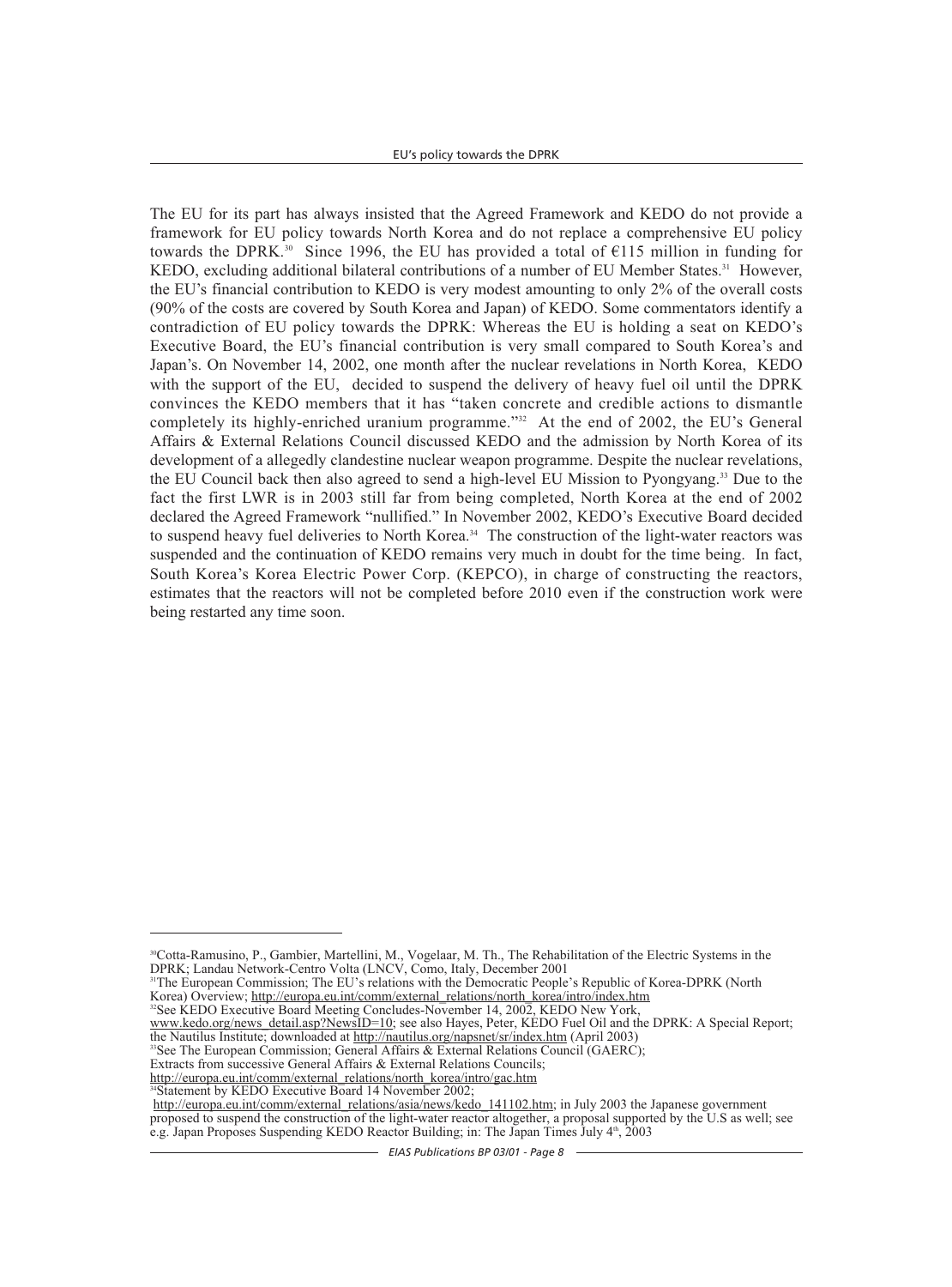# **3. EU-DPRK Relations-EU Objectives**

The EU is committed to promoting peace and security on the Korean peninsula as well as inter-Korean reconciliation, reads the EU Commission's website.<sup>35</sup> The current nuclear crisis and North Korean threats to develop and deploy nuclear weapons moved the interest of nuclear nonproliferation on the Korean peninsula on top of the agenda. Even though the European Union is not involved in discussions on security and nuclear issues on the Korean peninsula, the issue of nuclear non-proliferation is expected to be dominating the agenda for the months to come. The nuclear crisis on the Korean peninsula and the EU's commitment to be an active player with regards to reconciliation on the Korean peninsula aside, the state of economic and trade ties with the DPRK do not suggest strong EU interest in the DPRK. Indeed, the absence of incentives to invest in North Korea as well as recent data on EU-DPRK trade do not explain why the EU is interested in maintaining and even expanding relations with the DPRK. North Korea accounted only for 0.015% of the EU's overall foreign trade in the year 2000 (0.022% in 1998) (see Table 3 below).

As shown in Table 1, trade with the EU is of course significantly more important for the DPRK. Trade with the EU accounted for 13.7% of the DPRK's overall trade in 2000 (24.3% in 1998).<sup>36</sup> In other words: Whereas its trade with the DPRK is almost irrelevant for the EU, North Korean exports to the EU are playing an important part in keeping North Korea's economy from total collapse. As shown in Table 2, Germany and the Netherlands alone account for almost 9% of North Korea's trade.

#### **Table 1**

| Year           | 1996      | 1997       | 1998       | 1999       | 2000       |
|----------------|-----------|------------|------------|------------|------------|
| Imports        | 56.057    | 108.215    | 105.117    | 58.401     | 111.867    |
| <b>Exports</b> | 220.168   | 227.466    | 245.292    | 132.860    | 158.083    |
| Total          | 276.225   | 335.681    | 350.409    | 191.261    | 269.950    |
| North Korean   | 1.976.000 | 2.177.000  | 1.442.000  | 1.480.000  | 1.972.000  |
| Trade (Total)  | $14\%)$   | $(15.4\%)$ | $(24.3\%)$ | $(12.9\%)$ | $(13.7\%)$ |

#### *EU-DPRK Trade-Relevance for North Korea (Unit: US\$1,000)*

Sources : Kim, Sam-sik, Current Status and Prospects of Economic Exchanges between North Korea and the EU; http://www.kotra.org.kr/main/info/nk/eng/main.php3 (downloaded June 2003); Frank, Rüdiger, EU-North Korean Relations: No Efforts without Reasons; in: International Journal of Korean Unification Studies Vol. 11, No.2, 2003; Korea Institute for National Unification Studies, p. 105; Nam, Woo-suk, North Korea's Foreign Trade in 2001; http://crm.kotra.or.kr/main/info/nk/eng/main.php3 (downloaded May 2003)

<sup>35</sup>The European Commission; The EU's relations with the Democratic People's Republic of Korea-DPRK (North Korea) Overview; http://europa.eu.int/comm/external\_relations/north\_korea/intro/index.htm

<sup>36</sup>See Kim, Sam-sik, The Purpose of North Korea's Economic Tour of Europe (2002);

www.kotra.or.kr./main/info/nk/eng/main.php3 (downloaded February 2003); also Frank, Rüdiger, EU-North Korean Relations: No Efforts without Reasons; in: International Journal of Korean Unification Studies Vol. 11, No.2, 2003; Korea Institute for National Unification Studies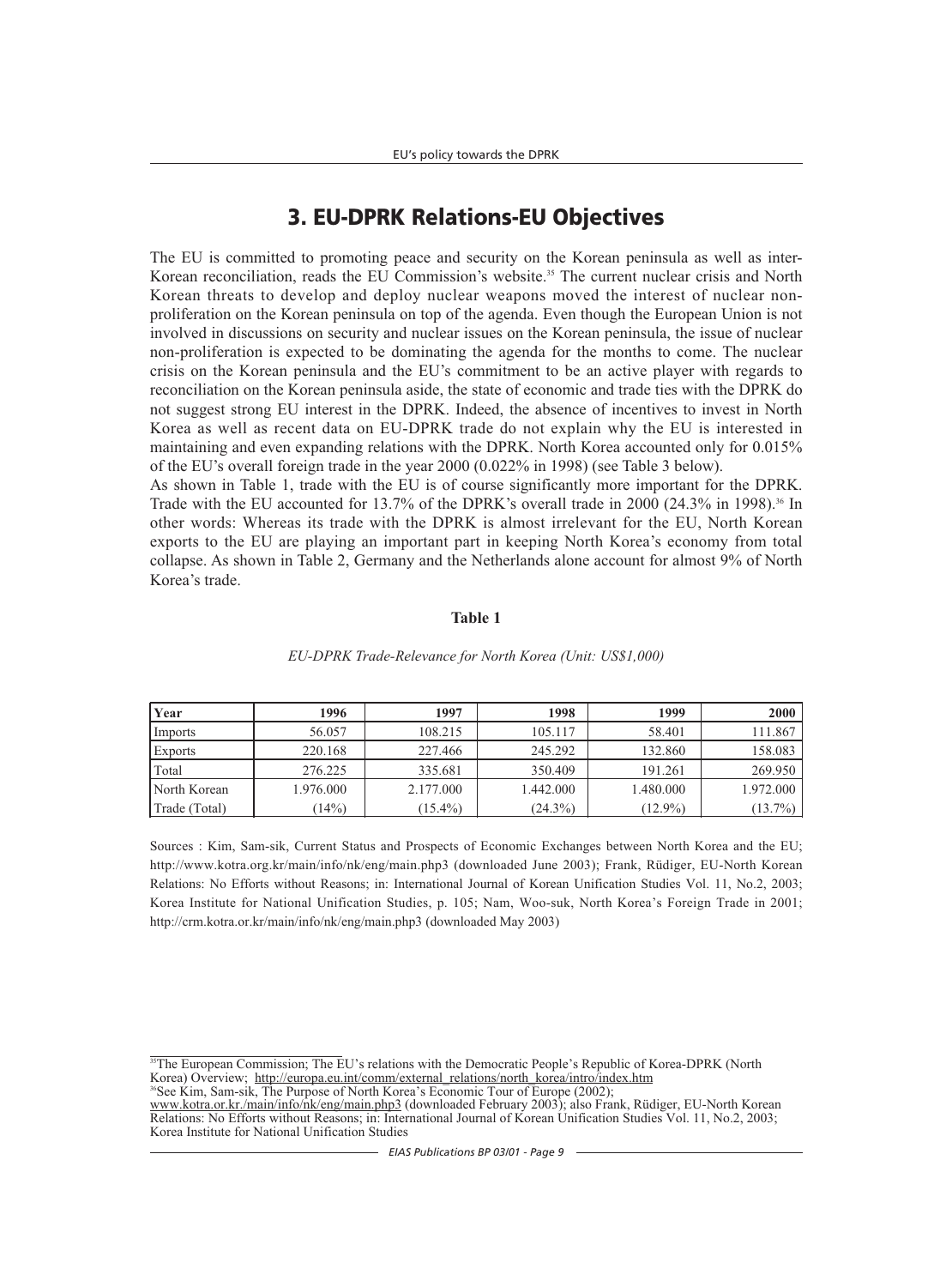#### **Table 2**

| <b>Country</b>         | <b>NK Export</b> |         |           | <b>NK</b> Import |           | <b>Total</b> | Trade Share % |       |
|------------------------|------------------|---------|-----------|------------------|-----------|--------------|---------------|-------|
|                        | 2001             | 2002    | 2001      | 2002             | 2001      | 2002         | 2001          | 2002  |
| 1 China                | 166,797          | 270,863 | 570,660   | 467,309          | 737,457   | 738,172      | 32.6          | 32.7  |
| 2 Japan                | 225,618          | 234,404 | 249,077   | 135,137          | 474,695   | 369,541      | 21.0          | 16.3  |
| 3 Thailand             | 24,098           | 44,616  | 105,964   | 171,966          | 130,062   | 216,582      | 5.8           | 9.6   |
| 4 India                | 3,060            | 4,768   | 154,793   | 186,573          | 157,853   | 191,341      | 7.0           | 8.5   |
| 5 Germany              | 22,756           | 27,799  | 82,077    | 140,418          | 104.833   | 168,217      | 4.6           | 7.4   |
| 6 Singapore            | 3,050            | 796     | 112,298   | 83,026           | 115,348   | 83,822       | 5.1           | 3.7   |
| 7 Russia <sup>37</sup> | 4,541            | 3,642   | 63,794    | 77,048           | 68,335    | 80,690       | 3.0           | 3.6   |
| 8 Hong Kong            | 37,974           | 21,940  | 42,555    | 29,169           | 80,529    | 51,109       | 3.6           | 2.3   |
| 9 Netherlands          | 10,424           | 6,377   | 9,067     | 27,620           | 19,491    | 33,997       | 0.9           | 1.5   |
| 10 Bangladesh          | 37,701           | 32,267  | 1,275     | 490              | 38,976    | 32,757       | 1.7           | 1.4   |
| Subtotal               | 536,019          | 647,472 | 1,391,560 | 1,318,756        | 1,927,579 | 1,966,228    | 85.3          | 87.0  |
| <b>DPRK</b> Total      | 650,208          | 734,992 | 1,620,291 | 1,525,396        | 2,270,499 | 2,260,388    | 100.0         | 100.0 |

#### *DPRK's Largest Trade Partners (Unit: US\$1,000)*

Source: Lee Chang-hak, North Korea's Foreign Trade in 2002; Korea Trade-Investment Promotion Agency (KOTRA); http://crm.kotra.or.kr/main/info/nk/eng/main.php3; (downloaded June 2003)

#### *3.1. Engagement and the EU's Common Foreign and Security Policy (CFSP)*

The EU's policy of engagement could become a "test case" for its Common Foreign and Security Policy (CFSP), claim some observers. Whereas the EU was unable to formulate anything resembling a common position during the US-led invasion of Iraq, agreeing on official declarations condemning North Korea's nuclear weapons programme has seemed feasible. It was hoped in Brussels that formulating a common foreign and security policy centred on humanitarian assistance, food aid and technical assistance should present relatively few problems. Furthermore, a common foreign and security towards the DPRK would increase the EU's visibility and influence as an actor (and possibly decision-maker) in international politics, it was hoped.

In reality, however, North Korea is very unlikely to become a test case for the EU's CFSP as long as the EU is excluded from negotiations on security and nuclear issues.<sup>38</sup> Given the DPRK's current "strategy" to replace diplomacy with military threats towards South Korea and Japan, it is unlikely that increased EU initiatives could have had a significant influence on the crisis anyway. What's more, being excluded from these negotiations seems almost reasonable in the EU context, given that its member states have different strategies for dealing with nations in possession (or allegedly in possession) of weapons of mass destruction. However, the EU's failure to formulate and implement a common stance and position on the war in Iraq is also responsible for the fact that especially the U.S. does not yet take the EU as an actor in international politics seriously. A more active role and

 $\frac{37}{2}$ Specially the decrease of trade relations with Russia in the 1990s is significant; while DPRK-Russia trade in 1990 was still 2.223 million US-dollars, it is currently only roughly 80 million US-dollars; see also Hilpert 2003, p.19 <sup>38</sup>The EU has over the recent years insisted that security and non-proliferation issues are not the exclusive concern of the U.S. urging North Korea to maintain the moratorium on flight tests of long-range missiles; not even China, North Korea's "semi-friend", has not yet been able to convince Pyongyang to change negotiation (some say "blackmail") tactics; see When bluffs turn deadly; in: The Economist May  $3<sup>rd</sup>$ , 2003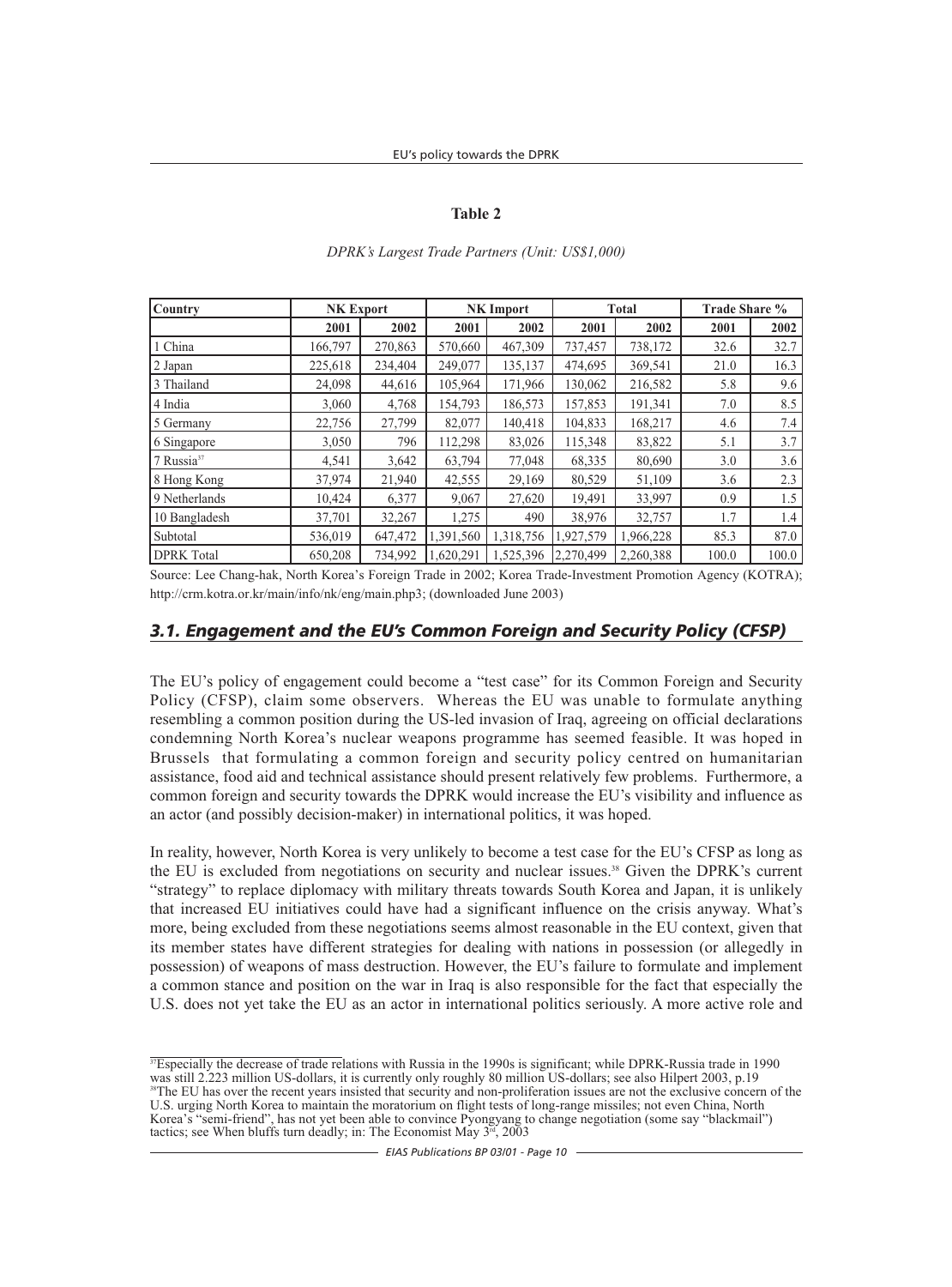requesting the U.S. to consult with the EU as a full-fledged political power, could indeed create incentives for the U.S. to reconsider its antagonistic policy towards the DPRK. Given the U.S. unilateralist tendencies and the EU's reluctance to criticise U.S. policies in general, however, this has become increasingly unrealistic. What's more, as the war in Iraq has shown, the EU is still nowhere near implementing its CFSP. Other commentators add that its engagement course towards North Korea is not yet a test case because the EU's more powerful nations (Germany, UK and France) dominate the policy towards North Korea. With the EU's CFSP yet unimplemented, Rüdiger Frank argues, there is sufficient room for the economically and politically powerful nations to dictate the EU their policy towards the DPRK.<sup>39</sup>

## *3.2. The EU as "Mediator"?*

Given the absence of EU strategic interests on the Korean peninsula, it was hoped that the EU could play the role as mediator between the U.S. on the one and North Korea on the other hand. However, the EU has not yet been able to take the role as mediator between the DPRK and the U.S./South Korea and Japan and it remains very doubtful that the DPRK will accept such a EU role any time soon. In fact and given the state of the EU's CFSP, it remains highly unlikely that the EU could play any role in "high politics", comprising security and nuclear issues, any time soon. Instead, the EU will have to focus its engagement on "low politics" issues such as energy development, technical assistance, humanitarian assistance and food aid.40

Given the current diplomatic stalemate, the U.S. for its part does not seem interested in attributing a mediator role to the EU. Some commentators hoped earlier that the U.S. could use the EU's role and engagement course as a "hidden trump card" for U.S. policy towards the DPRK. Complementing its own policy with the EU's engagement course it was hoped, would grant a degree of flexibility to a U.S. foreign policy mainly characterised by antagonism to the DPRK. This, however, turned out to be a case of wishful-thinking too.

Given the fact that the EU is still in the process of formulating and implementing its common foreign and security policy at the same time being excluded from negotiations on security issues, hopes that the EU's engagement on the Korean peninsula could set an example to counter U.S. unilateralist tendencies in world politics remain unfulfilled for the time being. EU policy-makers emphasise that the EU policy towards the DPRK is not independent but complementary to South Korean policy towards North Korea. South Korean commentators, however, wonder what exactly is to be understood by "complementary." EU policies towards the DPRK seem to lack a long term strategy and the objectives and goals of the EU strategy are hard to define, goes the criticism.<sup>41</sup> Then again, South Korea does not necessarily expect the EU to pursue a cohesive and longterm towards North Korea admitting that not even South Korea's strategy itself is cohesive either.<sup>42</sup>

<sup>39</sup> Especially Germany, the EU biggest trader with the DPRK within the EU, has, as some assert, an interest in maintaining relations with the DPRK without EU "interference." Germany has imported goods worth 22.756.000 million US-dollars from the DPRK and has exported goods worth 82.077.000 million US-dollars to the DPRK in 2001 (total EU trade with the DPRK: 231.109.000 million US-dollars); for details see Nam, Woo-suk, North Korea's Foreign<br>Trade in 2001; http://crm.kotra.or.kr/main/info/nk/eng/main.php3 (downloaded May 2003)

<sup>40</sup>See Heiskanen, Markku, A Multilateral Scenario for Korea-The Role of the European Union; The Nautilus Institute Policy Forum March 25, 2003; http://www.nautilus.org/fora/security/0324A\_Heiskanen.html (downloaded June 2003) 41Interviews with Seung-Yul Oh, Senior Research Fellow, Korea Institute for National Unification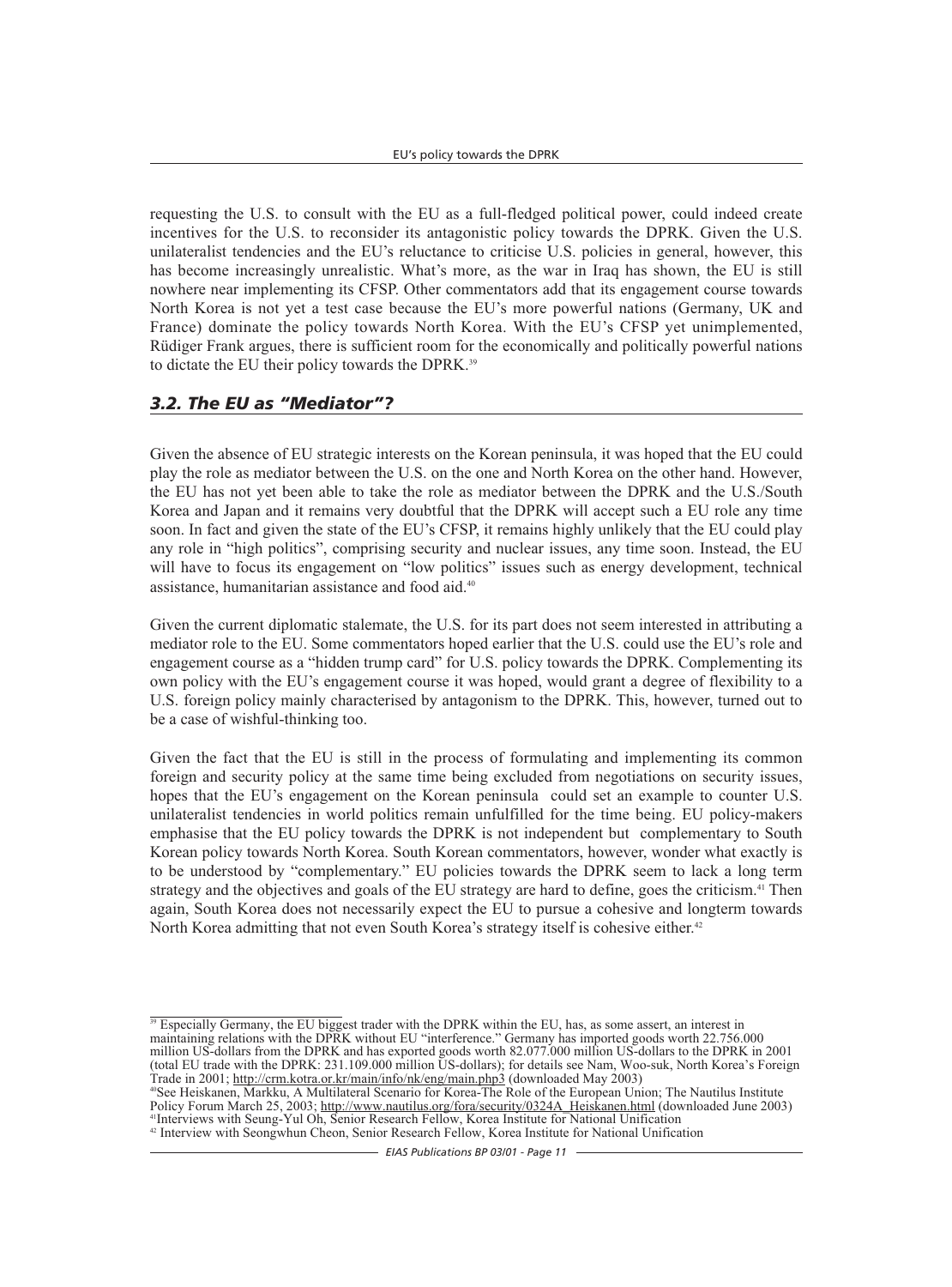# **4. EU-DPRK Relations-DPRK Interests**

North Korea's leadership, at least judging from North Korea's state-controlled news agency Korean Central News Agency (KCNA) as well as some EU insiders, is not interested in including the EU in talks on security because it is "disappointed." The EU, so the argument goes, has decided to follow the U.S. North Korean hard-line making its engagement course dependent on North Korea's willingness to abandon its nuclear (weapons) programme. From a North Korean perspective including the EU in talks on security would consequently not be to North Korea's advantage if the EU policy did not differ from U.S. strategies dealing with Pyongyang.

North Korea's propaganda aside, its refusal to include the EU in negotiations resolving the nuclear crisis on the Korean peninsula clearly shows the limits of North Korea's interest in maintaining relations with the EU. Whereas EU humanitarian and food aid as well as technical assistance is welcome, the DPRK seemingly shows no interest in "employing" the EU as a mediating force with regards to security issues. Leaving economic and humanitarian assistance aside, North Korea's leadership seems to have chosen to "snub" the EU (as well as Japan and South Korea) on security issues due to the EU's limited political leverage in international politics. This strategy follows Pyongyang's realist assumption that military power and the ability to threaten negotiations partners is the basis for negotiations with other states.

The political leadership in Pyongyang seems to remain unconvinced that the EU could act as a counterbalance to American dominance in world politics and unilateralist tendencies. Rationally speaking, this way of dealing with the EU, however, remains incomprehensible given that the EU (again like South Korea and Japan) is, compared with the U.S., much more likely to offer economic incentives and financial support if progress on resolving the nuclear crisis is being made.

Data on EU-DPRK trade suggest that North Korea should be more interested in maintaining relations with the EU. As shown in the Table 3, EU-DPRK trade, based on trade volume, is roughly 1,000 times as relevant for the DPRK than it is for the EU even though EU-DPRK trade in the year 2002 is significantly higher than EU-DPRK trade in the year 2001 (see Table 4). Given the current nuclear crisis, and the uncertain outcome of the US-DPRK confrontation, the prospects for increased EU-DPRK trade, or even further EU foreign direct investments in North Korea, however, remain bleak<sup>43</sup>

<sup>&</sup>lt;sup>43</sup>Foreign investment in DPRK remains extremely low, with practically no official development assistance and very little capital from foreign direct investment. The Rajin-Songbon Enterprise Zone e.g. had initially attracted contracts valued at \$650 million, but only realised \$120 million by 2000; see also Lee, Chan- Woo, North Korean Foreign Capital Investment Inducement Policy and its Current Status; KOTRA, January, 2001; www.kotra.or.kr/english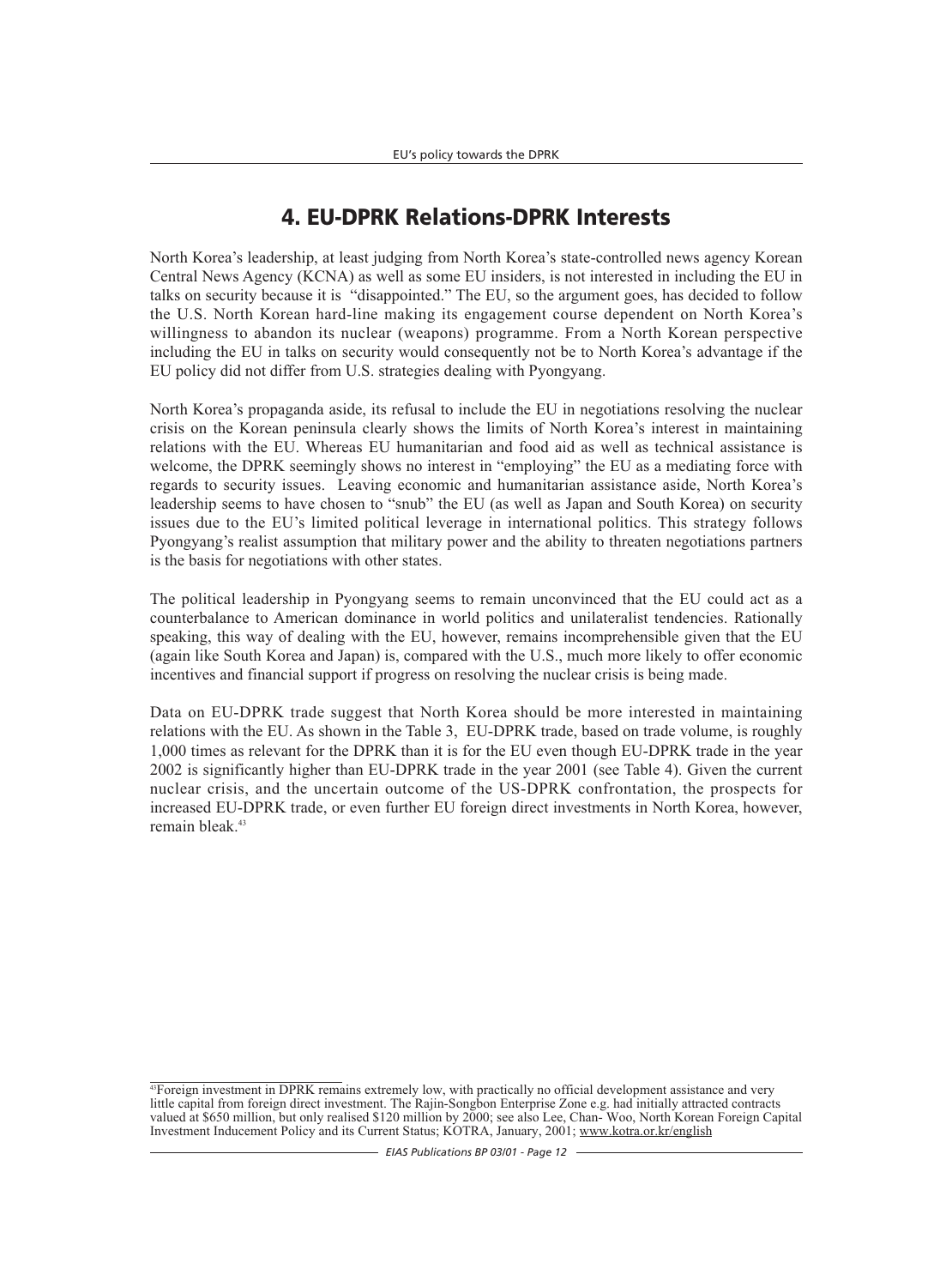#### **Table 3**

#### *EU-DPRK Trade-Relevance (Unit: 1.000 US Dollars)*

| <b>YEAR</b>                     | 1998                      | <b>2000</b>              |
|---------------------------------|---------------------------|--------------------------|
| Trade EU-DPRK-Total             | 350.409                   | 269.950                  |
| <b>Total North Korean Trade</b> | $1.442.000(24.4\%)$       | 1.972.000                |
| percentage of EU-DPRK Trade     |                           |                          |
| Total EU Trade percentage       | $1.615.200.000(0.022\%)$  | 1.811.000.000(0.015%)    |
| of EU-DPRK Trade                |                           |                          |
| Relevance for North Korea       | 1105 (times more relevant | 913 (times more relevant |
|                                 | for North Korea)          | for North Korea)         |

Sources : Kim, Sam-sik, Current Status and Prospects of Economic Exchanges between North Korea and the EU; http://www.kotra.org.kr/main/info/nk/eng/main.php3 (downloaded June 2003); Frank, Rüdiger, EU-North Korean Relations: No Efforts without Reasons; in: International Journal of Korean Unification Studies Vol. 11, No.2, 2003; Korea Institute for National Unification Studies, p. 105; Nam, Woo-suk, North Korea's Foreign Trade in 2001; http://crm.kotra.or.kr/main/info/nk/eng/main.php3 (downloaded May 2003)

#### **Table 4**

#### *DPRK-EU Trade in 2001/200244 (Unit: US\$1,000, %)*

| Category             | NK's Export |        | NK's Import |         | <b>Import &amp; Export Total</b> |         |
|----------------------|-------------|--------|-------------|---------|----------------------------------|---------|
|                      | 2001        | 2002   | 2001        | 2002    | 2001                             | 2002    |
| <b>IEU Countries</b> | 81.062      | 65.031 | 232,461     | 282,659 |                                  | 347,690 |

Source: Lee Chang-hak, North Korea's Foreign Trade in 2002; Korea Trade- Investment Promotion Agency (KOTRA); http://crm.kotra.or.kr/main/info/nk/eng/main.php3 (downloaded June 2003)45

<sup>44</sup>Export recorded \$65.03 million, a decrease by 19.8% from the previous year, but export recorded \$282.66 million and trade showed a substantial growth by 21.6% over preceding year. While DPRK's top export items included clothing, mineral products, jewellery and base-metal products were stagnant, its largest import product, machinery, increased. <sup>45</sup>For earlier data see also Nam, Woo-suk, North Korea's Foreign Trade in 2001; http://crm.kotra.or.kr/main/info/nk/eng/main.php3 (downloaded May 2003)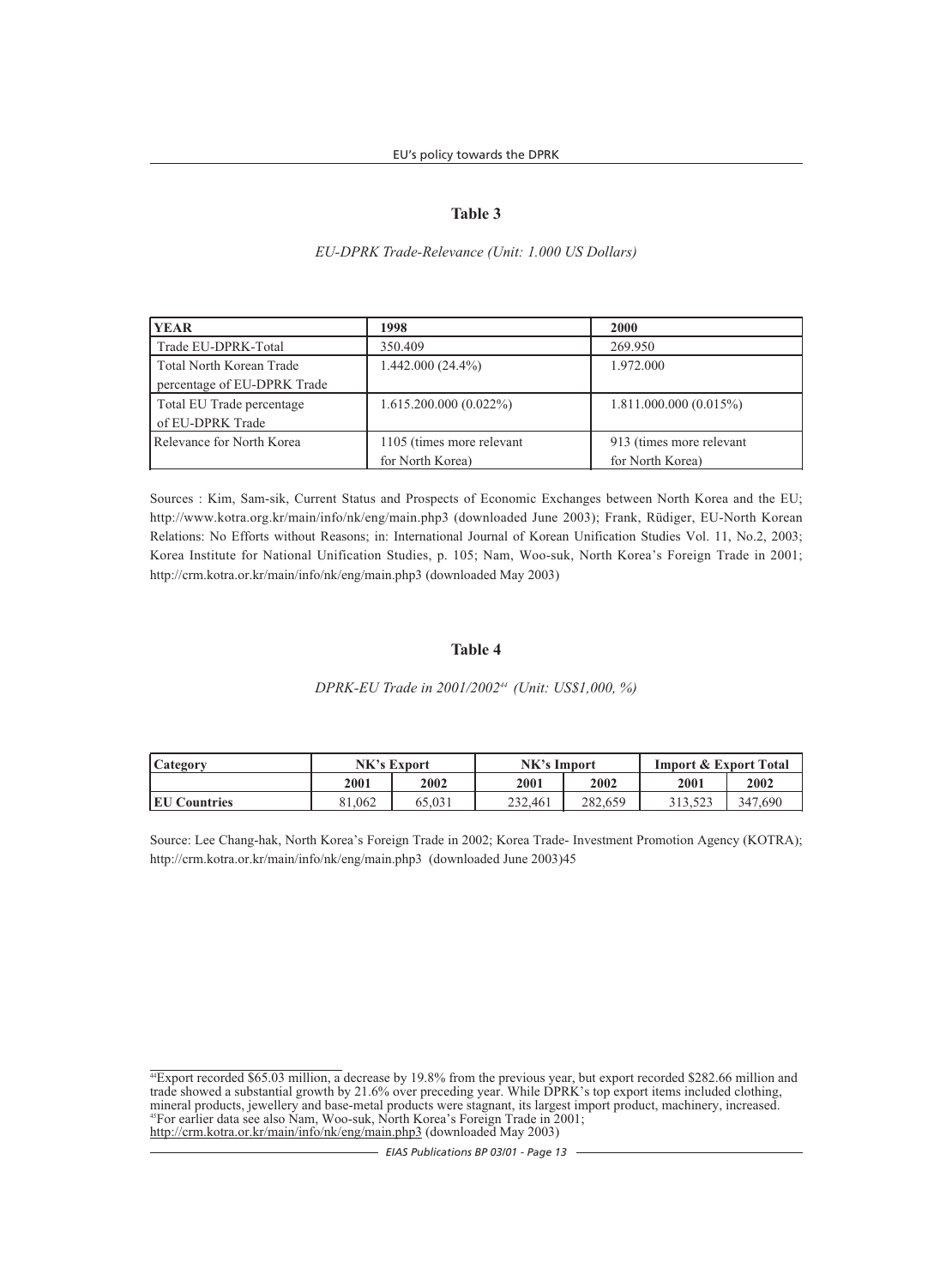## *4.1. The EU as DPRK's "Trump Card"?*

Critics at times suspect that North Korea's interest in the EU is more "tactical" than "genuine" seeking to achieve greater international recognition. That applies especially to the establishment of the EU-DPRK political dialogue, is being argued. This seemed indeed to be the case when Pyongyang urged the EU to put pressure on the U.S. to agreeing to talk to North Korea on a bilateral level in February 2003.<sup>46</sup> Unsurprisingly, the EU, officially committed to promote a multilateral dialogue to solve the crisis on the Korean peninsula, did not respond to this "request." North Korea's refusal to include the EU in talks on security and nuclear issues on the other hand suggests that a DPRK's strategy to "play off" the EU against the U.S. has only very limited significance within the overall DPRK foreign policy strategy.

The belief was that the DPRK was originally interested in maintaining and expanding relations with the EU because the EU engagement course differed significantly from the confrontational U.S. course. More pessimistic North Korea observers, however, fear, it will only turn to the EU for political and diplomatic support if its bilateral negotiations with the US were to end in a permanent deadlock. However, its relations with the EU have hardly developed into a "trump card" for North Korea squeezing concessions and cash out of the EU or US. The reverse is the case. Humanitarian assistance and food aid aside, the EU clearly is in no mood to make any concessions that would anger policy-makers in Washington or Tokyo.

## *4.2. Relations with the EU-Securing the Regime?*

North Korea's regime security is, at least according to Pyongyang, externally threatened by the U.S. This perception became stronger when U.S. president Bush made North Korea a member of his infamous "axis of evil." However, North Korea's reasoning with regards to regime security is not necessarily credible given that North Korea is still launching ballistic missiles towards Japanese territory ("missile test", says Pyongyang), is intruding South Korean and Japanese territorial waters and is exporting missiles and missile technology to the Middle East. Pyongyang itself seems to be convinced to be able to achieve security by threatening its neighbours seeking to obtain concessions from South Korea and Japan. Leaving aside that the U.S. does indeed not exclude to "solve" the nuclear crisis militarily, North Korea's international political isolation and the very limited access to foreign media sources are partly responsible for the fact that it feels threatened by the U.S. North Korea's public is exposed to very little or no contact with the outside world making it "easy" for the regime in Pyongyang to portray the U.S. and to a lesser extent Japan as a threat to North Korea's security.

The deliberate exclusion of the EU with regards to security and nuclear issues does suggest that the DPRK does not regard relations with the EU to contribute to the securing of the regime. If that were the case, the DPRK would indeed not refuse but welcome a EU role in discussing security issues with the EU. The EU is, at least as far as Pyongyang is concerned, not a military power and including the EU in negotiations on security issues is therefore very unlikely to have an influence on a U.S. strategy to attack the DPRK pre-emptively.

North Korea's "regime security argument", however, is often not taken seriously by the EU (and the

<sup>46</sup>Agence France-Presse Feb. 13, 2002, N Korea tells EU to exert more pressure on US ; Senior foreign ministry official Ri Kwang Hyok: "We hope the EU member states can influence the US so they will agree to our proposal to have DPRK-US talks and solve the nuclear issue in a peaceful way.'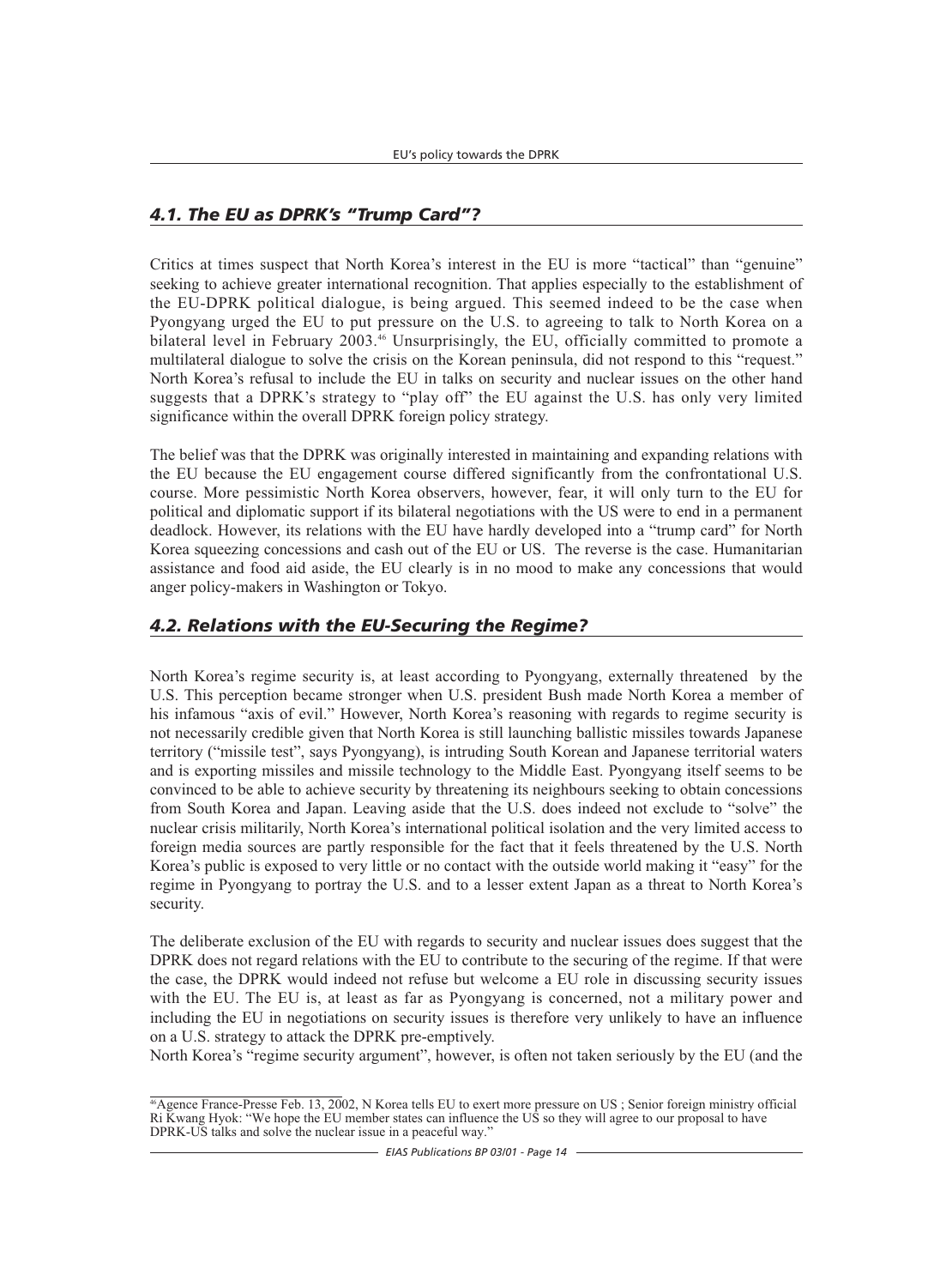U.S.) Official statements and media reports usually argue that North Korea does not need to feel threatened as long as North Korea does not threaten its geographical neighbours and U.S. soldiers stationed in Asia with nuclear weapons. This gap of perception between the DPRK on the one and the U.S. and the EU on the other hand will continue to pose a problem with regards to solving the nuclear crisis. This problem could be solved if the U.S. changed strategy and gave Pyongyang the guarantee not to attack North Korea pre-emptively. The U.S., however, is very unlikely to give this guarantee any time soon and the EU does not urge the U.S. to do so either.

Taking North Korea's perception that military power is the basis for political influence into consideration, it can also be assumed that the DPRK has chosen not to take the EU seriously as negotiation partner because the EU is not being perceived as strategic and military power.

## *4.3. The EU's Engagement Course- A Threat to Pyongyang?*

Taking Pyongyang's propaganda and rhetoric as standard, the assumption that Pyongyang's leadership feels threatened by the EU's engagement is worthy of consideration. North Korea's refusal to discuss human right issues with the EU (see below) somehow confirms this assumption. A democratic EU as well as EU efforts to promote democracy in the DPRK could indeed be considered to be a threat to the dictatorship in Pyongyang. In that context, the democratisation process in the former Soviet Union which ended in the dissolution of the Soviet Union serves as "deterring example" for Pyongyang. The model of German reunification having lead to the collapse of the Eastern Germany's communist regime too is without a doubt considered to be a threat to the regime in Pyongyang.<sup>47</sup> However, it still seems very unlikely, at least for the time being, that the North Korean population would be able to initiate and carry out public demonstrations and protests that would eventually lead to the collapse of the regime in Pyongyang. North Korea is not former Eastern Germany and the population is very unlikely to be able to force the regime in Pyongyang to introduce democratic structures. Although South Korea, its prosperity and economic success stands in sharp contrast to the economic and social situation in the North, there is little indication that South Korea's wealth or democratic political system is a serious challenge to North Korea's political leadership.

Within the context of Pyongyang's rhetoric and propaganda on regime security, it has to be taken into consideration that the news and announcements coming out of the DPRK are exclusively transmitted through the Korean Central News Agency (KCNA), the government's official mouthpiece mainly in charge of political propaganda and anti-Americanism. Defining North Korea's policy based on what the KCNA reveals as the government's position is not necessarily appropriate and numerous political U-turns and last-minute concessions to negotiate (with the U.S., South Korea and Japan<sup>48</sup>) over the recent years have shown that North Korea's actual policy might eventually indeed differ from KCNA's propaganda. EU policy-makers, of course, are aware of the quality and purpose of KCNA's reporting and propaganda and attribute only limited importance to KCNA's reporting. As shown above, North Korea's interest in relations with the EU remain hard to define given the lack of transparency and the lack of a consistent North Korean foreign policy strategy.

 $\sqrt[47]{\text{See Hilbert}}$ , 2003, p.23

<sup>48</sup>In support of the U.S. strategy, Japan has recently announced a dialogue-and-pressure approach towards North Korea; see Tongue-tied over North Korea policy ; in: The Asahi Shimbun May 29, 2003; http://www.asahi.com/english/politics/K2003052900434.html (downloaded May 2003)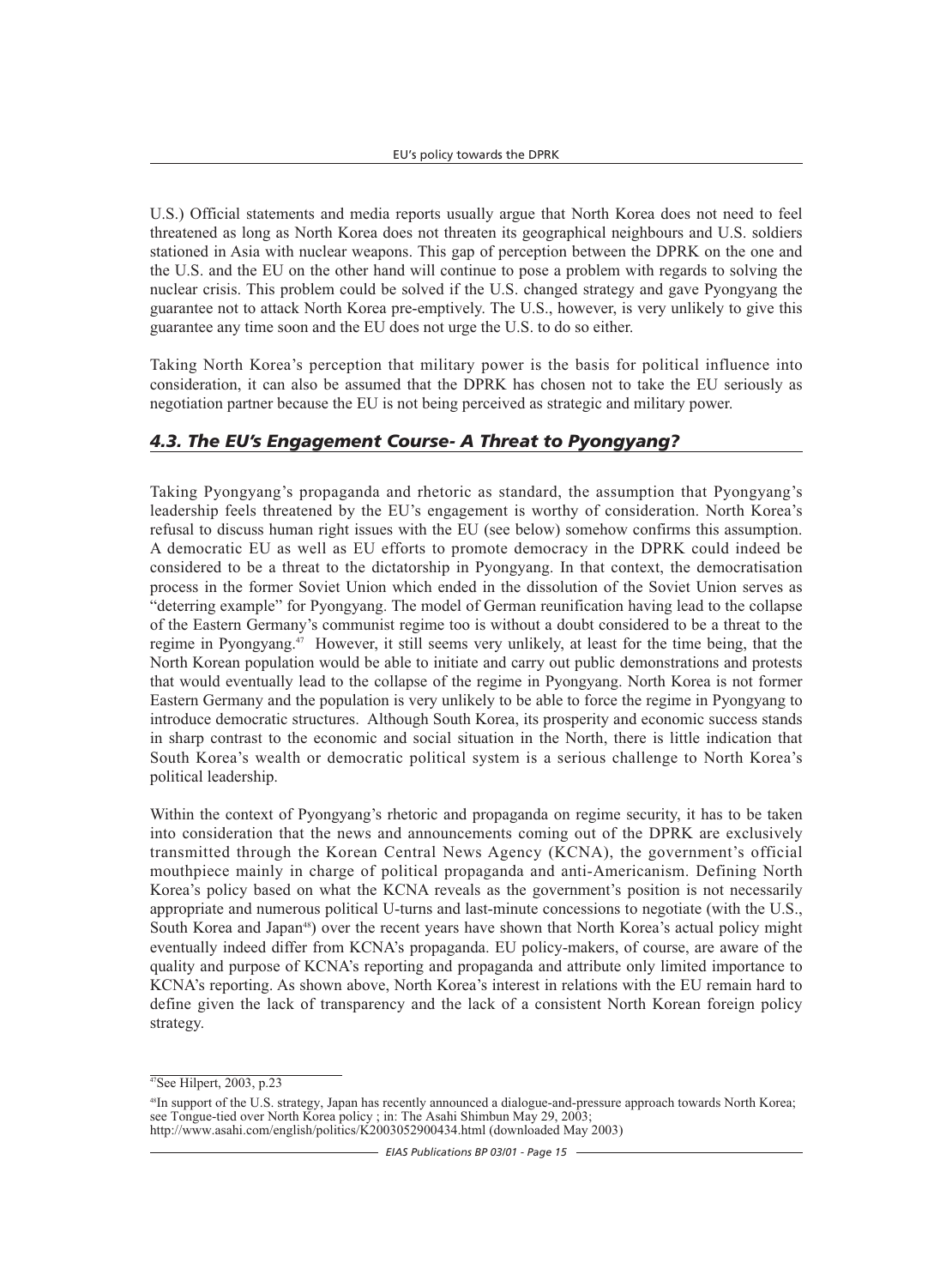# **5. Security on the Korean Peninsula and the EU-Watching from a Distance**

The above mentioned absence of a European colonial legacy on the Korean peninsula and the EU engagement course initiated in the mid-1990s did not significantly increase the EU's chances of being an important negotiating partner for the DPRK with regards to security issues. Indeed, the EU is watching from a safe distance as far discussing security on the Korean peninsula is concerned.

EU policy-makers initially hoped that the advantage of being a "distant power", with no strategic interests and colonial legacy on the Korean peninsula, would encourage the leadership in Pyongyang to accept, and even welcome, the EU's presence at the negotiating table. As a "soft power", the argument went, the EU could act as a mediator between the U.S. and Japan on the one hand, and the DPRK on the other. This has proved to be a case of wishful thinking, however. Hopes that the DPRK might want to include the EU in any multilateral negotiation process on security or energy because the DPRK trusts a "politically neutral" EU did not become reality either. Equally unrealistic was, as some commentators initially hoped, that establishing political relations would enable the EU to put pressure on the leadership in Pyongyang to give up its nuclear ambitions.

# *5.1. A Lost Opportunity?*

Whereas the EU itself states that its role seeking a peaceful solution for the nuclear crisis on the Korean peninsula can only be "complementary" to the role taken by the U.S., South Korea and to a lesser extent Japan, critical commentators argue that the EU has simply not taken the nuclear crisis on the Korean peninsula as an "opportunity" to increase its efforts seeking a peaceful solution for the crisis on the Korean peninsula. Indeed, if conflict prevention is one of the main goals of the EU global foreign policy agenda, then the current EU engagement in security issues on the Korean peninsula is not sufficient.

The EU's passivity and reluctance in security issues, critics argue, could indeed "backfire" given the fact that the U.S. does not exclude a pre-emptive strike on North Korea as an option of its North Korea policy. On the other hand, however, the EU's reluctance to include itself more actively in negotiations on security might suggest that EU policy-makers, unlike their counterparts in the U.S., do not believe that the DPRK poses an immediate and direct military threat.

For the time being, the EU's initiatives in security issues do not go beyond joint statements condemning North Korea's plans to develop nuclear weapons. The EU's own reluctance trying to include itself more actively in the current negotiation process does indicate that the EU seems content playing a secondary role when security issues are on the agenda. This is not yet good enough for an institution which claims to have made significant progress in implementing its Common Foreign and Security Policy (CFSP). Judging by the current diplomatic deadlock between the U.S. and North Korea, a more active EU participation is without a doubt desirable putting the EU's Common Foreign and Security Policy (CFSP) to the test.

Whether the critique that North Korea's strategy to insist on bilateral negotiations with the U.S. on security issues is used as a "welcome" excuse to justify the EU's passivity in security issues, however, is debatable and not necessarily true. A recent initiative of the EU Parliament, to set up 7 nation meeting in Brussels to discuss nuclear issues relating to the Korean peninsula, seems to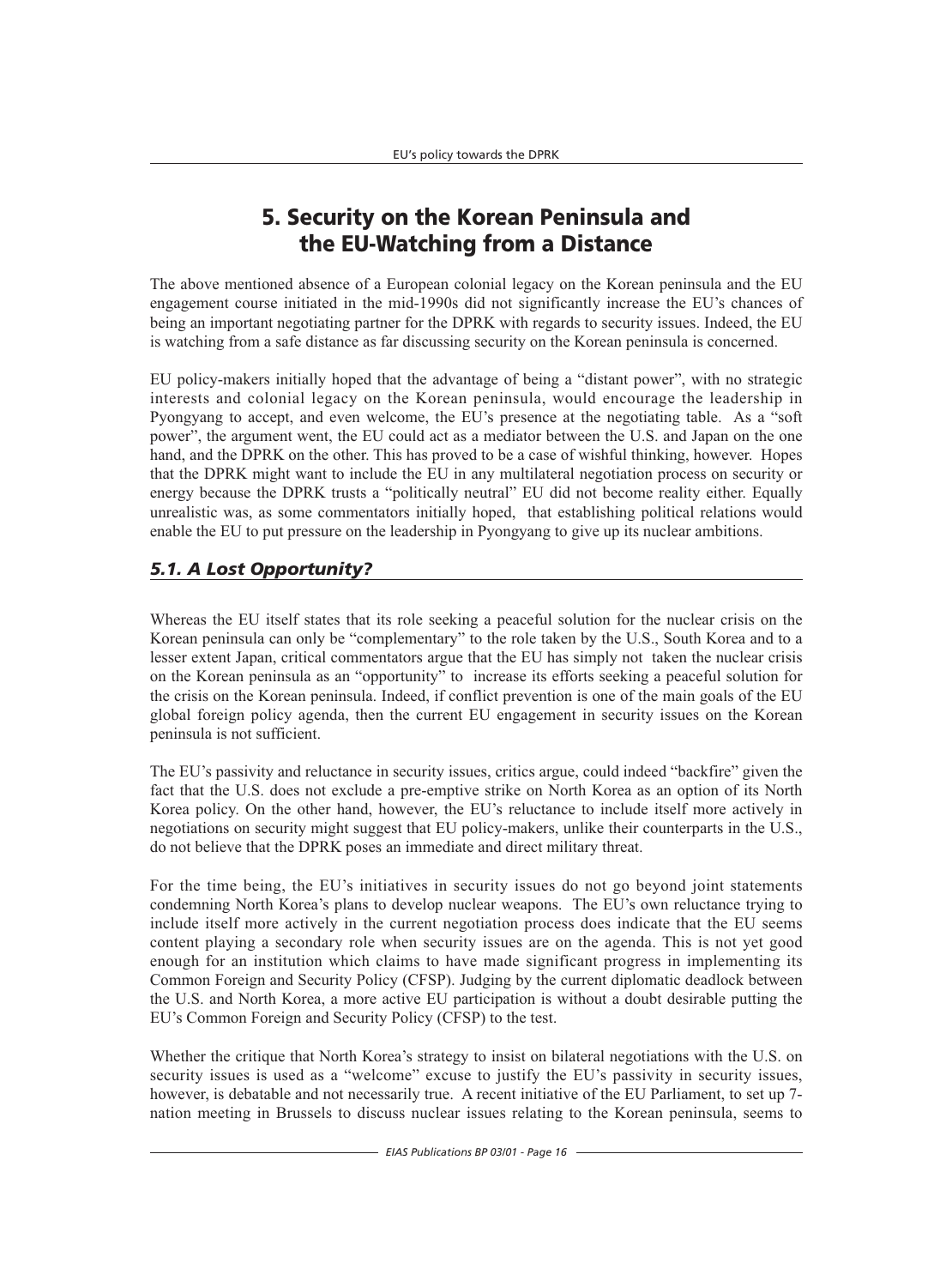suggest the opposite.<sup>49</sup> The EU Commission, however, has not yet acted upon the EU Parliament's call to convene this meeting and it remains very much in doubt whether the EU has the political clout and authority as a host to convince the DPRK to attend such a multilateral meeting any time soon.

This assessment was confirmed when the EU did not get invited to multilateral talks on North Korea's nuclear weapons programme which took place in Beijing in August 2003. After months of diplomatic stalemate, the U.S., China, Japan, South Korea and North Korea agreed to address the nuclear crisis multilaterally and the EU's absence in Beijing once again confirmed that it is not a relevant player with regards to the nuclear crisis on the Korean peninsula.

# **6. EU-DPRK Political Dialogue**

Since 1998, the EU has held five rounds of political dialogue with the DPRK at the level of senior officials (Regional Directors), the last one in June 2002 in Pyongyang.<sup>50</sup> The EU is usually very guarded as to the contents and outcome of these meetings, usually describing them as "useful" and "constructive." Despite the above mentioned EU "advantages" (the absence of EU strategic interests on the Korean peninsula e.g., see above), however, the EU was not capable of translating these advantages into the establishment of political relations that go beyond political dialogue held once a year. In EU Council resolutions from October and November 2000, the EU decided to pursue a more comprehensive approach towards relations with the DPRK in its efforts to expand its relations. The Council resolutions, however, stated that the expansion of relations would be linked to "North Korea's response to international concerns about progress on inter-Korean reconciliation, non-proliferation issues, respect for human rights and economic structural reforms in the DPRK."<sup>51</sup>

## *6.1. Human Rights-Off the Agenda*

The EU has set itself the ambitious goal to combine its assistance for sustainable development and social development with requests vis-à-vis the North Korean leadership to respect and eventually implement democratic principles and human rights. Discussing human rights with the EU, however, is, for the foreseeable future, off the agenda as far as the DPRK is concerned. The EU and the DPRK started discussing human rights in June, 2001, only to see the talks break down after only one session. Despite this setback, and despite Pyongyang's refusal to put the issue back on the agenda ever since, the EU still insists that the subject remains a "natural topic" for discussion with the DPRK given the " very grim conditions in North Korea."52 It has admitted, however, that its talks with North Korea on human rights "do not yet match", in quality and substance, its human rights dialogue with China. Given the poor quality of the EU-China dialogue, this assessment is hardly encouraging.

The initial enthusiasm on the EU-North Korean political dialogue proved to be premature. Discussions on human rights as well as on democratisation with the DPRK are very likely to remain

<sup>&</sup>lt;sup>49</sup> Recently a report called "Turning Point in North Korea drafted by the Task Force on U.S. Korea Policy (posted as Nautilus Special Report) suggests that a multilateral conference should be convened in Brussels. Participants would be the DPRK, the EU, the U.S., South Korea, China, Russia and Japan; for the report see Nautilus Institute's website www.nautilus.org

<sup>&</sup>lt;sup>50</sup>The European Union in the U.S. News Releases; www.eurunion.org/news/press/2001/2001033.htm

<sup>&</sup>lt;sup>51</sup>See The European Commission, The EU's relations with the Democratic People's Republic of Korea-DPRK (North Korea), Overview; http://europa.eu.int/comm/external\_relations/north\_korea/intro

<sup>&</sup>lt;sup>52</sup>The European Union's Role on the Korean Peninsula and Implications for U.S. Policy; The Atlantic Council of the United States April 2001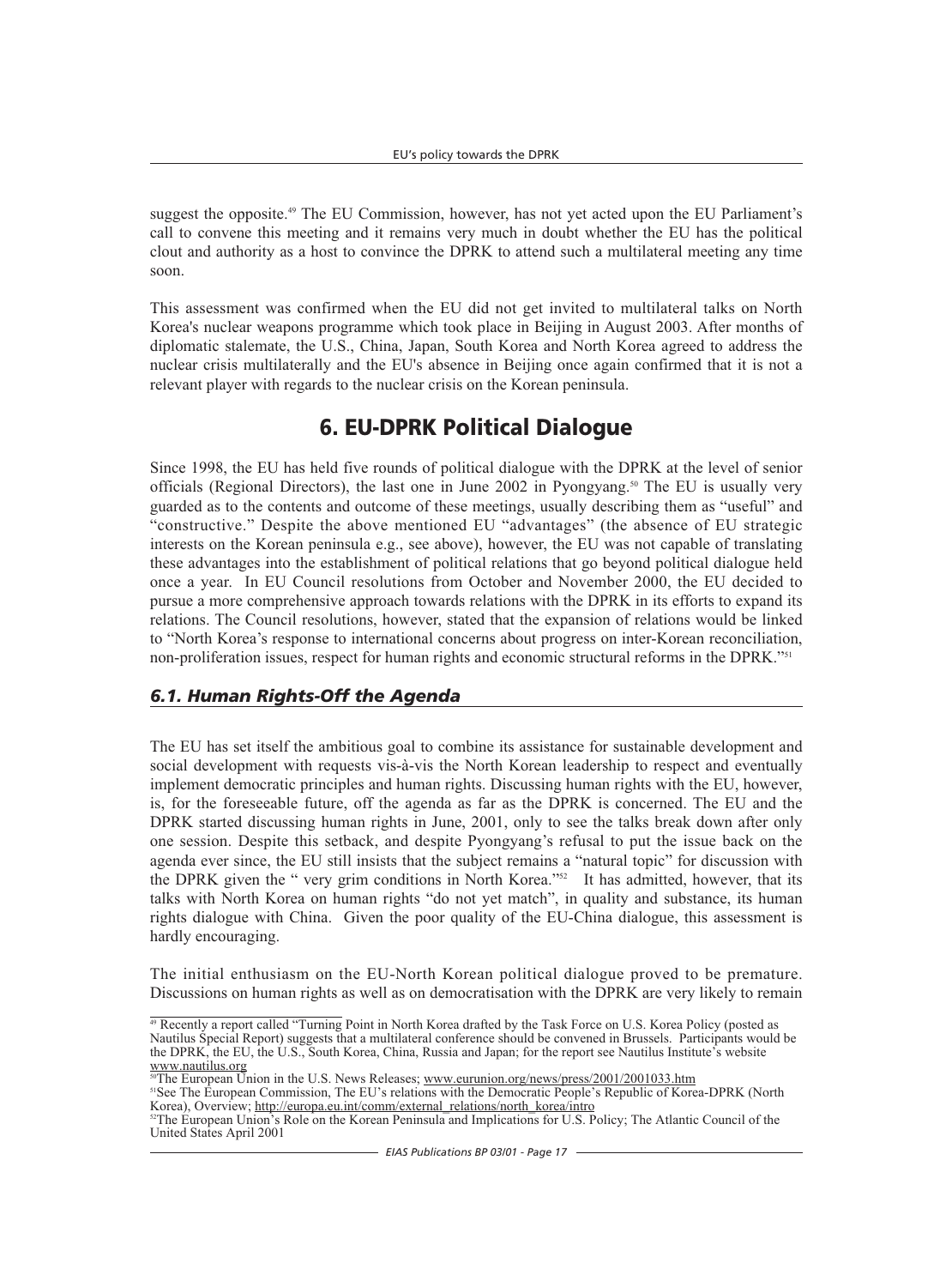fruitless unless the regime in Pyongyang really commits itself to democratisation and human rights. That however is clearly not in the offing-the human rights record in the DPRK remains very poor and the introduction of democratic principles is not an option for the leadership in Pyongyang. Despite the EU's strategy to engage North Korea at times avoiding sensitive issues for the sake of maintaining the dialogue, it presented a resolution on human rights in the DPRK at the 53-member UN Commission on Human Rights in Geneva, with support of the US and Japan<sup>53</sup>. South Korea announced not to participate in the vote because of the impact it might have on its diplomatic efforts to solve the nuclear issue. The EU resolution, the first formal UN assessment of human rights in the DPRK, was accepted by 28 against 10 (including China), with 14 abstentions. The resolution expressed deep concern at the precarious human rights situation in the DPRK, characterised by widespread abuses, such as torture and public executions, as well as all-pervasive and severe restrictions on freedom of thought and expression.<sup>54</sup> The Korean Central News Agency (KCNA), Pyongyang's official mouthpiece for its part reacted immediately accusing the EU of "political provocation." North Korea warned that the EU resolution will have a "negative impact" on further EU-DPRK co-operation.<sup>55</sup> Progress on the talks on human rights and democratisation remains very unlikely in the near future, given North Korea's reluctance to discuss the issue at all. Indeed, such talks are considered to be "regime threatening" in Pyongyang, and are therefore off the agenda.

To avoid a diplomatic stalemate and the breakdown of the talks some commentators suggested earlier that political dialogue should focus on co-operation instead of setting preconditions for cooperation leaving human rights and other sensitive issues aside until the EU and North Korea have established a stronger basis of mutual trust. This, however, is neither advisable nor seems to be an option for the EU. Opponents of an EU engagement course on the other hand claim that support and assistance for North Korea does not at all promote or start a democratisation process, but does rather encourage the North Korean regime not to change its current political course. Helping a dictatorship survive cannot not promote human rights or democracy, goes the argument.

# *6.2. EU-DPRK Diplomatic Relations*

Establishing diplomatic relations with the DPRK back in 2001 was an important step towards establishing full-fledged political relations with the DPRK. Before it turned out that the DPRK showed no intention of including the EU in discussions on security issues, some commentators went as far as to associate the establishment of EU-DPRK relations with a "spectacular boost" of bilateral relations.<sup>56</sup>

Initial (and inappropriate as it turned out) enthusiasm aside, North Korea started to get more interested in expanding its political and diplomatic relations with the EU when in 2001 it turned out that establishing relations with the U.S. would prove to be very difficult if not impossible any time soon. The EU's initiative, as South Korean commentators at times suggest, to establish diplomatic relations between the EU and the DPRK can also be understood as a follow-up of the South

 $\frac{53}{13}$ See Pyongyang Square-Gateway to the latest News and Background on North Korea;<br>http://www.pyongyangsquare.com/politics/index.html (downloaded April 2003)

 $\frac{54}{\text{Critics}}$  called the UN Resolution "selective" and one-sided containing exaggerated language counterproductive to improving the overall situation in DPRK.

<sup>&</sup>lt;sup>55</sup>Pyongyang reacted immediately complaining that the EU had fallen in line with the US and was pursuing a confrontational course. The Korean Central News Agency (KCNA), the government's official mouthpiece, called the resolution a "provocation," and announced that it "will have an impact on EU-DPRK co-operation." <sup>56</sup>See Dejean de la Bâtie Hervé, Taming North Korea? The European Experience, 1994-2001;

www.ifri.org/F/Centre%20asie/articles/hdb-korea-abstract.htm; (downloaded February 2002)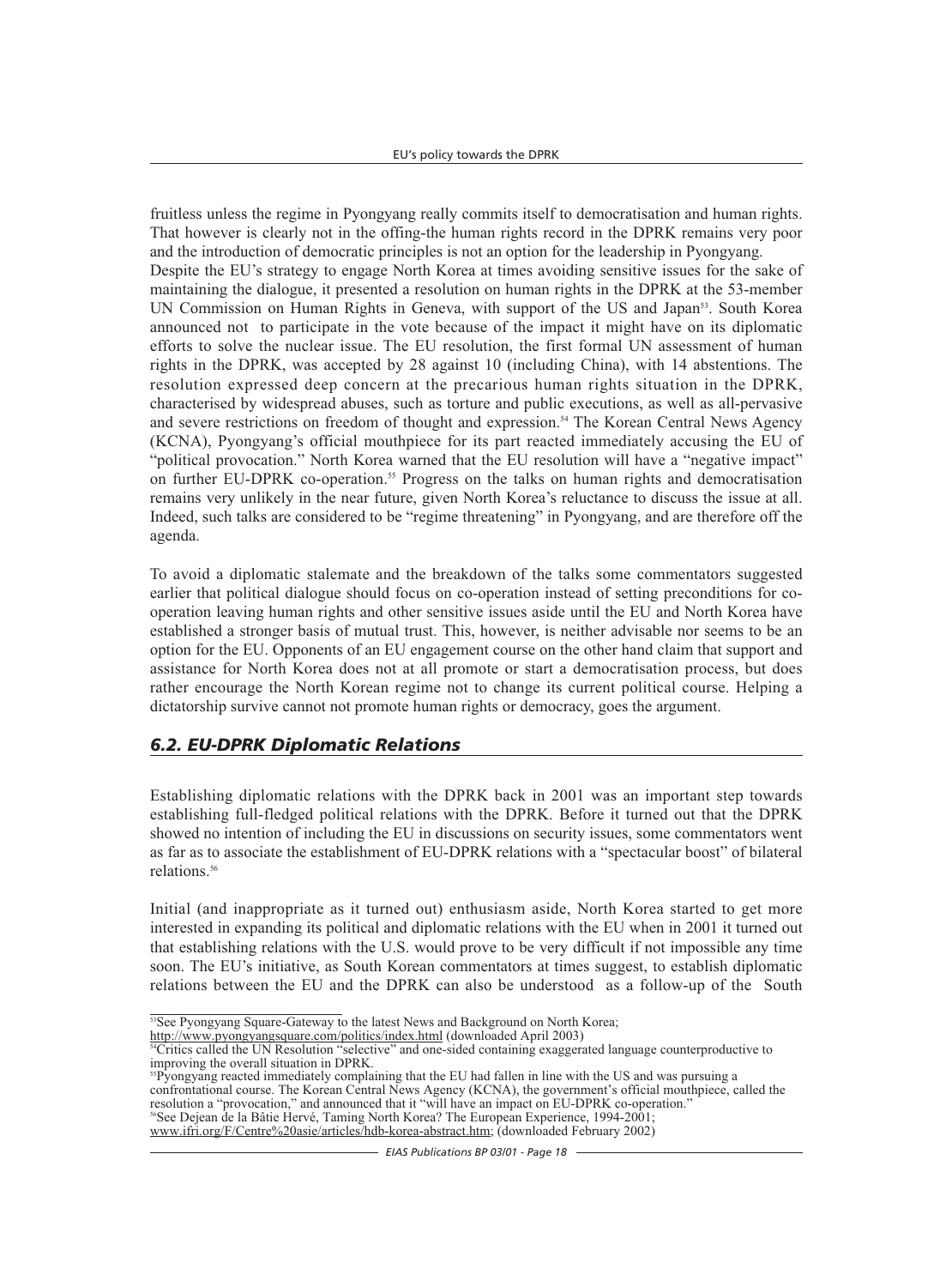Korean-North Korean summit in June 2000 supporting former South Korean President Kim Dae Jung's efforts to engage North Korea.<sup>57</sup> Eight EU member states established diplomatic relations with the DPRK in 2000 and 2001<sup>58</sup>: Netherlands, Belgium, Spain, Luxembourg, Greece, Britain (embassy),Germany (embassy), Sweden (embassy) EU (embassy). As of today, a total of 13 EU states have diplomatic relations with the DPRK and the number is very likely to increase when the new 10 EU member states join the EU in 2004.<sup>59</sup>

Initial optimism that the establishment of diplomatic relations with the DPRK would be the key step towards establishing full-fledged political relations with the DPRK increasing the EU's influence on security issues on the Korean Peninsula was replaced by realism and eventually by the conclusion that the EU's role on the Korean peninsula remains very limited.

### *6.3. The May 2001 Visit to the DPRK*

In May 2001, a EU high-level delegation visited Pyongyang and the visit was followed by the EU's decision to establish diplomatic relations with the DPRK. After the DPRK agreed to meet all four conditions for the EU's visit to the DPRK in May 2001 (1. The visit must include discussions with Kim Jong-Il, 2. North Korea's commitment to implementing the North Korea-South Korea June 2000 Joint Declaration, 3. North Korea's commitment to a second North Korea-South Korea summit in the "near future"<sup>60</sup>, 4. human rights issues, confidence-building measures, North Korea's missile programme etc. will be discussed), a EU delegation travelled to Pyongyang.

During the visit Swedish Prime Minister Göran Persson, EU Commissioner Chris Patten and High Representative for Common and Foreign Security Policy Javier Solana received a commitment from Kim Jong-Il to honour the inter-Korean Joint Declaration signed in Pyongyang at the June 2000 summit promising to maintain a moratorium on missiles testing until at least 2003. The DPRK also confirmed its commitments within the Agreed Framework. The U.S. administration for its part back then called the EU's trip to North Korea "opportunistic" claiming that the EU was taking advantage of the U.S. decision to reformulate its policy towards North Korea. The EU's visit to the DPRK in May 2001 was significant since the U.S. was in the process of "reviewing" (read: suspend) its policy towards North Korea after the Bush administration took over in Washington.<sup>61</sup>

Rüdiger Frank, a long-standing North Korea observer, believes that the EU's May 2001 visit was to be understood as a sign of a possible beginning of an independent EU foreign policy.<sup>62</sup> EU Commission officials on the other hand didn't go as far as that claiming that it was South Korea's president Kim Dae Jung who proposed the EU's visit to North Korea during his visit to Stockholm receiving the Nobel Peace Prize.<sup>63</sup> Necessary or not, the EU chose that explanation instead of

<sup>&</sup>lt;sup>58</sup>Therview with Hyun-Jin Cho, Staff Reporter YTN (South Korean Television)<br><sup>58</sup>See the website Pyongyang Square; http://www.pyongyangsquare.com/politics/index.html (downloaded June 2003)<br><sup>59</sup>Italy has got no Embassy, but all 4 countries are residing in the building of the German Embassy. Greece, the Netherlands and Belgium are accredited to Pyongyang via Seoul, whereas the rest of the EU countries are accredited via Beijing. France and Ireland maintain no diplomatic relations with the DPRK.

<sup>60</sup>What exactly "near future" meant remain undefined so far

<sup>61</sup>See The European Union's Role on the Korean Peninsula and Implications for U.S. Policy; The Atlantic Council of the United States April 2001

<sup>62</sup>See Frank, Rüdiger, 2002, p.87-119

<sup>&</sup>lt;sup>63</sup>The EU claimed that its visit was consistent with its long standing relations with the U.S. and South Korea and with the EU's evolving role in international affairs. The EU took care to emphasise that there is no competition between the EU and the U.S. regarding engaging policy towards North Korea; Bo Eriksson, Deputy Chief of the Swedish Mission in Washington and Oliver Nette of the European Union Commission delegation to Washington claimed back then that the criticism in the U.S. press was unjustified. Contrary to the belief of many in the U.S., the EU is not a "free-trade club obsessed with bananas and hormone-injected beef."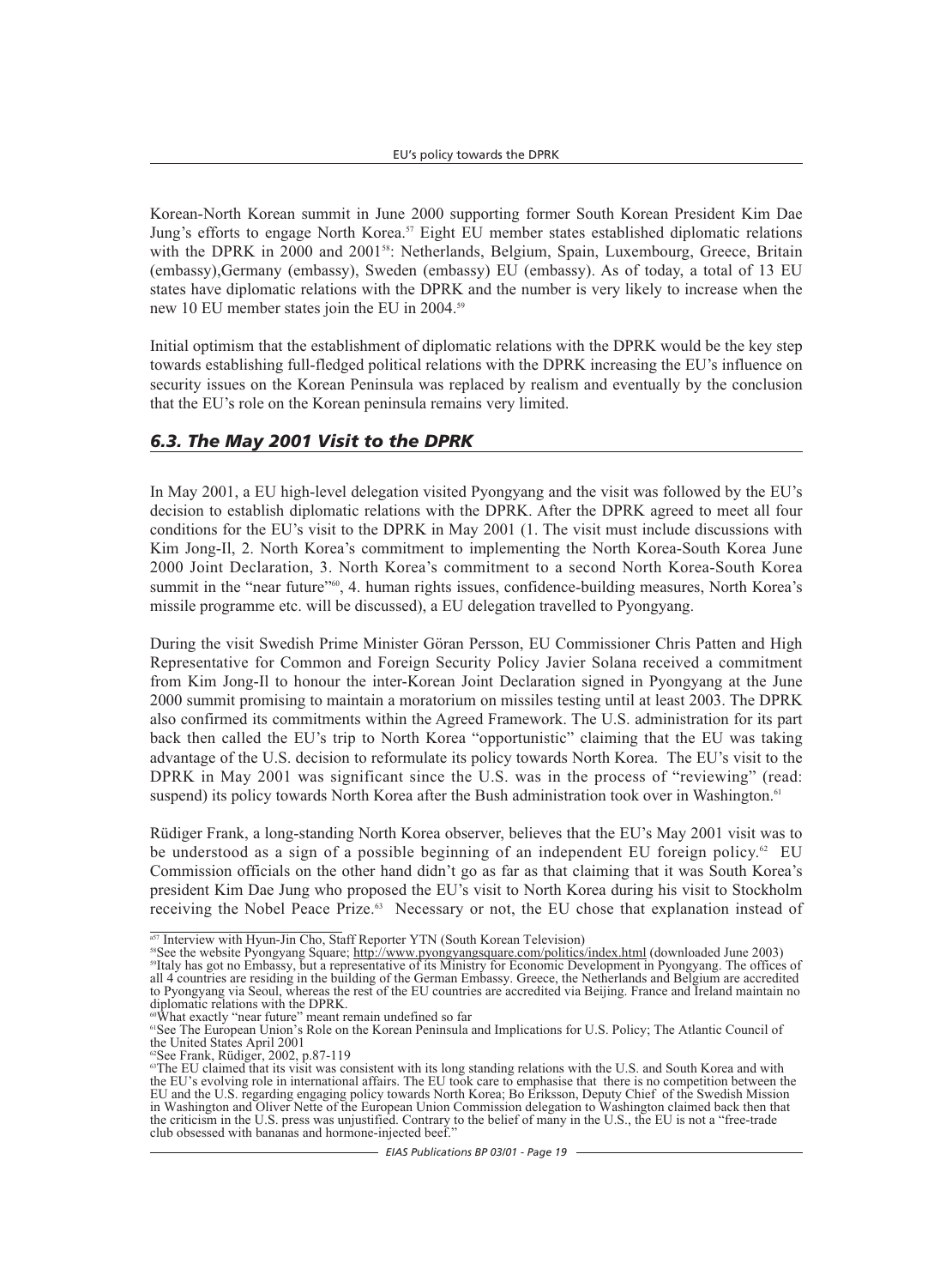confirming that the May 2001 visit to Pyongyang represented a EU attempt to differentiate itself from the U.S. when it chose to put its relations on hold. Instead, the EU stressed that the visit in May 2001 has been undertaken in close consultation with the U.S., South Korea and Japan. The visit, the EU argued, was consistent with its long standing relations with the U.S. and South Korea and with the EU's evolving role in international affairs. The EU emphasised that the visit did not mean that there was a competition between the EU and the U.S. regarding engaging policy towards North Korea.<sup>64</sup> As significant as the EU May 2001 visit to Pyongyang might have been at the time, North Korea did not live up to its promises made back then. Despite North Korea's promise to maintain the moratorium on missile test, the DPRK fired its missiles over East Asia at least three times confirming the suspicion that international agreements are not of binding nature for Pyongyang's leadership.

## *6.4. Obstacles*

As long as suspicions remain that North Korea is trying to play off the U.S. against the European Union, the EU is likely to remain reluctant to enhance its bilateral political dialogue. North Korea's reintroduction of its infamous so-called "Military-first-ideology" will without a doubt remain a further obstacle for the expansion of the political relations between the EU and the DPRK.<sup>65</sup> EU officials assert that the EU's relations with the DPRK will always be conducted in consultation with South Korea. This again might stand in the way of more significant direct EU-DPRK relations given the influence the U.S. administration has over South Korea's policy towards the North. The EU might find itself supporting the U.S. North Korea policy.

## *6.5. Impact*

Assessing the impact of political relations and political dialogue between the EU and the DPRK remains difficult as long as there is no solution to the current crisis on the Korean peninsula. That there is nothing of substance left to talk about would indeed be a very sobering conclusion, after five years of political dialogue between the EU and the DPRK.

Although visits of foreign governments and political leaders to the DPRK are indeed rare and important as efforts to engage the DPRK in a political dialogue, it is not necessarily appropriate to associate visits to Pyongyang with the beginning of continuing and result-oriented political dialogue with the DPRK. Indeed Pyongyang's political leadership remains too unpredictable for such an optimistic assumption.

Regular EU visits to Pyongyang, political dialogue between the EU and DPRK taking place once a year can only be considered to be the very beginning of political relations with the DPRK. Information on the results of these political dialogues does very often not go beyond diplomatic platitudes and declarations aimed at keeping up the political dialogue between the EU and the DPRK. The EU, however, is advised to insist on discussing human rights and democratisation issues even if the DPRK will continue to avoid these issues. Dialogue on human rights with the DPRK will very likely continue to end in diplomatic impasse although the success of the EU-DPRK political dialogue will have to be measured by the progress of dialogue on democratisation and human rights.

<sup>64</sup>R. Frank argues that the U.S. criticism can also be explained with the American perception that the U.S. is responsible for global security while the EU is mainly "in charge" of trade and development aid issues. The EU, however, denied that there was a "division of labour" between the U.S. and the EU as far as relations with North Korea are concerned.<br><sup>65</sup>It is estimated that the DPRK is investing 25-30% of its GDP in its armed forces following the "Army reintroduced March 2003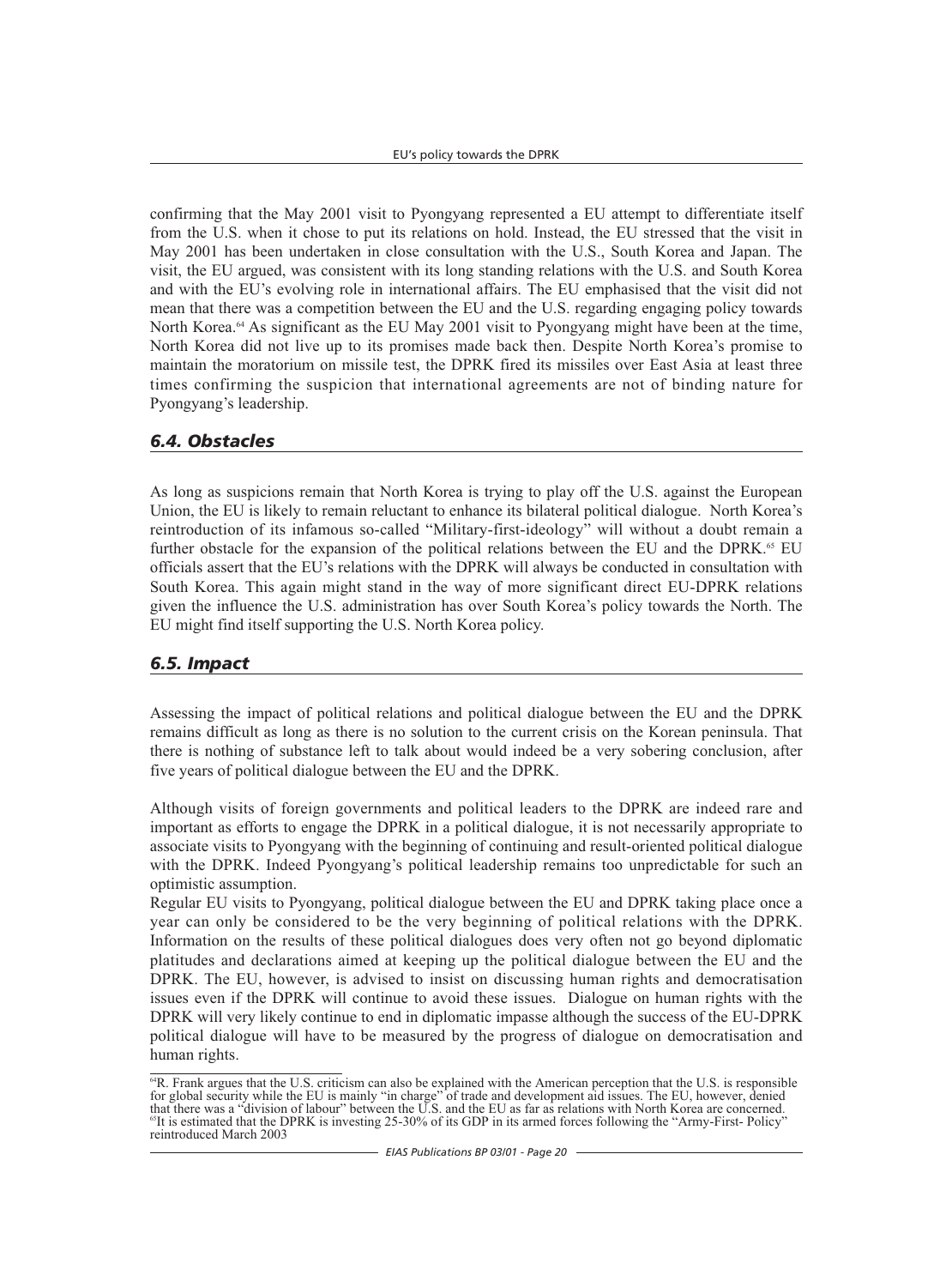# **7. EU Assistance to the DPRK**

EU assistance (technical assistance, humanitarian assistance and food aid) is the core of the EU's engagement policy towards the DPRK. Promoting sustainable development is the most important goal of the EU's technical assistance projects. Whereas the EU continues to provide humanitarian assistance and food aid for the DPRK, the EU technical assistance projects, scheduled to start in summer 2002, in North Korea are on hold. In view of the importance of technical assistance within EU policy towards North Korea, this could lead to the conclusion that the EU's engagement course is on hold too. Indeed, failure to implement the technical assistance projects would make the CSP and NIP virtually obsolete, reducing the EU's role to providing humanitarian assistance and food aid for the foreseeable future. Furthermore, the recent reintroduction by North Korea of its 'Military-First-Ideology' will ensure that the EU remains very reluctant to provide the DPRK with any support beyond humanitarian assistance and food. Although it yet remains to be seen how strongly the EU will urge North Korea to officially give up on the Military-First-Ideology to implement its pilot project for technical assistance, the reintroduction of Military-First-Ideology has without a doubt discouraged the EU to restart the projects.<sup>66</sup>

Then again, the military in North Korea always played a central role in North Korea and received favourable treatment and privileges. In other words: North Korea's regime has always embraced something like a "Military-First-Ideology" and the official reintroduction of this ideology can without a doubt be considered as part of Pyongyang's propaganda and deterrence against the perceived threat from the U.S. While North Korea seems to stick with megaphone diplomacy tactics, EU Commission officials maintain that technical assistance projects will be restarted as soon as the situation on the Korean peninsula "stabilises." What this means is that the badly-needed technical assistance projects will be implemented only if North Korea gets rid of its nuclear (weapons) programme once and for all. North Korea observers and the EU itself agree that technical assistance is crucial to the implementation of the economic reforms Pyongyang embarked on in July, 2002. These reforms already face numerous problems, and are bound to fail without outside support and technical assistance.

<sup>&</sup>lt;sup>66</sup>On March 21, 2003 the government published a document called "Military-First Ideology Is an Ever-Victorious, Invincible Banner for Our Era's Cause of Independence giving priority to military issues over everything, including the economic development of the country; see Hayes, Peter, North Korea's Negotiating Tactics and Nuclear Strategy; NAPS Special Reports April 18, 2003; http://www.nautilus.org/pub/ftp/napsnet/special\_reports/Peter\_Tactics\_2.txt; (downloaded April 2003) NAPS Special Report, Military-First Ideology Is an Ever-Victorious, Invincible Banner for Our Era's Cause of Independence, April 11, 2003; http://www.nautilus.org/pub/ftp/napsnet/special\_reports/MilitaryFirstDPRK.txt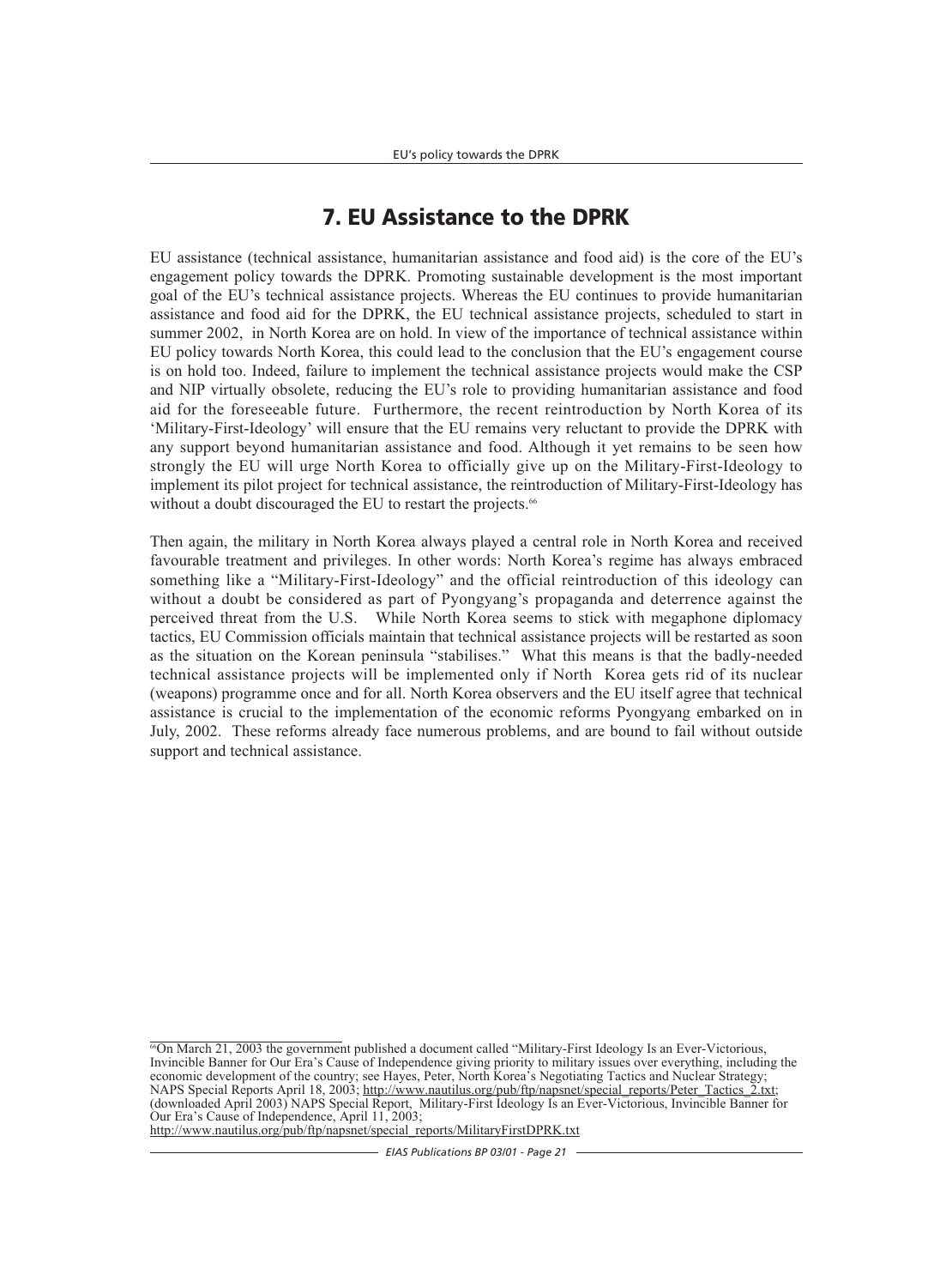#### *DPRK's July 2002 Economic Reforms*

Economic reforms in the DPRK followed constitutional change in 1998. On March 26th, 2003 North Korea's Finance Minister Mun Il-bong addressed the parliament: "In all institutions and enterprises a system of calculation based on money will have to be correctly installed, production and financial accounting systems be strengthened, production and management activities be carried out thoroughly by calculating the actual profits." In July 2002, a price reform went into effect in North Korea increasing the price for rice and other basic goods. It devalued the North Korean currency against the US Dollar by almost 7000% and divided the North Korean society into earners of ordinary and special wages.<sup>67</sup>

- The economic reforms implemented in July 2002 introduced three key structural changes of the DPRK's economic structure68:
- Changes of the pricing system through the removal of state subsidies for goods and services
- Increases in salaries seeking to provide incentives to expand production and to enable the population handle the increased prices for goods and services
- Reform of the foreign exchange system

The shift to monetary mechanisms and rewards based on performance represent major changes for the DPRK's economic management system. However, the reforms are not sufficient to assure a recovery of North Korea's economy adding new risks, above all the risk of inflation. The price of one kilo of rice has gone up from 0.8 won in July 2002 to 80 won in November 2002 and 190 won in March 2003. (a nurse in North Korea e.g. is earning 2000 won per month, enough to buy 5 kilos of rice). In fact, the price of rice has already nearly doubled in the informal markets and the unofficial dollar exchange rate has dropped dramatically.69 North Korea has adjusted its distorted price system and explicitly asks its domestic enterprises to bring all their transactions in line with very basic (market) economic principles. The problem is that the revenues created by these transactions will start initial spending on production factors like labour, electricity, raw materials possibly leaving the companies out of money and leading to bankruptcy in the worst case.70 Even if the implementation of the economic reforms initiated in July 2002, turn out to be successful eventually, the regime in Pyongyang would still continue to control large parts of the economy.71 This still remains a recipe for economic mismanagement. The EU assumed in its DPRK country report that technical assistance is likely to be successful because "the government, like in China and Vietnam, seems stable, and economic reform is likely to be attempted in carefully planned steps." This, however, at least for the time being, turned out to be a case of wishful-thinking.

Sources: Babson, Bradley O., Economic Cooperation on the Korean Peninsula; NAPS Special Report March 6, 2003; http://www.nautilus.org/pub/ftp/napsnet/special\_reports/Babson-EconomicCooperation.txt; Frank Rüdiger, North Korea: Gigantic Change and a Gigantic Chance; Policy Forum The Nautilus Institute; http://www.nautilus.org/fora/security/0331\_Frank.html (downloaded June 2003)

71Babson, Bradley O., Economic Cooperation on the Korean Peninsula; NAPS Special Report March 6, 2003: http://www.nautilus.org/pub/ftp/napsnet/special\_reports/Babson-EconomicCooperation.txt (downloaded April 2003)

<sup>&</sup>lt;sup>67</sup>See Frank Rüdiger, North Korea: Gigantic Change and a Gigantic Chance ; Policy Forum The Nautilus Institute; http://www.nautilus.org/fora/security/0331\_Frank.html (downloaded June 2003)

 $\frac{1}{100}$   $\frac{1}{100}$  and  $\frac{1}{100}$  Reforms of July 2002, Pyongyang Square; www.pyongyang.com/economy/reforms.htm (downloaded May 2003)

<sup>&</sup>lt;sup>69</sup>See also See Elliot, Kimberly Ann, The Role of Economic Leverage in Negotiations with North Korea; http://www.nautilus.org/fora/security/0326A\_Elliott.html (downloaded May 2003)

These enterprises according to some, will be brought back under the umbrella of the state-run distribution system, which will effectively mean a failure of the economic reforms and most likely their end.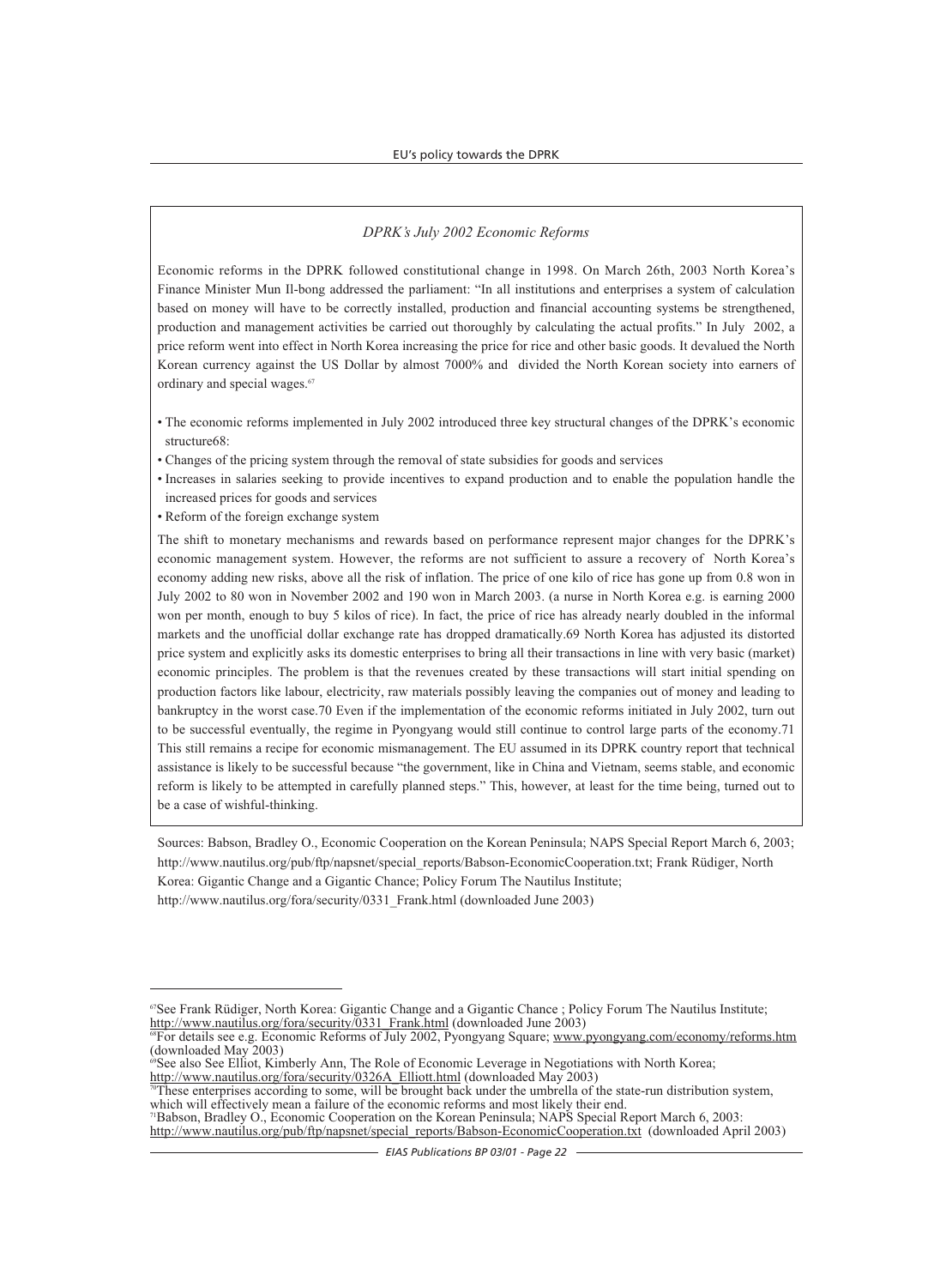#### **Table 5**

#### *EU Assistance to the DPRK 1995-200272*

| <b>TOTAL</b>                                      | $\epsilon$ 393 million              |
|---------------------------------------------------|-------------------------------------|
| Food Aid and Structural Food Security Assistance  | $\epsilon$ 222 million              |
| Humanitarian Assistance $52\epsilon$ million KEDO | $\epsilon$ 115 million              |
| Technical Assistance                              | $\epsilon$ 35 million <sup>73</sup> |

Source: The European Commission; The EU's relations with the Democratic People's Republic of Korea-DPRK (North Korea) Overview; http://europa.eu.int/comm/external\_relations/north\_korea/intro/index.htm

### *7.1. EU Technical Assistance*

The EC-DPRK Country Strategy Paper (CSP), and the EU's National Indicative Programme (NIP) for the DPRK, set out the framework and objectives for technical assistance projects in North Korea. If implemented, these projects could be the most important instrument for engaging the DPRK economically, and providing incentives for badly-needed foreign direct investment. A modest  $\epsilon$ 35 million have been set aside for EU technical assistance projects until 2006.74 The CSP and NIP provide for training in market economic principles and projects designed to support and promote sustainable management, and the efficient use of natural resources in the DPRK, as well as institutional support and capacity-building. The NIP also provides for a number of pilot projects in the DPRK seeking to promote and support the rehabilitation of rural electricity grids and power stations, encourage sustainable development in transport and rural sectors, and raise agricultural production.

The EU's Country Strategy Paper (CSP) formulates three main priorities for technical assistance from 2001-2004:75

- 1. institutional support and capacity building for North Korea's economic development
- 2. sustainable management and use of natural resources including access to sustainable energy service
- 3. reliable and sustainable development actions in transport and rural sectors

The emphasis of EU support with regards to institution-building lies on support for institutions in charge of expanding economic relations with the outside world. In this respect, technical assistance is mainly aimed at expanding DPRK's trade, foreign investment and development assistance in years ahead. Special importance was attributed to assistance in the energy sector due to the fact that mismanagement in North Korea's energy sector resulted in a significant loss and waste of energy. The EU Commission estimates that the DPRK would, without massive investments, be able to consume energy 25-35% more efficiently. This example shows clearly that the successful implementation of EU technical assistance in the energy sector could indeed contribute to the

<sup>75</sup>See http://europa.eu.int/comm/external\_relations/north\_korea/csp/01\_04\_en.pdf

<sup>&</sup>lt;sup>72</sup>The EU's relations with the Democratic People's Republic of Korea-DPRK (North Korea)

http://europa.eu.int/comm/external\_relations/north\_korea/intro/index.htm<br><sup>73</sup> Currently on hold, technical assistance projects remain unimplemented for the time being

<sup>&</sup>lt;sup>74</sup>This excludes bilateral projects between EU Member States and North Korea. Sweden e.g. offers scholarships for North Koreans participating in international training programmes such as the Swedish International Development Cooperation Agency (JIDA) focussing on telecommunications, energy and the environment. Pyongyang over the last years have sent several government officials to take part in the programme. North Koreans government officials showed especially great interest in a programme on civil law. Civil law gives the framework for commercial affairs elaborating on issues such as transparency, accountability in commercial relations.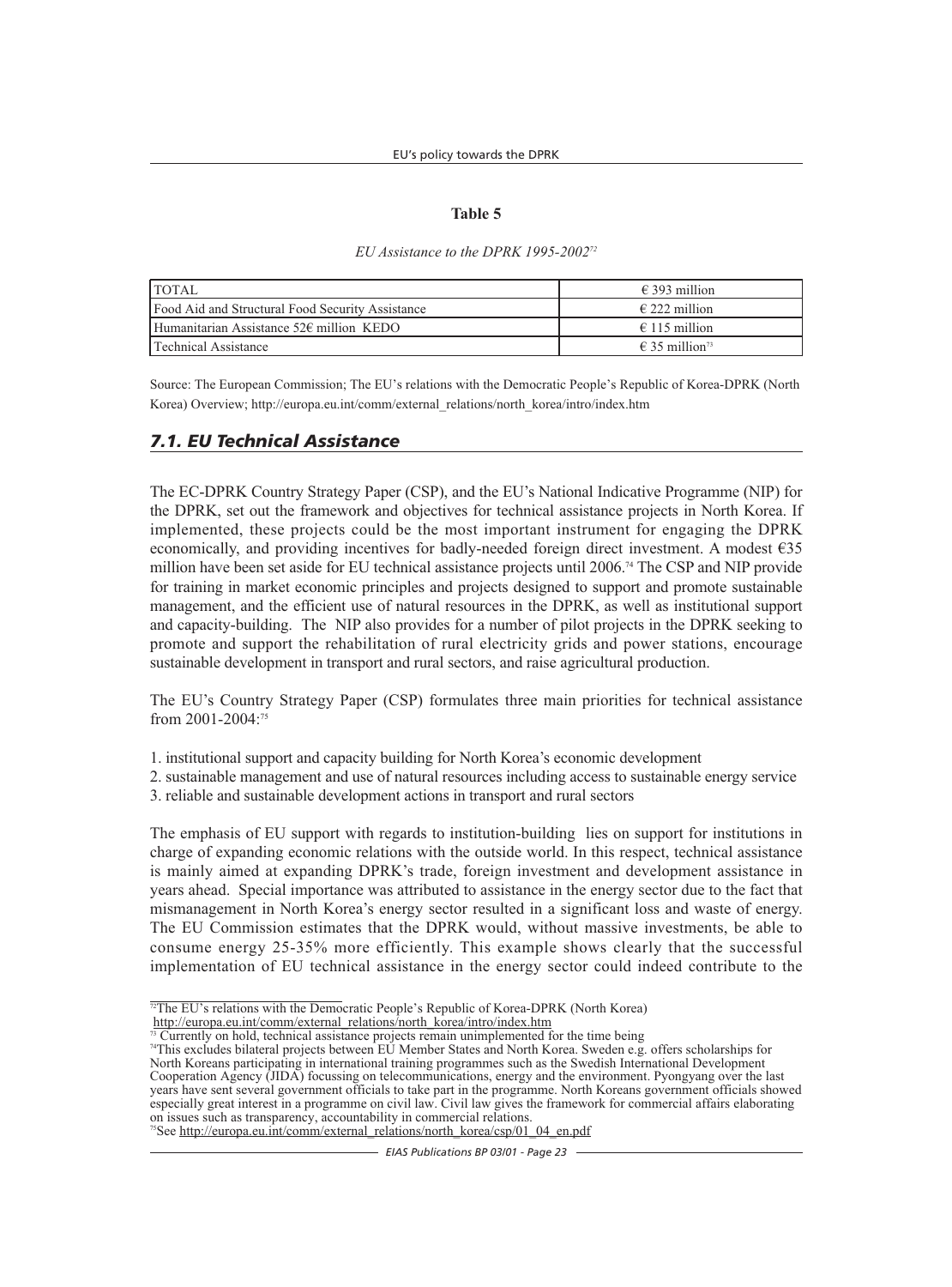DPRK's economic recovery.<sup>76</sup> The EU's technical assistance in the energy sector, however, needs to be supported by other parties involved, above all by South Korea.

Technical assistance, according to the EU's DPRK Country Strategy Paper, originally meant to include support for the development of a sustainable transport sector. It was taken off the agenda of the National Indicative Programme.

The National Indicative Programme (NIP), a follow-up and amendment of the Country Strategy Paper, covers a period of three years (2002-2004) and foresees 15 million Euro for technical assistance projects.77 For details see the following table:

#### **Table 6**

| <b>Projects</b>                                            | <b>Budget</b> | <b>Activities (Selection)</b>                                                                                                                                             |
|------------------------------------------------------------|---------------|---------------------------------------------------------------------------------------------------------------------------------------------------------------------------|
| Institutional support and<br>capacity building             | $€7$ million  | Training in key ministries, study tours to the EU;<br>training for ministry officials on international finance,<br>international trade, market economy principles         |
| Sustainable management and<br>the use of natural resources | $€3$ million  | Training, technical advice and transfer of know-how to<br>manage the energy sector in a sustainable way; training<br>to improve energy production and energy efficiency   |
| Sustainable rural<br>development actions                   | $€5$ million  | Training and transfer of technical expertise promoting<br>sustained rural development; training in the field of<br>water resources management and soil quality production |

*NIP Technical Assistance Projects (2002-2004)*

Source: The European Commission; National Indicative Programme 2002-2004 Democratic People's Republic of Korea (DPRK)

The activities aim (amongst others) at:

- strengthening the capacity of key institutions
- human resources management
- assistance to implement poverty reduction policies
- assistance to define economic and democratic development
- assistance to make use of the opportunities to help North Korea integrate into the international trading system
- assistance to develop a private economic sector.

 $\frac{1}{76}$  For details on North Korea's energy crisis see also Williams, James H., Von Hippel, David, Fuel and Famine: Rural Energy Crisis in the DPRK; http://www-igcc.ucsd.edu/publications/policy\_papers/pp46.html (downloaded April 2003) For further details see the EU's Country Strategy Paper and the National Indicative Programme; http://europa.eu.int/comm/external\_relations/north\_korea/csp/01\_04\_en.pdf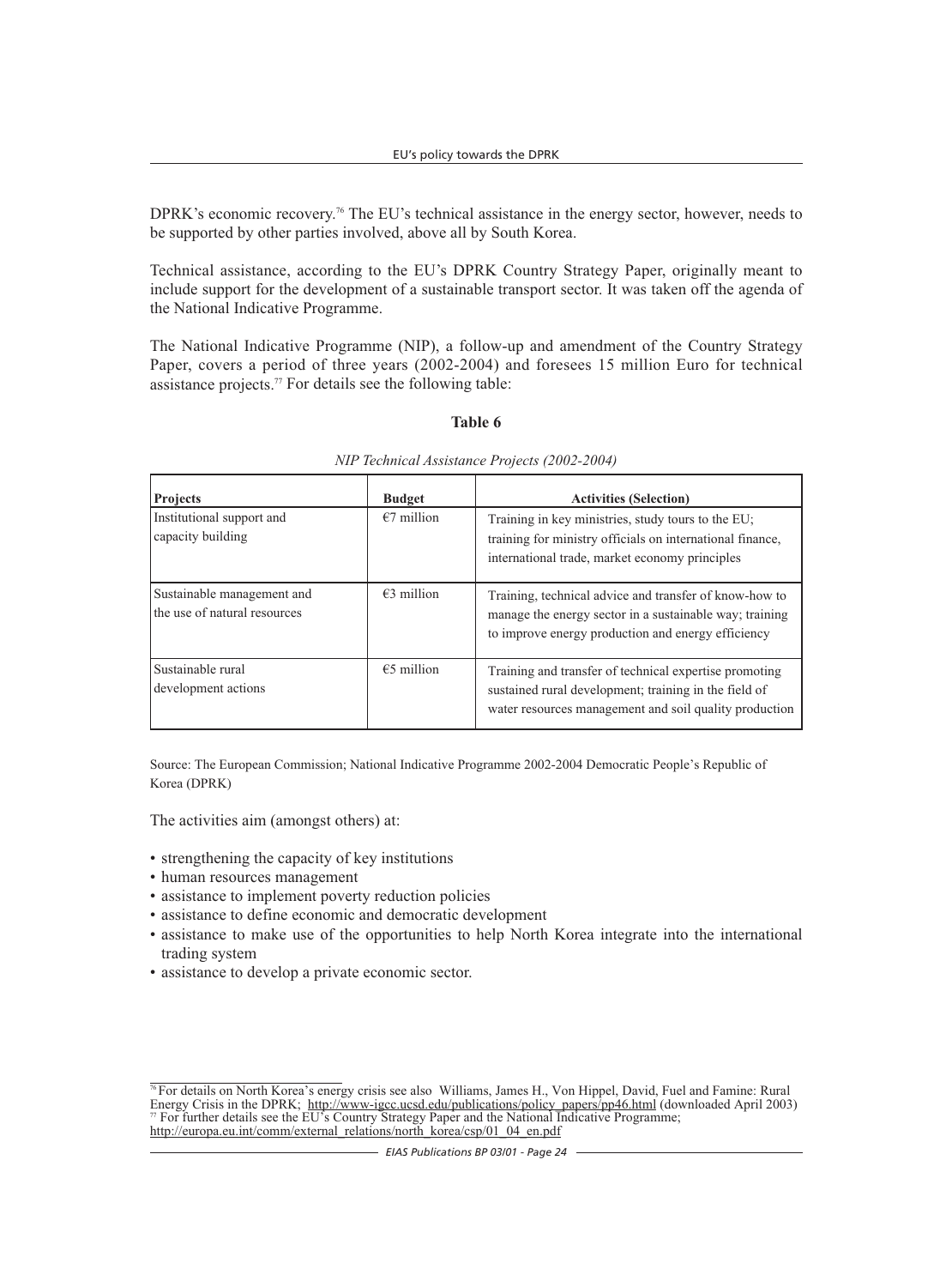According to the EU's DPRK Country Strategy Paper, the envisioned training programmes primarily aim at officials from North Korea's key ministries, such as the Ministry of Foreign Affairs, Finance and Foreign Trade. North Korean interests were identified when a North Korea delegation visited three European capitals (Rome, Stockholm, London) in March 2002 with the objective of studying models of EU economic policies.78 The delegation was, amongst others, particularly interested in:

- Principles of international trade
- Multi-and bilateral treaties/agreements
- Economic and social structures
- International financial institutions
- Free market economy principles
- International debt management
- Loans, credits
- International Law
- Promotion of foreign direct investment (FDI).

#### **7.1.1. EU Technical Assistance Pilot Projects**

A EU fact-finding mission was sent to North Korea in February 2002 to assess technical assistance needs and identify areas in which the Commission could launch pilot projects.79 The results of the fact-finding mission were presented to a donor co-ordination meeting of Member States and other partners, such as the U.S., Japan, South Korea, Canada and Australia in Brussels on March 16, 2001 in Brussels. The expert group report identified the following the priorities with regards to North Korean needs:

- training, such with regards to institution-building<sup>80</sup>
- technical advice and assistance on how to run the DPRK energy system
- rural development
- transport and infrastructure

Two technical assistance pilot projects formulated in the Country Strategy Paper 2001-2004 ( $\epsilon$ 1) million each) were scheduled to take off in summer 2003. Only 1 million Euro are assigned for the two pilot projects despite the fact that technical assistance has been given "top priority" on the agenda of EU-DPRK relations. These projects should focus on training on market economic principles and improving the efficiency of North Korea's energy sector.

<sup>78</sup>See Kim, Sam-sik, The Purpose of North Korea's economic Tour of Europe; www.kotra.or.kr./main/info/nk/eng/main.php3 (downloaded Feb. 2003)

<sup>9</sup>See The EC-Democratic People's Republic of Korea (DPRK) Country Strategy Report 2001-2004, p.20 http://europa.eu.int/comm/external\_relations/north\_korea/csp/01\_04\_en.pdf (downloaded Feb. 2002) 80With the goal of promoting good governance according to the EU's DPRK Country Strategy Paper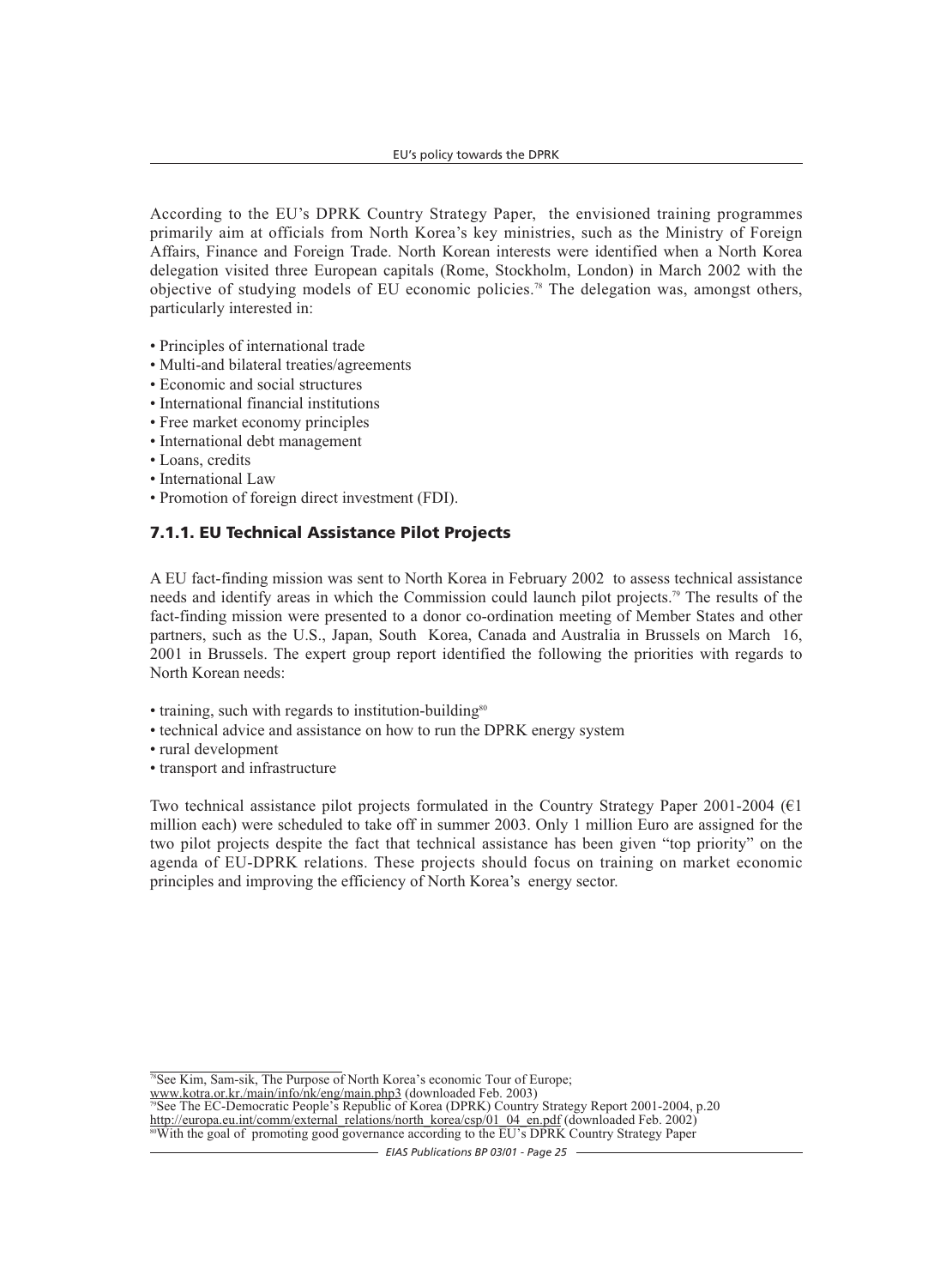## **7.1.2. Impact**

Technical assistance will continue to take place only in the EU's Country Strategy Paper for North Korea until the situation on the Korean peninsula "stabilises", as the EU claims. This of course is diplomatic-speak for that the badly-needed technical assistance projects will only be implemented if North Korea gets rid of its nuclear (weapons) programme once and for all. Consequently, the EC-DPRK Country Strategy Paper (CSP) might have to be rewritten altogether depending on the outcome of the nuclear crisis on the Korean peninsula. After the October 2002 revelations that the DPRK has secretly restarted enriching uranium and producing plutonium for the production of nuclear weapons, the EU is unlikely to initiate its technical assistance project unless the DPRK can prove that it has abandoned its nuclear weapons programme.

The success of the EU's engagement policy, however, will very much depend on the implementation of the technical assistance initiatives and project formulated in the EU's Country Strategy Paper. Leaving the envisioned technical assistance unimplemented on the other hand means that the EU's role in securing peace and stability on the Korean peninsula will remain mainly limited to providing humanitarian assistance and food aid. This means also that analysing the impact of the EU's technical assistance will partly remain speculation based on the assumption that the nuclear crisis on the Korean peninsula will be solved peacefully.

Even before last October's nuclear revelations, the EU was the only substantial donor of technical assistance to the DPRK although it remains to be seen whether the bait of technical assistance can help convince Pyongyang to give up its nuclear programme once and for all. More pessimistic commentators believe that the EU has decided to put its technical assistance projects on hold because it is unwilling to spend money on the economic development of a country which could either turn into a threat to global security, or whose regime and economy could collapse.

However, the EU's technical assistance and efforts helping the DPRK to revitalise its ailing economy will not produce significant results unless the DPRK receives massive financial support from international organisations. International financial institutions and banks, however, remain very reluctant providing the DPRK with the badly-need cash and loans for the time being.<sup>81</sup> What's worse, the U.S. is blocking DPRK's membership applications.

If on the other hand the DPRK decided to meet the EU's precondition for economic support and technical assistance, the EU could use its international political leverage urging international financial institutions to provide North Korea with loans to finance the shortages of the cash-flow in the DPRK.

## *7.2. EU Humanitarian Assistance to the DPRK*

The EU has provided food aid and structural food security assistance to North Korea worth more than  $E$  420 million since 1997. The EU started providing food aid in 1997 through the Food Aid and Food Security budget line when the DPRK appealed for international assistance after floods in North Korea lead to a famine in 1995. Initially, a food aid programme delivering mainly food to North Korea, it now includes assistance of agricultural rehabilitation and agricultural production. From 1995-2000 roughly 38 million Euro have been provided for medicines (mainly antibiotics), sanitation, clothes and hygiene.

<sup>&</sup>lt;sup>81</sup>See e.g. The DPRK and International Financial Institutions (IFI); http://www.pyongyangsquare.com/economy/ifi.html (downloaded May 2003)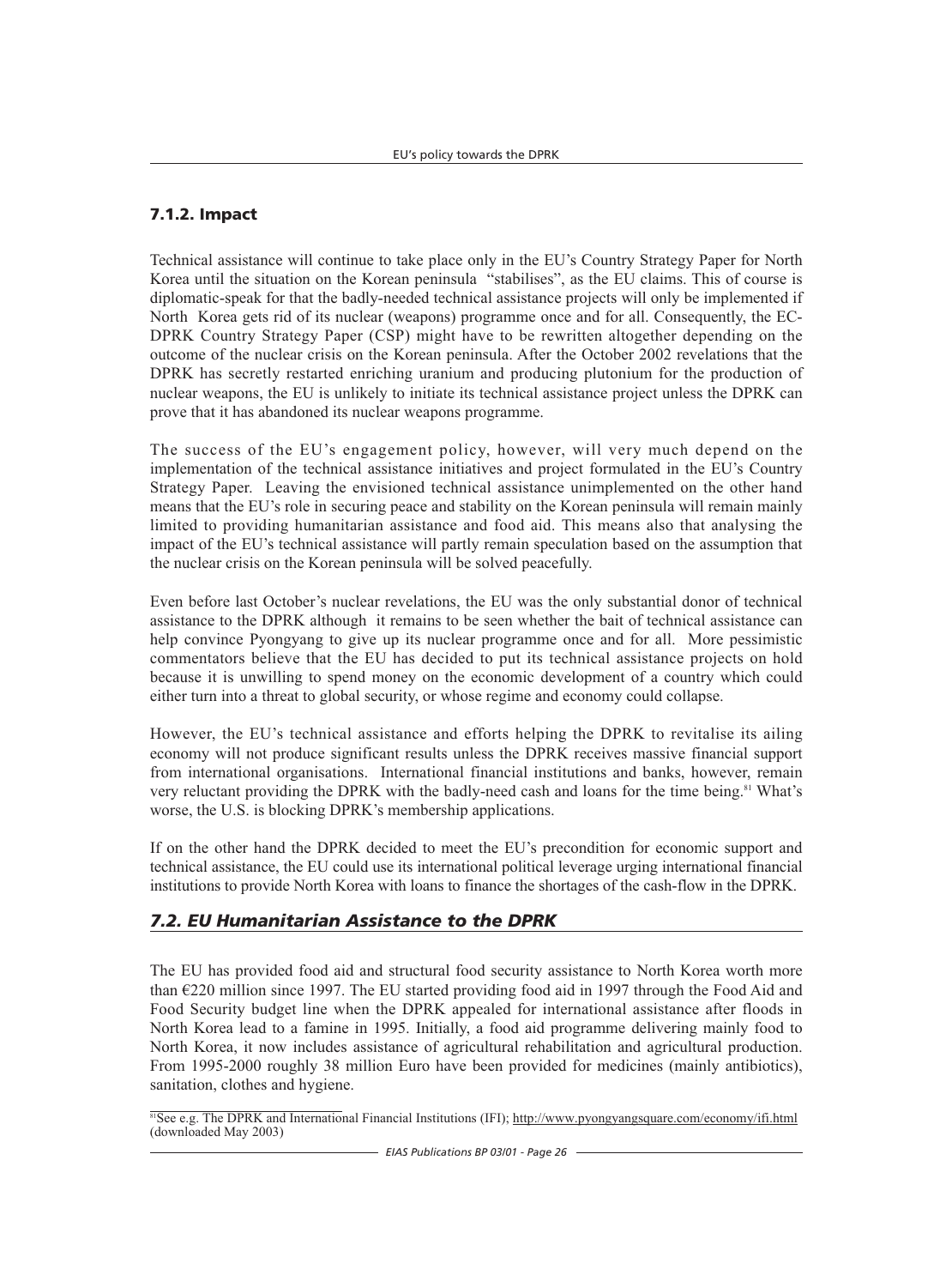In January 2003, the European Commission reacted to the ongoing humanitarian crisis in North Korea and adopted another humanitarian aid decision providing the World Food Programme in North Korea with  $\epsilon$ 9.5 million.<sup>83</sup> When the EU Commission announced the decision to provide North Korea with a new package of humanitarian aid, it emphasised that the decision will not "weaken the EU's determination to see North Korea comply with its international obligations under the Non-Proliferation Treaty and the Agreed Framework."84 The EU's decision to provide humanitarian assistance to North Korea at the height of the nuclear crisis on the Korean peninsula can be understood as a decision to separate political and security issues from humanitarian issues in North Korea.

In 2000, the EU's Commission's Humanitarian Aid Office (ECHO) decided to base it humanitarian strategy towards North Korea on ad-hoc decisions. This, has prompted the DPRK to sign so-called Letters of Understanding for every project ensuring that a minimum of humanitarian standards (as formulated in a clause within the Letter of Understanding) is guaranteed. Following the decision to provide humanitarian assistance on an ad-hoc basis, the EU Commission in May 2003 approved another  $\epsilon$ 7.5 million for its humanitarian aid programme in support of the health sector in the DPRK. ECHO, in collaboration with NGOs stationed in North Korea, has provided medicines and medical equipment to health centres and hospitals. The EU's most recent EU initiative to send humanitarian aid to North Korea proves that the EU is seeing, unlike the U.S. and Japan, the necessity to keep up humanitarian aid despite the nuclear crisis on the Korean peninsula.<sup>85</sup> Despite widespread criticism that the food and medicine very often do not reach those in need, Echo claims that its ability to assess needs has improved significantly over the last years. More facilities in North Korea, Echo officials state, are accessible to NGOs, and the WFP is improving the monitoring and distribution process. Despite the progress made, the suspicion remains that North Korea's armed forces and other privileged groups are the main beneficiaries of international humanitarian assistance and food aid. The EU's food aid contribution will remain important, although the budget allocated to humanitarian assistance and food aid to North Korea remains small. Echo's assistance to the DPRK was less than 1% of Echo's overall budget in recent years.

<sup>&</sup>lt;sup>82</sup>Apart from the EU humanitarian assistance efforts, the EU Member States are providing humanitarian assistance on a bilateral level. Germany's Ministry for Economic Co-operation (Bundesministerium für Wirtschaftliche Zusammenarbeit und Entwicklung (BMZ) e.g. is funding bilateral humanitarian programmes with the DPRK through NGOs. Currently, there is only one German NGO currently engaged in North Korea: The German Agro-Action (GAA) (Deutsche Welthungerhilfe) providing food aid in North Korea. As on the EU level, there are currently no German development co-operation/technical assistance programmes. The Deutsche Gesellschaft für Technische Zusammenarbeit (GTZ) (German Society for Technical Co-operation) was present in North Korea until recently. The GTZ was in charge of monitoring the distribution of 27.000 tons of beef, provided by the BMZ. Furthermore, the German Red Cross provided humanitarian assistance in North Korea.

<sup>83</sup> See North Korea: Commission grants EUR 9.5. million in emergency humanitarian food aid for children; http://europa.eu.int/comm/external\_relations/north\_korea/intro/ip03\_20.htm

<sup>&</sup>lt;sup>84</sup>See North Korea: Commission approves EUR 7.5 million in humanitarian aid;

http://europa.eu.int/comm/extrernal\_relations/north\_korea/intro/ip03\_683.htm <sup>85</sup> South Korea followed the EU's example to send food and humanitarian aid to North Korea in and in April 2003 announced to send 100,000 tons of corn in humanitarian aid to North Korea via the World Food Program (WFP). Furthermore, Seoul has shipped US\$700,000 worth of medicines and medical equipment to combat malaria to the North on April 30. Other donor countries on the other hand, above the United States and Japan, insist that humanitarian and food aid to North Korea will continue to be linked to North Korea's willingness to give up its nuclear ambitions and comply with its obligation under the Non-Proliferation Treaty (NPT).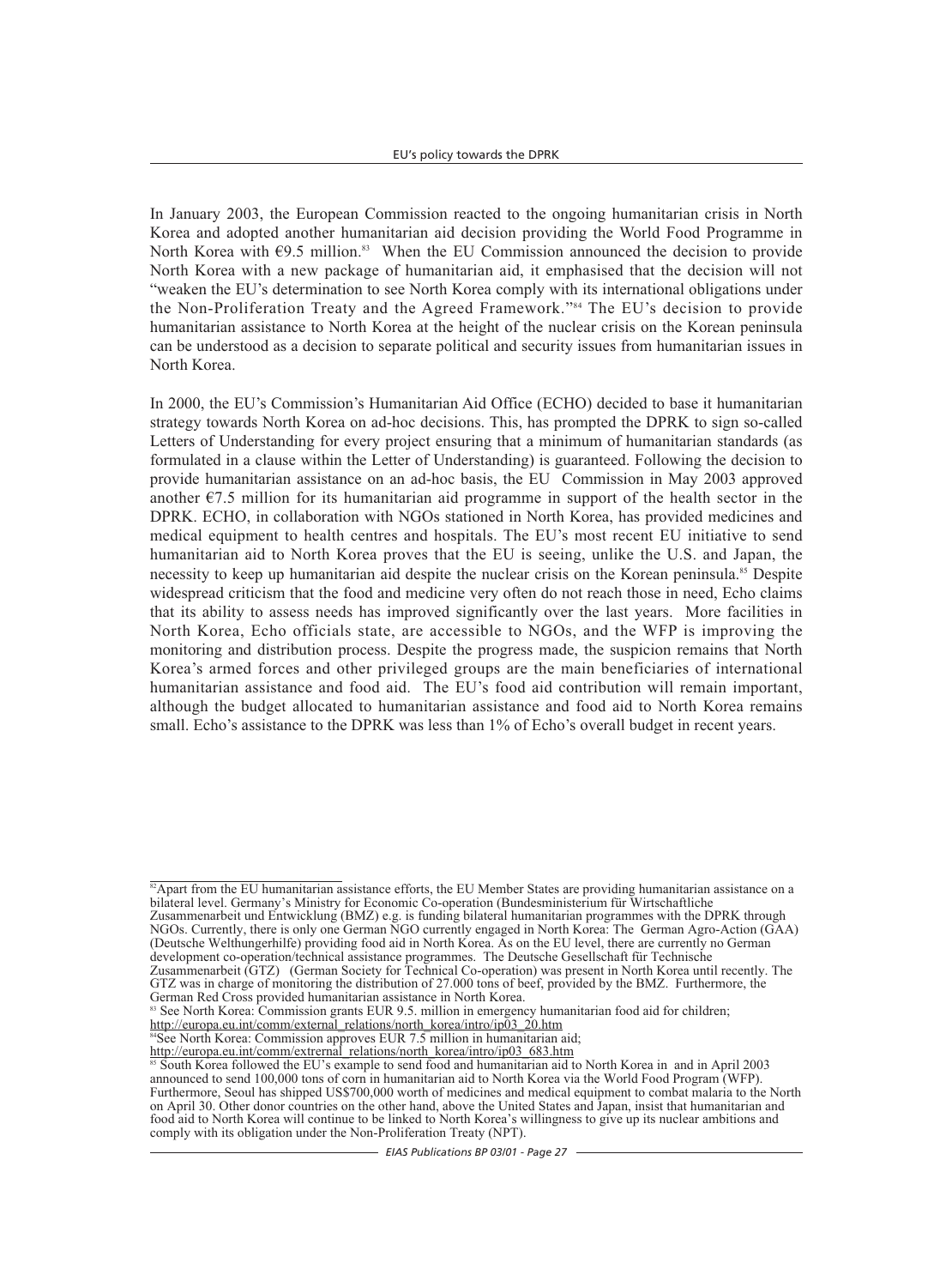## *7.3. EU Food Aid to the DPRK*

By the beginning of 2003, the World Food Programme (WFP) warned that the DPRK is in danger of running short of basic supplies of vaccines, paediatric medicines and high-energy milk. By March 2003, the WFP has received only 45 out of the 181 million US-dollars it requested for 2003.86 The famine and humanitarian crisis in the DPRK during the mid-1990s resulted in the death of 2.5 million people, roughly 10 percent of the entire population. There is no exact data available on the number of deaths between 1995 and 1998. Estimations range from 1.6-3.5 million deaths.87 UNICEF's March 2003 estimation that the overall child health and nutrition situation in North Korea has changed from "disastrous to bad" over recent years confirms that food aid to the DPRK is not at all sufficient to keep children from starving in North Korea. A recent report has found out that acute child malnutrition in the DPRK has dropped from 16 to 9 per cent.<sup>88</sup> An even more recent WFP Report for North Korea, however, reports that more than 40% of the children in North Korea are malnourished ("malnourished" as opposed to "acutely malnourished").<sup>89</sup> Even though the World Food Programme claims that the food situation in the DPRK has improved over recent years, recent coverage in the media and interviews with North Korean refugees in China reveal that there is still a massive food shortage amongst adults in the DPRK.<sup>90</sup> U.S. and South Korean NGOs estimate that up to 300.000 North Korean refugees are currently in Northeast China.<sup>91</sup> Other commentators assume that North Korea might face another famine in 2003 affecting up to 6 million people.<sup>92</sup>

Whereas in 2001 the WFP distributed 930.000 tons of food in North Korea, it only distributed 373.000 tons in 2002 and will distribute a modest 222.000 tons in 2003. A survey conducted by the World Programme in 2002 estimated that the DPRK's cereal production will amount to 3.54 million tons, with the cereal deficit in the DPRK estimated at 1.08 million tons. In March 2003, North Korea commentators have begun to warn that unless additional food aid will be distributed within six months to the population outside Pyongyang, North Korea might be facing another mass starvation similar to the one of the mid-1990s.

According the World Programme (WFP), contributions of about 140,000 tons of food, including 105,000 tons of cereals, 15,000 tons of pulses 11,000 tons of corn-soya milk, 4,000 tons of sugar

<sup>&</sup>lt;sup>86</sup>See WFP Emergency Report No. 17 of 2003, April 25, 2003; published on: Relief Web DPR Korea;

http://www.reliefweb.int/w/rwb.nsf/480fa8736b88bbc3c12564f6004c8ad5/433b1230ec9b3e0585256d13006500e7?Ope nDocument

<sup>87</sup>See Natsios, Andrew S., The Great North Korean Famine: Famine, Politics and Foreign Policy; United States Institute of Peace Washington D.C 2002; Noland, Markus, The Future of the Two Koreas; Institute for International Economics Washington D.C. 2000; since 1989 North Korea has not been able to feed itself and various reasons can be cited for the decline in agricultural production: Soil erosion caused by massive deforestation, over-fertilisation, food spoilage caused by lacking storing facilities; on the famine in North Korea see also Hilpert 2003, p.20/21

<sup>&</sup>lt;sup>88</sup>Quoted from Williams, John, Meanwhile: Some Real Surprises Visiting North Korea; in: The International Herald Tribune March 21, 2003; http://www.iht.com/cgi-bin/generic.cgi?template=articleprint.tmplh&ArticleId=90512 (downloaded June 2003)

 $\frac{80}{9}$ See WFP Emergency Report No. 17 of 2003, April 25, 2003; published on: Relief Web DPR Korea;

http://www.reliefweb.int/w/rwb.nsf/480fa8736b88bbc3c12564f6004c8ad5/433b1230ec9b3e0585256d13006500e7?Ope<br>nDocument (downloaded March 2003)

 $\frac{1}{\sqrt{2}}$  See Kynge, James, Ward, Andrew, Back to the Table: Why Kim Jong Il's Failing Economy may be the Key to Halting his Nuclear Programme in: The Financial Times April 23, 2003

<sup>91</sup> See Glosserman, Brad, Snyder, Scott, Borders and Boundaries: The North Korean Refugee Crisis: in: PacNet Newsletter May 2003;

<sup>&</sup>lt;sup>92</sup>See Natsios, Andrew S., The Great North Korean Famine: Famine, Politics and Foreign Policy; United States Institute of Peace Washington D.C 2002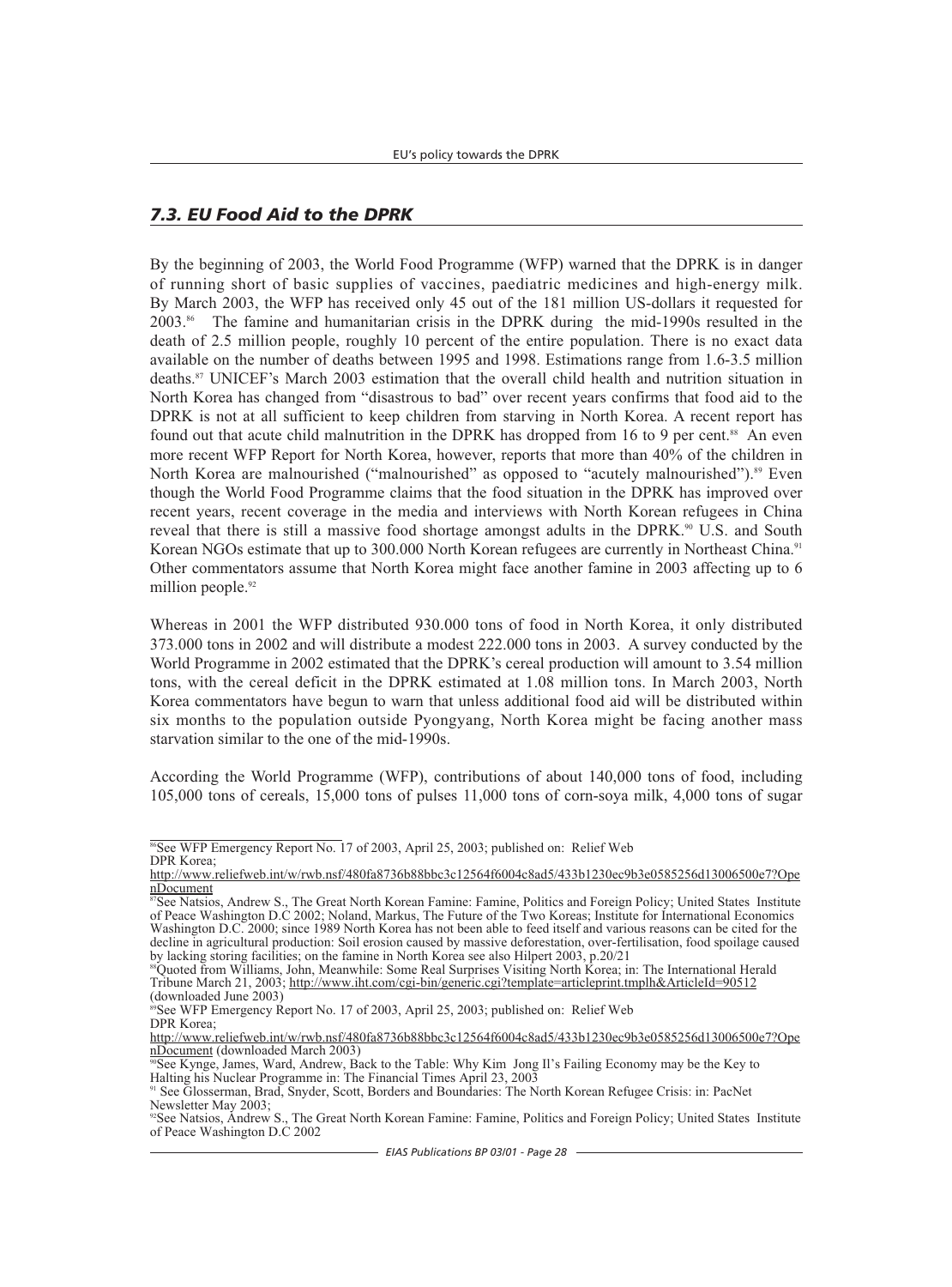and 3,000 tons of oil are needed to ensure continued implementation of WFP activities throughout the remainder of the year.<sup>93</sup>

#### **Table 7**

| <b>DONOR</b>                  | <b>Budget</b>          |
|-------------------------------|------------------------|
| Bilaterally                   | $\epsilon$ 106 million |
| Donations through WFP         | $\epsilon$ 50 million  |
| Donations via European NGOs94 | $€11$ million          |
| <b>TOTAL</b>                  | $\epsilon$ 168 million |

#### *EU Food Aid to the DPRK 1997-2000*

Source: European Commission, The EU's relations with the Democratic People's Republic of Korea-DPRK (North Korea), Overview; http://europa.eu.int/comm/external\_relations/north\_korea/intro

From 2000-2002 the EU has provided another  $\epsilon$ 54 million for food aid and structural food security assistance, through Non-Governmental Organisations and the World Food Programme (WFP).<sup>95</sup>

In 1998, the EU Commission adopted the strategy of combining food aid with agricultural rehabilitation and production (in 1998 and 1999 roughly one third of the total food aid). The 2000 food security budget was composed of agricultural rehabilitation and production support such as fertilisers, pilot projects on co-operative farms and technical assistance support). In 2000 and 2001 then, the EU has started to focus less on providing traditional food aid and has turned providing agricultural support. The agricultural support included the provision of fertiliser and put a focus on deforestation and water supply. This kind of support turned out to be relatively successful when access and the possibilities of monitoring the EU's support was facilitated.<sup>96</sup>

Earlier this year, the EU Commission decided to adopt a North Korean Humanitarian Aid Decision financing the procurement and distribution of 40.000 tons of cereals to mainly children and mothers of new-born babies in North Korea. The European Commission targeted more than 2 million people in need (children in nurseries (43%) children in kindergardens (21%), children in primary schools:  $(29\%)$ , pregnant nursing women  $(7\%)$ .<sup>97</sup>

<sup>&</sup>lt;sup>93</sup>See WFP Emergency Report No. 17 of 2003, april 25, 2003; published on: Relief Web DPR Korea;

http://www.reliefweb.int/w/rwb.nsf/480fa8736b88bbc3c12564f6004c8ad5/433b1230ec9b3e0585256d13006500e7?OpenDocument (downloaded May 2003)

<sup>&</sup>lt;sup>94</sup>The NGOs are: CESVI, Concern, Children's Aid Direct, Action Contra La Faim, Medecins Sans Frontieres, Triangle and German Agro Action

<sup>95</sup>The European Commission, The EU's relations with the Democratic People's Republic of Korea-DPRK (North Korea), Overview; http://europa.eu.int/comm/external\_relations/north\_korea/intro

<sup>96</sup>The European Union's Role on the Korean Peninsula and Implications for U.S. Policy; The Atlantic Council of the United States April 2001, p.2

 $\frac{97}{10}$  will cover a total of 2.173.000 million people; the aid will include medicines, dental prosthetic equipment, orthopaedic surgery equipment, 12 district hospitals, 12 items for nursing facilities and pantries for children's tableware. Basic medical equipment for North Korea's 1700 or so public health centres and 200 obstetric and gynaecology clinics, vitamin compounds for 500,000 children and tonics for 200,000 pregnant women were also included in the aid plan. The aid will mainly be distributed north and south of Pyongyang, in Yanggang-do, Hamgyongnam-do and Hamgyongbuk-do. Deliveries of cereals has become a central part of food deliveries to the DPRK over recent years United Nations estimates show a decrease of cereal production from about 4 million tons in 1995 to about 2.8 million tons in 1996 and 1997. This was followed by a recovery to about 3.5 million tons in 1998. In 2001, it rose again in 2001 to 3.5 million tons; for details see also UNICEF Nutrition Assessment 2002 D.P.R. Korea; WFP DPR Korea Pyongyang February 2002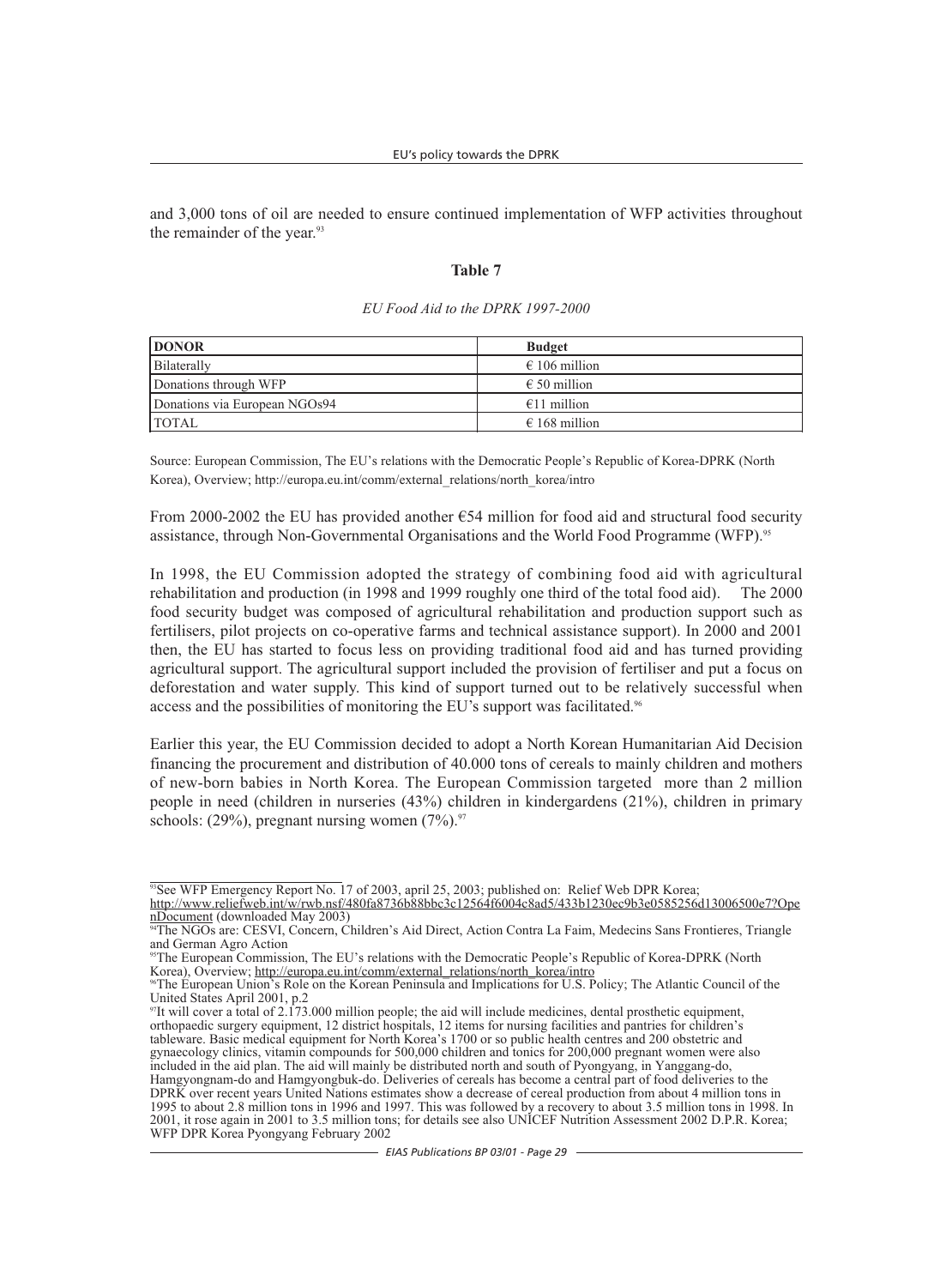Initially, monitoring the food deliveries turned out to be difficult since the North Korean authorities tended to exaggerate the number of people receiving the food in order to secure food deliveries for privileged citizens and the army. Cases were hospitals for example were closed down due to "energy shortage" or other reasons shortly after the food was delivered were reported. Providing agricultural support was also more successful than traditional food aid since North Korean authorities were more willing to co-operate opening facilities for verification and monitoring. Suspicions, however, that food (and humanitarian) aid still not always reach those in need, remain. Hazel Smith, former adviser to the World Food Programme and currently with the United Nations University in Tokyo on the other hand claims that Pyongyang is not misusing food aid.<sup>98</sup> Smith, who conducted humanitarian aid operation in North Korea for 18 months between 1998 and 2001, claimed in May 2003 that the reports of 3 million people dying from starvation in North Korea were "exaggerated." "All food is primarily designated for children under 17. Generally, adults have to rely on food domestic sources" Smith said in an interview with the Japan Times maintaining that this would explain why North Korean adults in interviews claim never to have received international food aid.

## *7.4. EU Food Aid and Humanitarian Assistance-Impact*

North Korea is still starving leading to the conclusion that EU food aid did not really make a difference. Given the humanitarian and food crisis, it becomes increasingly incomprehensible why the international community does not provide North Korea with sufficient food aid. Feeding North Korea's population doesn't make the regime any more dangerous than it already is or is believed to be and the U.S. argument that food aid is mainly being misused and "diverted" to provide North Korea's armed forces with additional food is not an assumption necessarily shared by the EU. ECHO claims to have functioning monitoring infrastructure provided by NGOs, the Red Cross although ECHO admits that the costs for monitoring the distribution of humanitarian assistance and food aid are very high.

The EU's ongoing humanitarian assistance for the DPRK is vital to maintain the dialogue with the DPRK. Especially South Korea welcomes and supports the EU's ongoing humanitarian assistance which supports South Korea's own engagement course towards the North.<sup>99</sup> Continuing to provide humanitarian assistance and food aid is necessary to make the EU's engagement course more significant and relevant at all. In that respect, the EU needs to increase the amount of money spent on humanitarian aid and food aid significantly to live up to its goal of supporting the starving population in North Korea. The humanitarian and food situation remains precarious and the reintroduction of the above mentioned "Military-first-ideology" in the DPRK this March confirms that the DPRK has not yet chosen a strategy of diplomacy to solve the crisis on the Korean peninsula.100

Pyongyang's own commitment, however, to feeding its people remains limited at best given the fact that it is de-facto withholding extended South Korea and Japanese (to a lesser extend also U.S.) food aid by not visibly abandoning its nuclear weapons programme. Pyongyang's leadership for its part seems to rely on the assumption that the EU and other donors will remain committed to providing North Korea with humanitarian aid despite the nuclear crisis on the Korean peninsula.

<sup>&</sup>lt;sup>98</sup>See Pyongyang not misusing food aid: expert; in: The Japan Times May 30, 2003

<sup>99</sup>Interview with Cho Hyun-Jin Cho, Staff Reporter YTN (South Korean Television) (June 2003)

<sup>&</sup>lt;sup>100</sup>See NAPS Special Report, Military-First Ideology Is an Ever-Victorious, Invincible Banner for Our Era's Cause of Independence, April 11, 2003; http://www.nautilus.org/pub/ftp/napsnet/special\_reports/MilitaryFirstDPRK.txt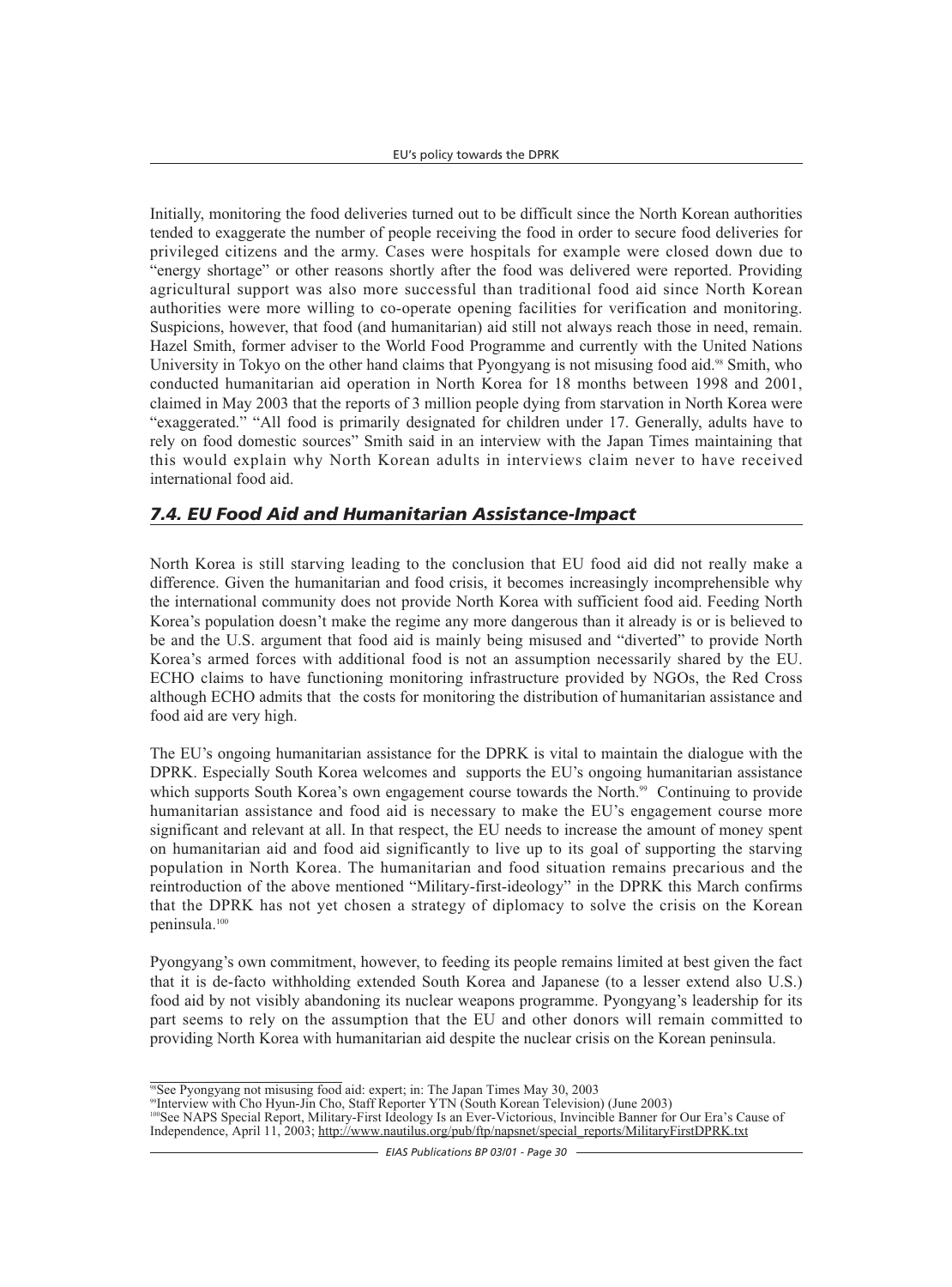## *8. Conclusions and Future Outlook*

The development of EU-DPRK relations will above all depend on the outcome of the nuclear crisis on the Korean peninsula. The actual impact of the analysed EU engagement policy towards North Korea remains difficult to measure given the fact that especially the EU's technical assistance projects remain unimplemented for the time being. This leaves the observer with yet unhelpful speculation on what impact the EU's engagement policy might have had if there had been no nuclear crisis on the Korean peninsula.

While the achievements of EU-DPRK rapprochement over the recent years may seem significant, the EU's chances to take part in negotiating a peaceful solution to the nuclear crisis on the Korean peninsula will remain very limited at best for the time being. This is very likely to remain that way as long as security and nuclear issues and U.S.-North Korea antagonism continue to dominate the agenda.

The EU, at least for the time being, appears to have shifted from "engagement" to "conditional engagement." Whether EU policy makers, however, are about to join the hard-liners in Washington and Tokyo in hoping for an early collapse of the North Korean economy and regime remains yet to be seen. However, this wait-and-see-mode is hardly suitable for an EU in the process of implementing its Common Foreign and Security Policy (CFSP). For the time being, the EU seems reduced to hoping that diplomacy will prevail over the more bellicose solutions favoured by the US to "solve" the crisis through pre-emptive military strikes on North Korean nuclear facilities. Although the EU stresses that its role with regard to security and nuclear issues will remain secondary, its efforts of engaging the DPRK will have to be measured by its success in helping defuse the nuclear crisis.

An independent EU policy towards North Korea as opposed to concerted efforts with South Korea and Japan is neither realistic nor, according to EU policy-makers, desirable for the EU.

If the EU's engagement course towards the DPRK is to move beyond the current stalemate and remain credible at all, the EU needs to implement its technical assistance as formulated in the EU's Country Strategy Paper (CSP) and the National Indicative Programme. 101 This, however, is not a policy option for the EU for the time being reducing the EU's engagement de-facto to humanitarian assistance and food aid.

As shown above, the EU's humanitarian assistance and food aid deliveries are not yet comprehensive and sufficient enough to really make a lasting difference to the North Korean population. Failing to fill the gap left by the U.S. and Japan, which currently provide no humanitarian assistance and food aid at all, could indeed make any kind of EU engagement course implausible. The EU has without a doubt the economic and financial capabilities to increase its humanitarian assistance and food aid significantly.

Critics of an engagement course will continue to argue that the EU should follow the U.S. hard-line

<sup>&</sup>lt;sup>101</sup>See Martellini, Maurizio, Vogelaar, Marc, EU Cooperation with the Democratic People's Republic of Korea; Landau Network-Centro Volta, USPID June 2000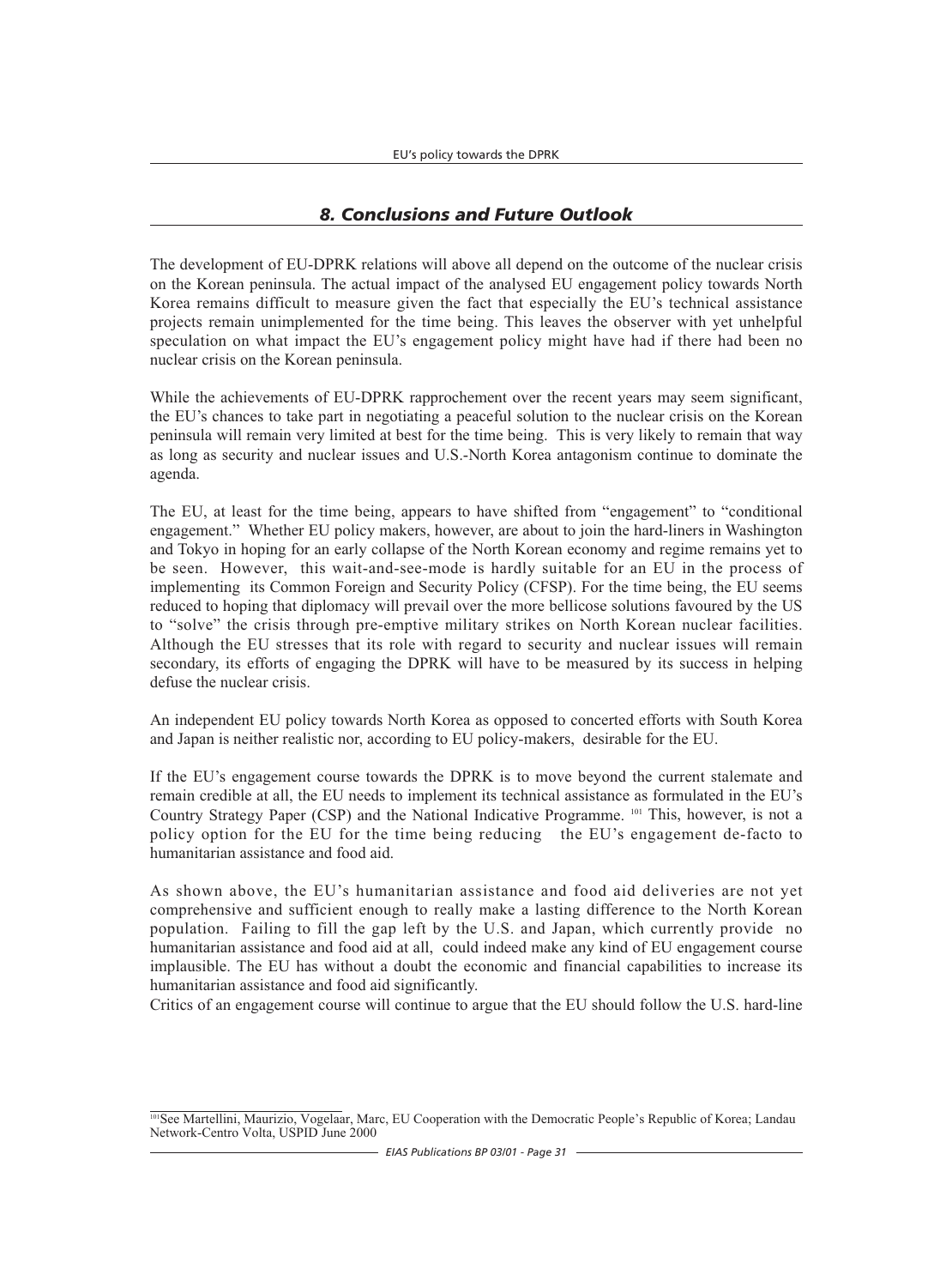linking humanitarian assistance and food aid provision to North Korea's willingness to unconditionally abandon its nuclear weapons programme. Whereas this seems a reasonable strategy with regards to EU technical assistance and promotion of economic reforms in the DPRK, the EU should rather continue to separate security from humanitarian issues.

The EU claims that its policy towards North Korea will be conducted in close co-ordination with the U.S., South Korea and Japan. Although this EU strategy is unlikely to change in the foreseeable future, EU policy-makers could over the long run consider policy initiatives independent from U.S. initiatives even if those policies run counter to U.S. hard-line positions.<sup>102</sup>

With regards to security and a perceived military threat from North Korea, EU policy-makers are advised not to entirely rely on U.S. data and intelligence on North Korea's alleged nuclear weapons programme. Data and intelligence on North Korea's nuclear and missiles programmes are at times contradictory and even false. Until the present day, there is no reliable intelligence on the state of North Korea's nuclear weapons programme and U.S. intelligence is presenting new and differing results of North Korea's "aggressiveness" on a daily basis. Although the U.S. likes to portray North Korea as a serious military threat to its neighbours in East Asia and to the U.S. itself, North Korea's frequent intrusions into South Korean or Japanese territorial waters suggest the opposite. North Korea's military equipment is ageing and intrusions into its neighbours territorial waters usually ended with the sinking of North Korean spy and smuggler ships. Much doubts remains also whether North Korea's middle-range and long-range missiles are really capable of hitting targets in East Asia and beyond. The U.S. assumption that North Korean long-range missiles are capable of reaching the U.S. west coast is clearly unrealistic and can be understood as part of the U.S. strategy to portray North Korea as military threat.

Although North Korea's alleged nuclear weapons programme and missile tests in East Asia give reason for concern, there is no doubt that the U.S. administration and the CIA deliberately exaggerate the military threat from North Korea to justify its hard-line policy towards North Korea. Although the EU will support the U.S. strategy urging North Korea to dismantle its nuclear weapons programme unconditionally, EU policy-makers are advised not to use U.S. intelligence on North Korea's nuclear weapons programme as a justification to put its engagement course on hold.

<sup>&</sup>lt;sup>102</sup>See The European Union's Role on the Korean Peninsula and Implications for U.S. Policy; The Atlantic Council of the United States Washington April 2001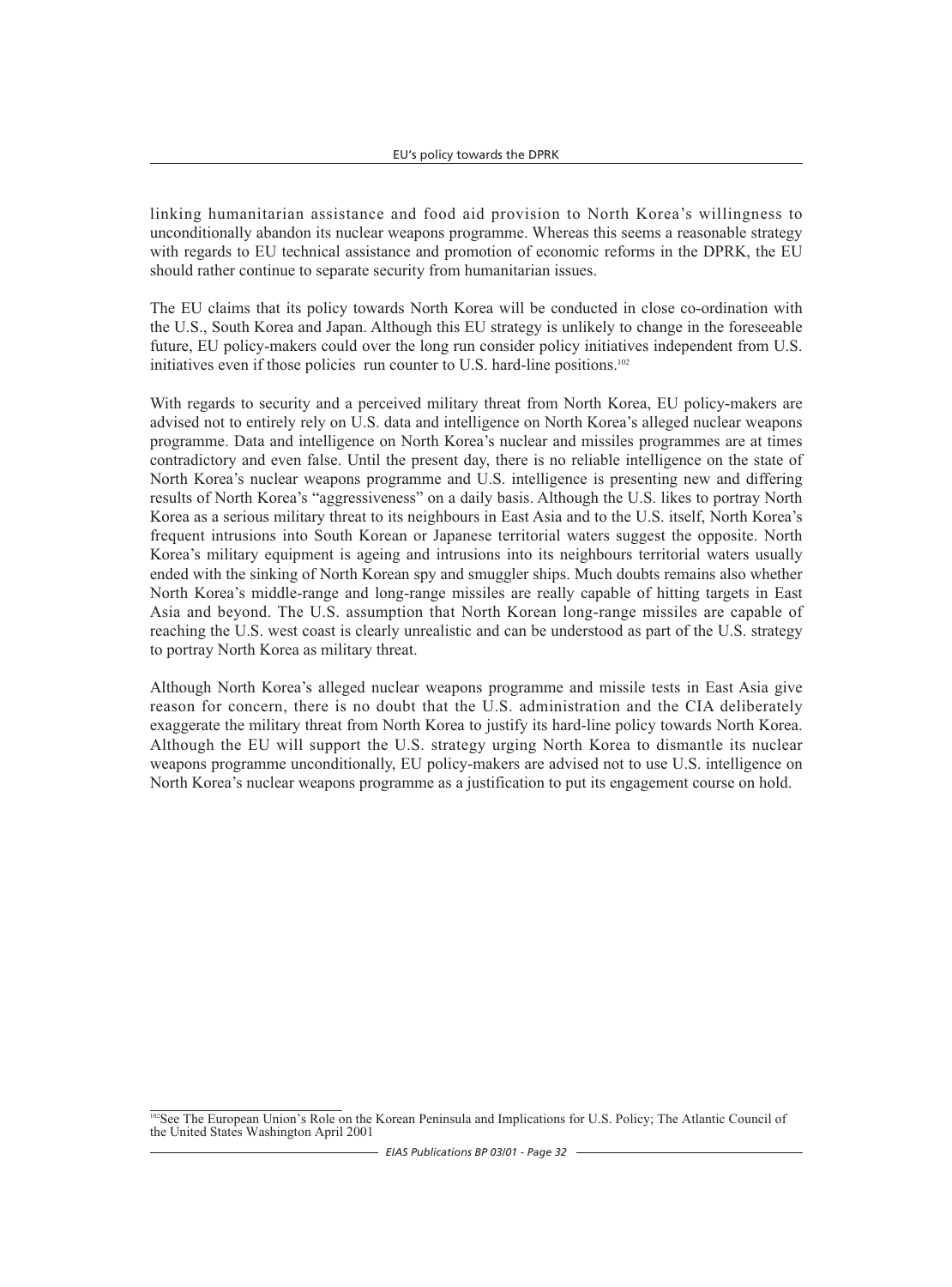Annex 1

#### **Table 8** *The DPRK-Country Data*

| Official Name                               | Democratic People's Republic of Korea (DPRK)         |
|---------------------------------------------|------------------------------------------------------|
| Population                                  | 22.175.000 (estimate)                                |
| Average Life Expectancy                     | Male: 62.9 years, Female: 67.4 years                 |
| Surface Area                                | 122.762 km                                           |
| Currency                                    | Won (official rate: 1US Dollar=2.13 Won              |
| Per Capita Revenue                          | <b>US Dollar 700-1000</b>                            |
| Annual Growth Rate                          | Negative: -1.1% (Central Bank South Korea),-5% (CIA) |
| Heads of State and Government               | Head of State: Chairman of National Defence          |
| Commission Kim Jong Il, Head of Government: | Prime Minister Hong Song Nam                         |
| Major Cities                                | Pyongyang (3.43 million                              |
|                                             | Nampo (800.000)                                      |
|                                             | Kaesong (390.000)                                    |
|                                             | Wonsan (290.000)                                     |
|                                             | Hamhung (800.000)                                    |

Sources: About North Korea; KOTRA; http://crm.kotra.or.kr/main/info/nk/eng/info/infoa.php3; The EU's Relations with the Democratic People's Republic of Korea-DPRK;

http://europa.eu.int/comm/external\_relations/north\_korea/intro/index.htm;

#### **Table 9**

*North Korea's Industrial Structure (2000) Unit: %*

| Agriculture, Forestry and Fishery | 30.4                                  |
|-----------------------------------|---------------------------------------|
| Mining and Manufacturing          | 25.4, Mining: 7.7, Manufacturing 17.7 |
| <b>Utility</b>                    | 4.8 Construction 8.2                  |
| Service                           | 32.5                                  |
| <b>IGDP</b>                       | 100                                   |

Source: Nam, W.S., North Korea-Industrial Structure; KOTRA; http://crm.kotra.or.kr/main/common\_bbs/bbs\_read.php3?board\_id=27&pnum=899976.htm

#### **Table 10** *Intra-Korean Trade (Unit: US\$1,000, %)*

| <b>IYEAR</b> | <b>IMPORT</b> | <b>EXPORT</b> | TOTAL   |
|--------------|---------------|---------------|---------|
| 1999         | 121,604       | 211,832       | 333,437 |
| 2000         | 152,373       | 272,775       | 425,148 |
| 2001         | 176,170       | 226,787       | 402.957 |

Source: Intra-Korean Trade by Years; KOTRA; http://crm.kotra.or.kr/main/info/nk/eng/main.php3 (downloaded June 2003)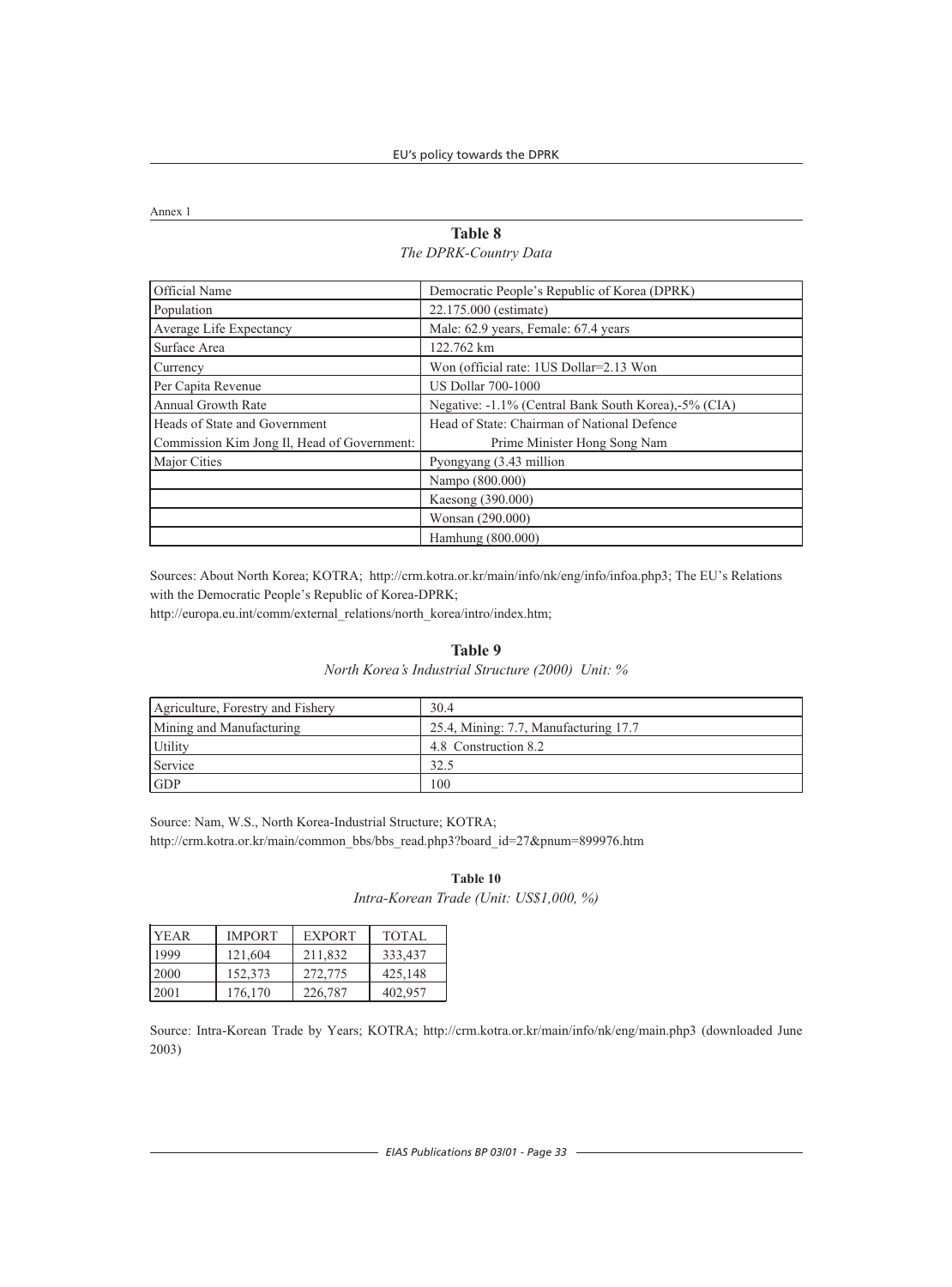|                              | Unit                | <b>South Korea</b> | <b>North Korea</b> |
|------------------------------|---------------------|--------------------|--------------------|
| Population                   | Million People      | 47.4               |                    |
| Gross Domestic Product (GDP) | <b>Billion USD</b>  | 543.9              | 20.3               |
| Per Head Capita              | <b>USD</b>          | 11.488             | 912                |
| Economic Growth since 1990   | $\frac{0}{0}$       | 6.1                | $-2.4$             |
| Foreign Trade Volume         | <b>Billion USD</b>  | 291.5              | 2.3                |
| Foreign Debt                 | <b>Billion USD</b>  | 120                | 12.5               |
| Budget                       | <b>Billion USD</b>  | 76.8               | 9.8                |
| Coal Production              | <b>Million Tons</b> | 3.8                | 23.1               |
| <b>Energy Production</b>     | Billion kWh         | 285                | 20                 |
| Oil Imports                  | <b>Million Tons</b> | 117                | 0.6                |
| Cereal Production            | <b>Million Tons</b> | 6.2                | 3.95               |
| <b>Steel Production</b>      | <b>Million Tons</b> | 43.8               | 1.1                |
| <b>Fertiliser Production</b> | <b>Million Tons</b> | 3.5                | 0.5                |
| Railways                     | Km                  | 3.125              | 23.963             |
| Seaports' Capacity           | Tons                | 469.600            | 35.500             |

**Table 11** *North Korea and South Korea in Comparison (Selection)*

Source: Hilpert, Hanns-Günther, Nordkorea vor dem ökonomischen Zuammenbruch?; Stiftung Wissenschaft und Politik (SWP) April 2003, p.19

| Year | <b>Export</b> |                          | Import |                          | <b>Total</b> |             |  |
|------|---------------|--------------------------|--------|--------------------------|--------------|-------------|--|
|      | Amount        | <b>Growth Rate</b>       | Amount | <b>Growth Rate</b>       | Amount       | Growth Rate |  |
| 1990 | 1,733         | $\overline{\phantom{a}}$ | 2,437  | $\overline{\phantom{a}}$ | 4,170        |             |  |
| 1991 | 945           | $-45.5$                  | 1,639  | $-32.7$                  | 2,584        | $-38.0$     |  |
| 1992 | 933           | $-1.3$                   | 1,622  | $-1.0$                   | 2,555        | 1.1         |  |
| 1993 | 990           | 6.1                      | 1,656  | 2.1                      | 2,646        | 3.6         |  |
| 1994 | 858           | $-13.3$                  | 1,242  | $-25.0$                  | 2,100        | $-20.6$     |  |
| 1995 | 736           | $-14.2$                  | 1,316  | 6.0                      | 2,052        | $-2.3$      |  |
| 1996 | 727           | 1.2                      | 1,250  | $-5.0$                   | 1,977        | $-3.7$      |  |
| 1997 | 905           | 24.5                     | 1,272  | 1.8                      | 2,177        | 10.1        |  |
| 1998 | 559           | $-38.2$                  | 883    | $-30.6$                  | 1,442        | $-33.8$     |  |
| 1999 | 515           | 7.9                      | 965    | 9.3                      | 1,480        | 2.6         |  |
| 2000 | 556           | 8.0                      | 1,413  | 46.4                     | 1,969        | 33.0        |  |
| 2001 | 650           | 14.9                     | 1,620  | 15.2                     | 2,270        | 2.6         |  |
| 2002 | 735           | 13.1                     | 1,525  | $-5.9$                   | 2,260        | $-0.4$      |  |

**Table 12** *North Korea's Overall Foreign Trade103 (Unit: US\$ million, %)*

Source: Lee Chang-hak, North Korea's Foreign Trade in 2002; Korea Trade- Investment Promotion Agency (KOTRA); http://crm.kotra.or.kr/main/info/nk/eng/main.php3 (downloaded June 2003)

<sup>&</sup>lt;sup>103</sup>Trade between the DPRK is conducted in foreign currency (Chinese renminbi, Japanese yen and the euro). The dollar was banned in March 2003 when diplomatic tensions with Washington escalated. North Korea's domestic currency has been in free fall over the last several months. North Korea's falling currency is keeping North Koreans in the northern part of the country from conducting the formerly lucrative border trading with China.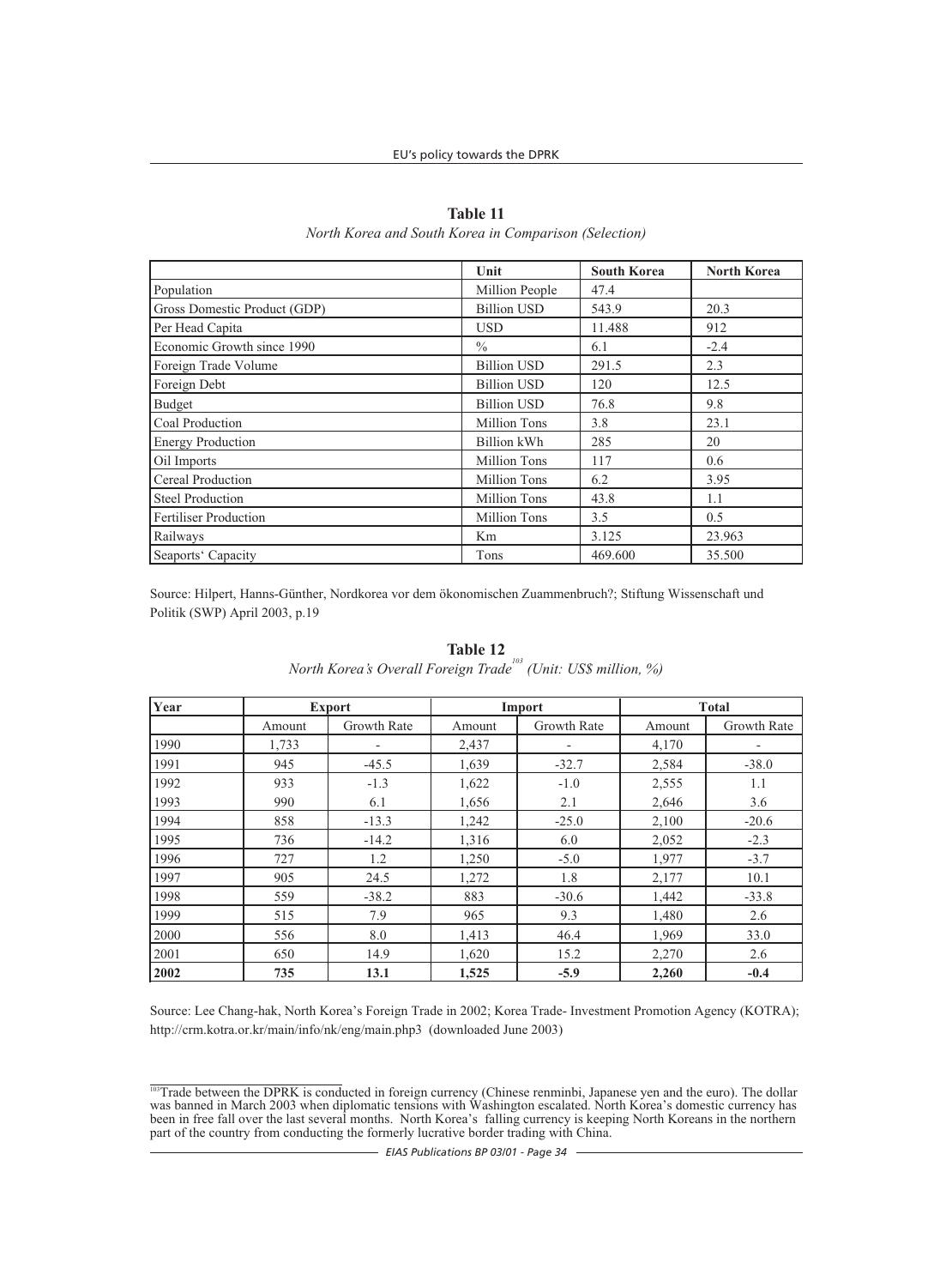|                            | <b>Food Aid</b>           | <b>Agricultural</b><br>Rehabilitation | Humanitarian<br>Assistance | Reforestation | Training   KEDO |             | <b>Energy</b> |
|----------------------------|---------------------------|---------------------------------------|----------------------------|---------------|-----------------|-------------|---------------|
|                            |                           |                                       |                            |               |                 |             |               |
| $\rm EC$                   | $\mathbf X$               | $\mathbf X$                           | $\mathbf X$                | $\mathbf X$   |                 | $\mathbf X$ |               |
| <b>WFP</b>                 | $\mathbf X$               | $\mathbf X$                           | $\mathbf X$                | $\bar{X}$     |                 |             |               |
| <b>FAO</b>                 | $\mathbf X$               | $\mathbf X$                           |                            | $\mathbf X$   |                 |             |               |
| <b>UNDP</b>                |                           | $\mathbf X$                           | $\mathbf X$                |               |                 |             |               |
| $\rm OCHA$                 |                           |                                       | $\mathbf X$                |               |                 |             |               |
| <b>IFAD</b>                |                           | $\mathbf X$                           |                            |               |                 |             |               |
| <b>UNICEF</b>              | $\mathbf X$               |                                       |                            |               |                 |             |               |
| <b>CARITAS INT</b>         |                           | $\mathbf X$                           | $\mathbf X$                |               |                 |             |               |
| Switzerland                | $\mathbf X$               | $\mathbf X$                           | $\mathbf X$                | $\mathbf X$   | $\mathbf X$     | $\mathbf X$ |               |
| <b>WHO</b>                 |                           |                                       | $\mathbf X$                |               |                 |             |               |
| $\operatorname{IFRC}$      |                           |                                       | $\mathbf X$                |               |                 | $\mathbf X$ |               |
| Germany                    |                           | $\mathbf X$                           | $\overline{X}$             |               |                 | $\bar{X}$   |               |
| Sweden                     | $\overline{X}$            | $\mathbf X$                           | $\mathbf X$                |               |                 |             |               |
| Denmark                    | $\mathbf X$               |                                       | $\mathbf X$                | $\mathbf X$   |                 |             |               |
| France                     |                           |                                       |                            |               |                 | $\bar{X}$   |               |
| Italy                      | $\mathbf X$               | $\mathbf X$                           | $\mathbf X$                |               | $\mathbf X$     | $\mathbf X$ |               |
| Finland                    |                           |                                       |                            |               |                 | $\mathbf X$ |               |
| UK                         |                           |                                       |                            |               | $\mathbf X$     | $\bar{X}$   |               |
| Netherlands                |                           |                                       |                            |               |                 | $\mathbf X$ |               |
| Greece                     |                           |                                       |                            |               |                 | $\mathbf X$ |               |
| $\ensuremath{\mathsf{US}}$ | $\boldsymbol{\mathrm{X}}$ |                                       |                            |               | $\mathbf X$     | $\mathbf X$ |               |
| Japan                      | $\mathbf X$               | $\mathbf X$                           |                            |               |                 | $\mathbf X$ |               |
| S. Korea                   | $\mathbf X$               | $\mathbf X$                           |                            |               |                 | $\mathbf X$ |               |

# **Table 13**

*Assistance to the DPRK by Sector (1995-2000) (Selection)*

Source : The EC-DPRK Country Strategy Paper 2001-2004; http://europa.eu.int/comm/external\_relations/north\_korea/csp/01\_04\_en.pdf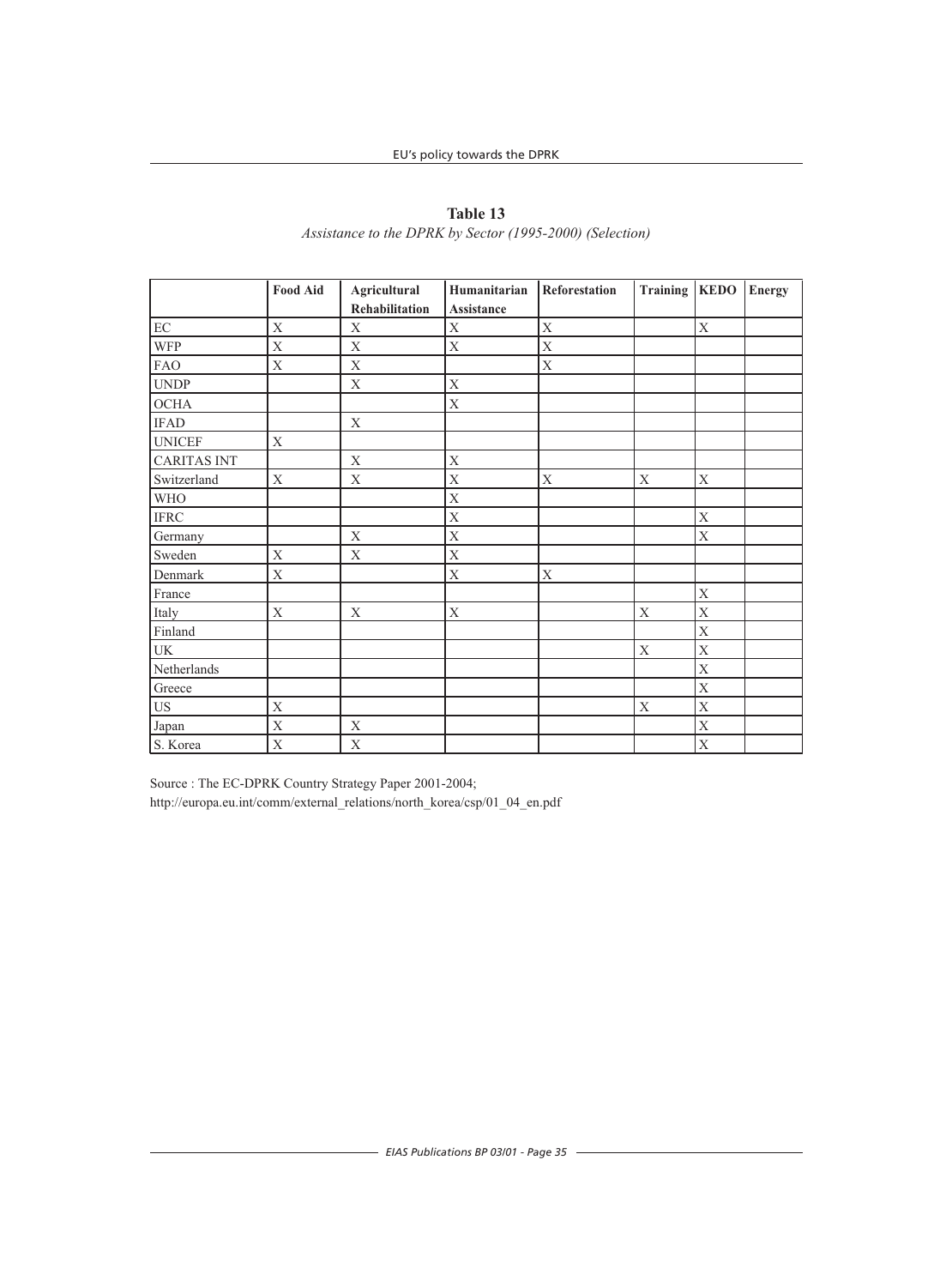Annex II

#### **Chronology of EU-DPRK Relations**

| 1997          | EU food aid to the DPRK starts                                                              |  |  |  |  |
|---------------|---------------------------------------------------------------------------------------------|--|--|--|--|
| 1997 (Sept.)  | EU becomes Executive Member of the KEDO board                                               |  |  |  |  |
| 1998 (Dec.)   | EU-DPRK Political Dialogue (first round)                                                    |  |  |  |  |
| 1999 (Jan.)   | EU Parliament delegation visits the DPRK                                                    |  |  |  |  |
| 1999 (Nov.)   | EU-DPRK Political Dialogue (Second Round)                                                   |  |  |  |  |
| $2000$ (Oct.) | EU Parliament delegation visits the DPRK                                                    |  |  |  |  |
| 2000 (Nov.)   | EU-DPRK Political Dialogue (third round)                                                    |  |  |  |  |
| 2000 (Nov.)   | Council Resolution on the Korean Peninsula                                                  |  |  |  |  |
| 2001 (Feb.)   | EU Parliament delegation visits the DPRK                                                    |  |  |  |  |
| 2001 (May)    | EU high-level troika visit to Pyongyang                                                     |  |  |  |  |
| 2001 (May)    | EU establishes diplomatic relations with the DPRK                                           |  |  |  |  |
| $2001$ (Jun.) | First round of exploratory talks on human rights between EU and DPRK                        |  |  |  |  |
| $2001$ (Oct.) | EU-DPRK Political Dialogue $(4th$ round)                                                    |  |  |  |  |
| $2002$ (Feb.) | EU adopts Country Strategy Paper for the DPRK (formulating technical assistance until 2004) |  |  |  |  |
| 2002 (Mar.)   | DPRK delegation, headed by North Korean Foreign Trade Minister visits Brussels              |  |  |  |  |
| $2002$ (July) | EU adopts the National Indicative Programme (2002-2004) for the DPRK formulating details    |  |  |  |  |
|               | on the envisioned technical assistance projects, including the pilot projects               |  |  |  |  |
| $2002$ (Oct.) | EU Declaration on the DPRK's nuclear programme                                              |  |  |  |  |
| 2002 (Nov.)   | EU Council Resolution on the Korean peninsula condemning North Korea's nuclear (weapons)    |  |  |  |  |
|               | programme                                                                                   |  |  |  |  |

#### **Bibliography**

Albright, David, North Korea's Current and Future Plutonium and Nuclear Weapons Stocks; Institute for Science and International Security (ISIS) Issue Brief, January 15, 2003

#### Babson, Bradley O., Economic Cooperation on the Korean Peninsula; NAPS Special Report March 6, 2003; **http://www.nautilus.org/pub/ftp/napsnet/special\_reports/Babson-EconomicCooperation.txt**

Carter, Ashton B., Perry, William J., Back to the Brink; in: The Washington Post, Outlook Section, October 22, 2002

Cha, Victor D., Korean Unification is Affordable; in: The Far Eastern Economic Review March 27, 2003, p.23

Cheon, Seongwhun, The KEDO Process at the Crossroads, Session VII; www.fes.or.kr/K\_Unification/U-paper7.htm

Cotta-Ramusino, P., Gambier, Martellini, M., Vogelaar, M. Th., The Rehabilitation of the Electric Systems in the DPRK; Landau Network-Centro Volta (LNCV, Como, Italy, December 2001

Cox, Christopher, Clinton-Gore Aid to North Korea Supports Kim Jong-Il's Million-Man Army: Enough Plutonium to Build 65 Bombs a Year; US House of Representatives Policy Committee July 27, 2000

Dejean de la Bâtie Hervé, Taming North Korea? The European Experience, 1994-2001; www.ifri.org/F/Centre%20asie/articles/hdb-korea-abstract.htm; downloaded February 2002

Elliot, Kimberly Ann, The Role of Economic Leverage in Negotiations with North Korea; The Nautilus Institute; http://www.nautilus.org/fora/security/0326A\_Elliott.html

Frank, Rüdiger, North Korea: Gigantic Change and a Gigantic Chance ; Policy Forum The Nautilus Institute; http://www.nautilus.org/fora/security/0331\_Frank.html

Frank, Rüdiger, EU-North Korean Relations: No Efforts without Reasons; in: International Journal of Korean Unification Studies Vol. 11, No.2, 2003; Korea Institute for National Unification Studies, pp. 87-119

Funabashi Yoichi, Japan's Diplomacy in Critical Test; in: The Asahi Shimbun 7 January, 2003;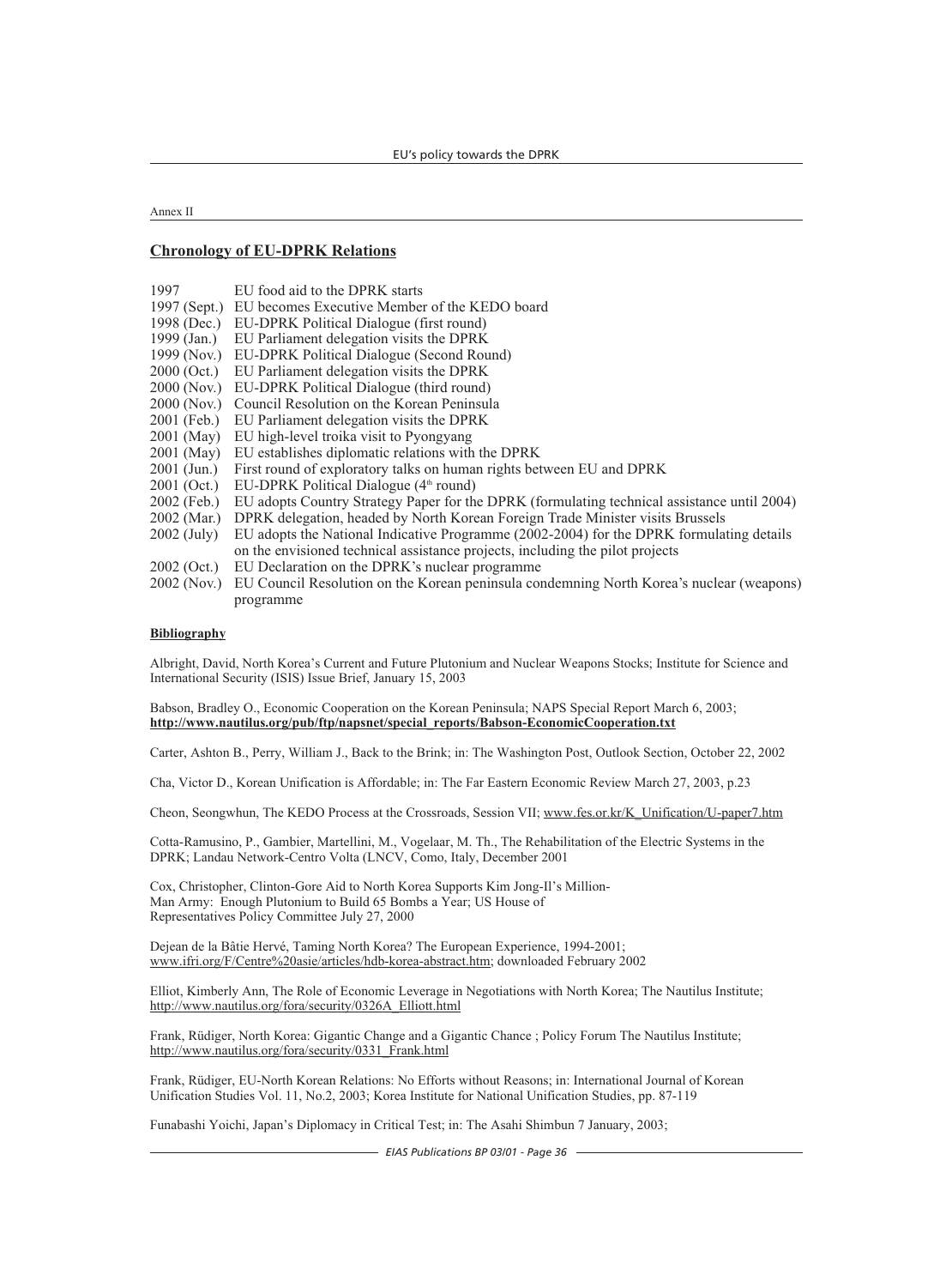http://www.asahi.com/column/funabashi/eng/TKY200302070197.html

Gupta, Vipin, Wilkening, Dean, Korea: A Case for Containment; in: The San Diego Union Tribune February 11, 2003; http://iis.stanford.edu/newsarticles/koreagupta.pdf

Harrison, Selig S., Gas and Geopolitics in Northeast Asia-Pipelines, Regional Stability, and the Korean Nuclear Crisis; in: World Policy Journal Winter 2002/2003, pp.23-36

Hayes, Peter, Von Hippel, David F., DPRK Energy Sector: Current Status and Scenarios for 2000 and 2005; Nautilus Institute; http://www.nautilus.org/pub/ftp/napsnet/special\_reports/Regional\_Infrastructure&DPRK\_Energy\_Sector1.pdf

Hayes, Peter, KEDO Fuel Oil and the DPRK: A Special Report; the Nautilus Institute; downloaded at http://nautilus.org/napsnet/sr/index.htm (downloaded April 2003)

Hayes, Peter, North Korea's Negotiating Tactics and Nuclear Strategy; NAPS Special Reports April 18, 2003; http://www.nautilus.org/pub/ftp/napsnet/special\_reports/Peter\_Tactics\_2.txt (downloaded April 2003)

Heiskanen, Markku, A Multilateral Scenario for Korea-The Role of the European Union; The Nautilus Institute Policy Forum March 25, 2003; http://www.nautilus.org/fora/security/0324A\_Heiskanen.html (downloaded June 2003)

Hilpert, Hanns-Günther, Nordkorea vor dem ökonomischen Zuammenbruch?; Stiftung Wissenschaft und Politik (SWP) April 2003

Kim, Sam-sik, Current Status and Prospects of Economic Exchanges between North Korea and the EU; http://www.kotra.org.kr/main/info/nk/eng/main.php3 (downloaded June 2003)

Kim, Sam-sik, The Purpose of North Korea's economic Tour of Europe (2002); www.kotra.or.kr./main/info/nk/eng/main.php3 (downloaded March 2003)

Kynge, James, Ward, Andrew, Back to the Table: Why Kim Jong Il's Failing Economy may be the Key to Halting his nuclear programme; in: The Financial Times April 23, 2003

Larkin, John, See Up to the Same Old Tricks; in: The Far Economic Review Nov. 21, 2002, p.16-20

Lee, Chang-hak, North Korea's Foreign Trade in 2002; Korea Trade- Investment Promotion Agency (KOTRA); http://crm.kotra.or.kr/main/info/nk/eng/main.php3 (downloaded June 2003)

Lee, Chan- Woo, North Korean Foreign Capital Investment Inducement Policy and its Current Status; KOTRA, January, 2001; www.kotra.or.kr/english

Leng, Jean-Pierre, The European Perspectives of KEDO; LNCV-Korean Peninsula: Enhancing Stability and International Dialogue; Istituto Nazionale di Fisica Nucleare Rome June 2000; http://www.mi.infn.it/~landnet/corea/proc/030.pdf (downloaded May 2003)

Leopold, Jason, Why Saddam was doomed, WMDs or not; in: The Asia Times Online June 4, 2003

Martellini, Maurizio, Vogelaar, Marc, EU Cooperation with the Democratic People's Republic of Korea; Landau Network-Centro Volta, USPID June 2000

Nam, Woo-suk, North Korea's Foreign Trade in 2001; http://crm.kotra.or.kr/main/info/nk/eng/main.php3 (downloaded May 2003)

Nam, W.S., North Korea-Industrial Structure; KOTRA; http://crm.kotra.or.kr/main/common\_bbs/bbs\_read.php3?board\_id=27&pnum=899976.htm

Natsios, Andrew S., The Great North Korean Famine: Famine, Politics and Foreign Policy; Institute of Peace Press, Washington D.C. 2001

Noland, Markus, The Future of the Two Koreas; Institute for International Economics Washington D.C. 2000

Nye, Joseph S., Bush Faces a Tougher Test on North Korea; in: The Boston Globe May 7, 2003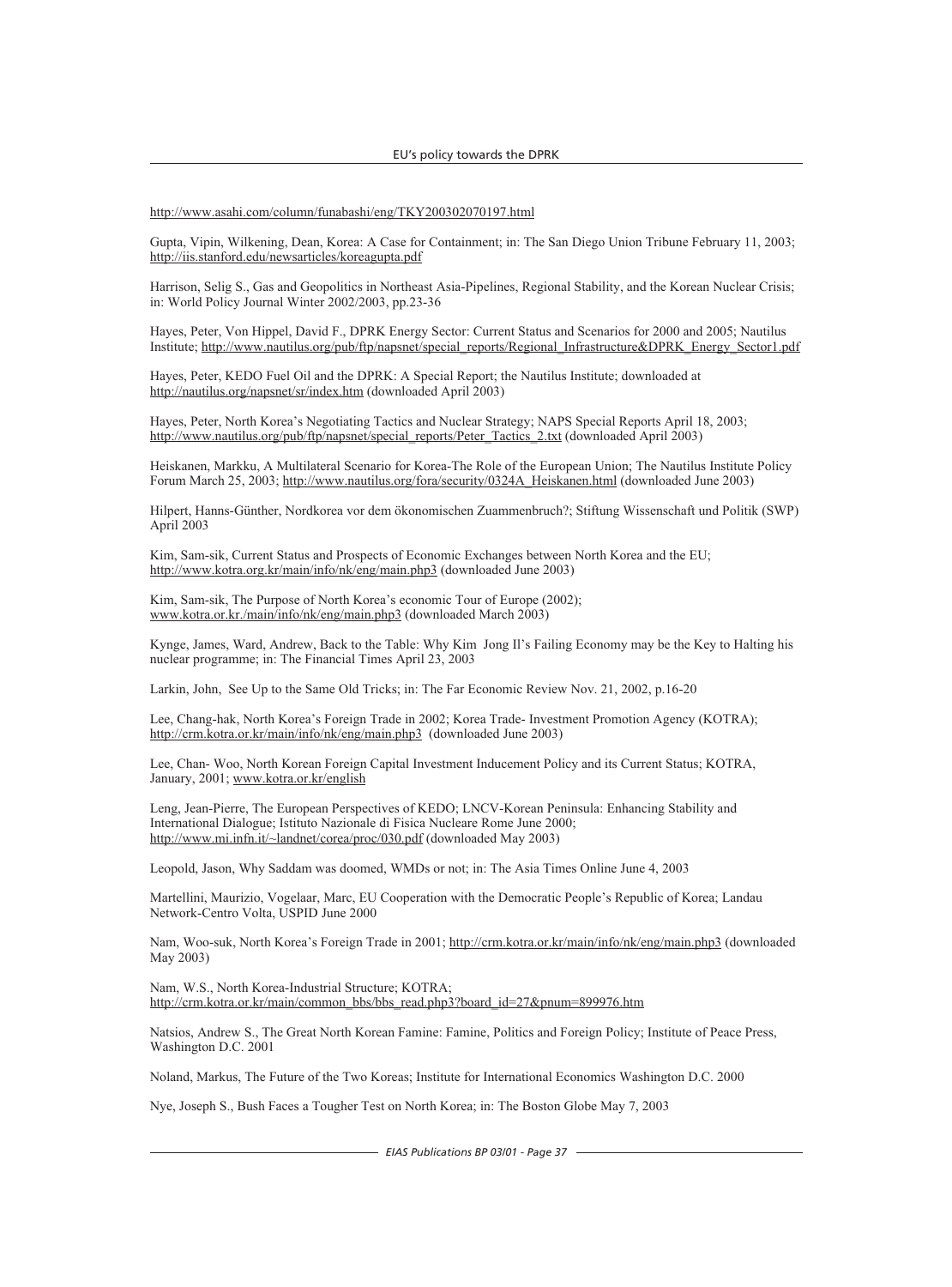Pinkston, Daniel A., Implementing the Agreed Framework and Potential Obstacles: Paper for the 12<sup>th</sup> Pacific Basin Nuclear Conference in Seoul, Korea, 29 October 2002; Monterey Institute of International Studies, Center for Nonproliferation Studies

Pollack, Jonathan D., The United States, North Korea, and the End of the Agreed Framework; to be published in the Naval War College Review (NWCR) Summer 2003, Vol. LVI, No.3; preview to be downloaded at www.nwc.navy.mil/press/Review/2003/Summer/art1-adv-su3.htm

Shorrock, Tim, How to Make North Korea a Good Neighbour; in: The Asia Times May 22, 2003

Von Hippel, David, Hayes, Peter, The Prospects for Energy Efficiency Improvements in the Democratic People's Republic of Korea: Evaluating and Exploring the Options; Nautilus Institute Report, December 1995

Von Hippel, David, Hayes, Peter, Nakata, Masami, Savage, Timothy, Greacen, Chris, Modernizing the Agreed Framework: The Energy Imperative; The Nautilus Institute February 2001; www.nautilus.org/papers/energy/Modernizing AF.pdf

Von Hippel, David, Hayes, Peter, Demand and Supply of Electricity and other Fuels in the Democratic Peoples' Republic of Korea; Nautilus Institute 1997

Ward, Andrew, North Korea Claims it has Nuclear Bomb; in: The Financial Times 16 July 2003

Williams, James H., von Hippel, David, Fuel and Famine: Rural Energy Crisis in the DPRK; http://wwwigcc.ucsd.edu/publications/policy\_papers/pp46.html

Williams, John, Meanwhile: Some Real Surprises Visiting North Korea; in: The International Herald Tribune March 21, 2003; http://www.iht.com/cgi-bin/generic.cgi?template=articleprint.tmplh&ArticleId=90512

#### **Official Documents/Government Documents**

About North Korea; KOTRA; http://crm.kotra.or.kr/main/info/nk/eng/info/infoa.php3

Agreed Framework between the United States of America and the Democratic People's Republic of Korea; http://www.kedo.org/Agreements/agreedframework.htm

Foreign Missile Developments and the Ballistic Missile Threat Through 2015; National Intelligence Council (NIC), Washington D.C., December 2001

IAEA Board of Governors; http://www.mofa.go.jp/announce/announce/2003/1/0106-3.html Intra-Korean Trade by Years; KOTRA; http://crm.kotra.or.kr/main/info/nk/eng/main.php3 (downloaded June 2003)

KEDO Executive Board Meeting Concludes-November 14, 2002, KEDO New York, www.kedo.org/news\_detail.asp?NewsID=10

North Korea: Commission approves EUR 7.5 million in humanitarian aid; http://europa.eu.int/comm/external\_relations/north\_korea/intro/ip03\_683.htm

North Korea: Commission grants EUR 9.5. million in emergency humanitarian food aid for children; www.europa.eu.int/comm/external\_relations/north\_korea/intro/ip03\_20.htm

Statement by KEDO Executive Board 14 November 2002; http://europa.eu.int/comm/external\_relations/asia/news/kedo\_141102.htm

Tackling DPRK's Nuclear Issue through Multilateral Cooperation in the Energy Sector; The Nautilus Institute; http://www.nautilus.org/fora/security/0333\_LeeandOuellette.html

The DPRK and International Financial Institutions (IFI); http://www.pyongyangsquare.com/economy/ifi.html (downloaded May 2003)

The EC-Democratic People's Republic of Korea (DPRK) Country Strategy Report 2001-2004; http://europa.eu.int/comm/external\_relations/north\_korea/csp/01\_04\_en.pdf (downloaded Feb. 2002)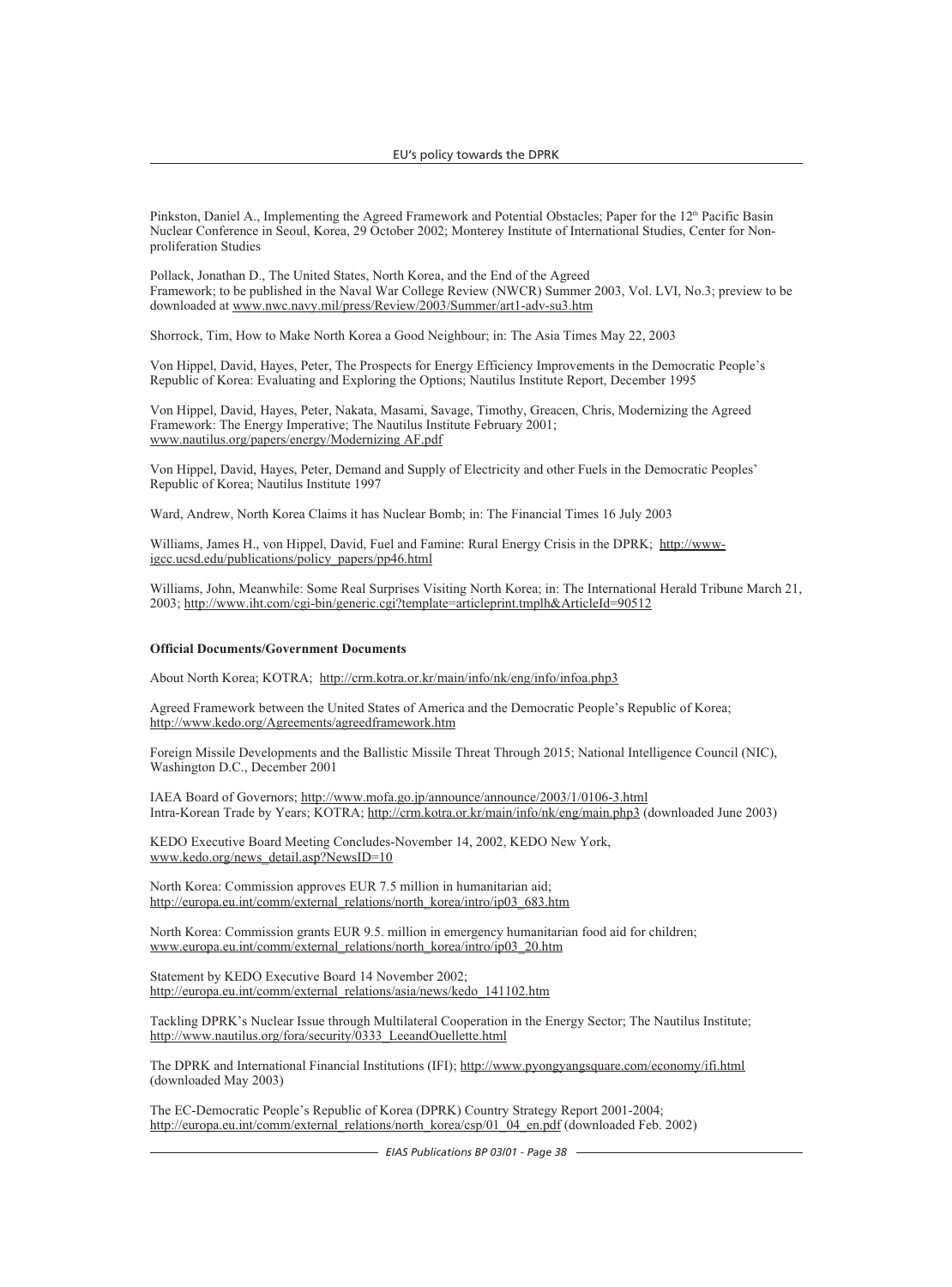The European Commission; General Affairs & External Relations Council (GAERC); Extracts from successive General Affairs & External Relations Councils; http://europa.eu.int/comm/external\_relations/north\_korea/intro/gac.htm

The European Commission; http://europa.eu.int/comm/external\_relations/north\_korea/intro/ip02\_1184.htm

The European Commission, The EU's relations with the Democratic People's Republic of Korea-DPRK (North Korea), Overview; http://europa.eu.int/comm/external\_relations/north\_korea/intro

The European Commission; National Indicative Programme 2002-2004 Democratic People's Republic of Korea (DPRK)

The European Union in the U.S. News Releases; www.eurunion.org/news/press/2001/2001033.htm

The European Union's Role on the Korean Peninsula and Implications for U.S. Policy; The Atlantic Council of the United States April 2001

The Ministry of Foreign Affairs Japan; Statement by the Press Secretary/Director-General for Press and Public Relations, Ministry of Foreign Affairs, on the Resolution concerning North Korea at the January Meeting of the IAEA Board of Governors; http://www.mofa.go.jp/announce/announce/2003/1/0106-3.html

U.S. Department of State, Fact Sheet, Bureau of Non-proliferation Washington D.C. February 15, 2001 U.S.-DPRK Agreed Framework; http://www.state.gov/t/np/rls/fs/2001/5284.htm

Unclassified Report to Congress on the Acquisition of Technology Related to Weapons of Mass Destruction, 1 July Through 31 December 2001; Central Intelligence Agency (CIA) Washington D.C., January 2003

Unclassified Report to the Congress on the Acquisition of Technology Relating to Weapons of Mass Destruction and Advanced Conventional Munitions, 1 January through June 2001; Washington D.C., Central Intelligence Agency , January 2002

UNICEF Nutrition Assessment 2002 D.P.R. Korea; WFP DPR Korea Pyongyang February 2002

United States General Accounting Office , Status of Heavy Fuel Oil Delivered to North Korea Under the Agreed Framework; Washington D.C., USGAO September 1999

WFP Emergency Report No. 17 of 2003, April 25, 2003; published on: Relief Web DPR Korea; http://www.reliefweb.int/w/rwb.nsf/480fa8736b88bbc3c12564f6004c8ad5/433b1230ec9b3e0585256d13006500e7?Ope nDocument (downloaded May 2003)

#### **Others**

Agence France-Presse Feb. 13, 2002, N Korea tells EU to exert more pressure on US

The Economist May  $3<sup>rd</sup>$ , 2003, When bluffs turn deadly

Korean Information Service April 24, 2003, Seoul to send food, other aid to North Korea; published on Relief Web http://www.reliefweb.int/w/rwb.nsf/480fa8736b88bbc3c12564f6004c8ad5/38b0aba93fc9411449256d13000e8e84?Ope nDocument

NAPS Special Report, Military-First Ideology Is an Ever-Victorious, Invincible Banner for Our Era's Cause of Independence, April 11, 2003; http://www.nautilus.org/pub/ftp/napsnet/special\_reports/MilitaryFirstDPRK.txt

Online News Hour October 17, 2002-Going Nuclear; http://www.pbs.org/newshour/bb/asia/july-dec02/nuclear 10-17.html

Pyongyang not misusing food aid: expert; in: The Japan Times May 30, 2003

Pyongyang Square; http://www.pyongyangsquare.com/politics/index.html

Pyongyang Square-Gateway to the latest News and Background on North Korea; http://www.pyongyangsquare.com/politics/index.html (downloaded April 2003)